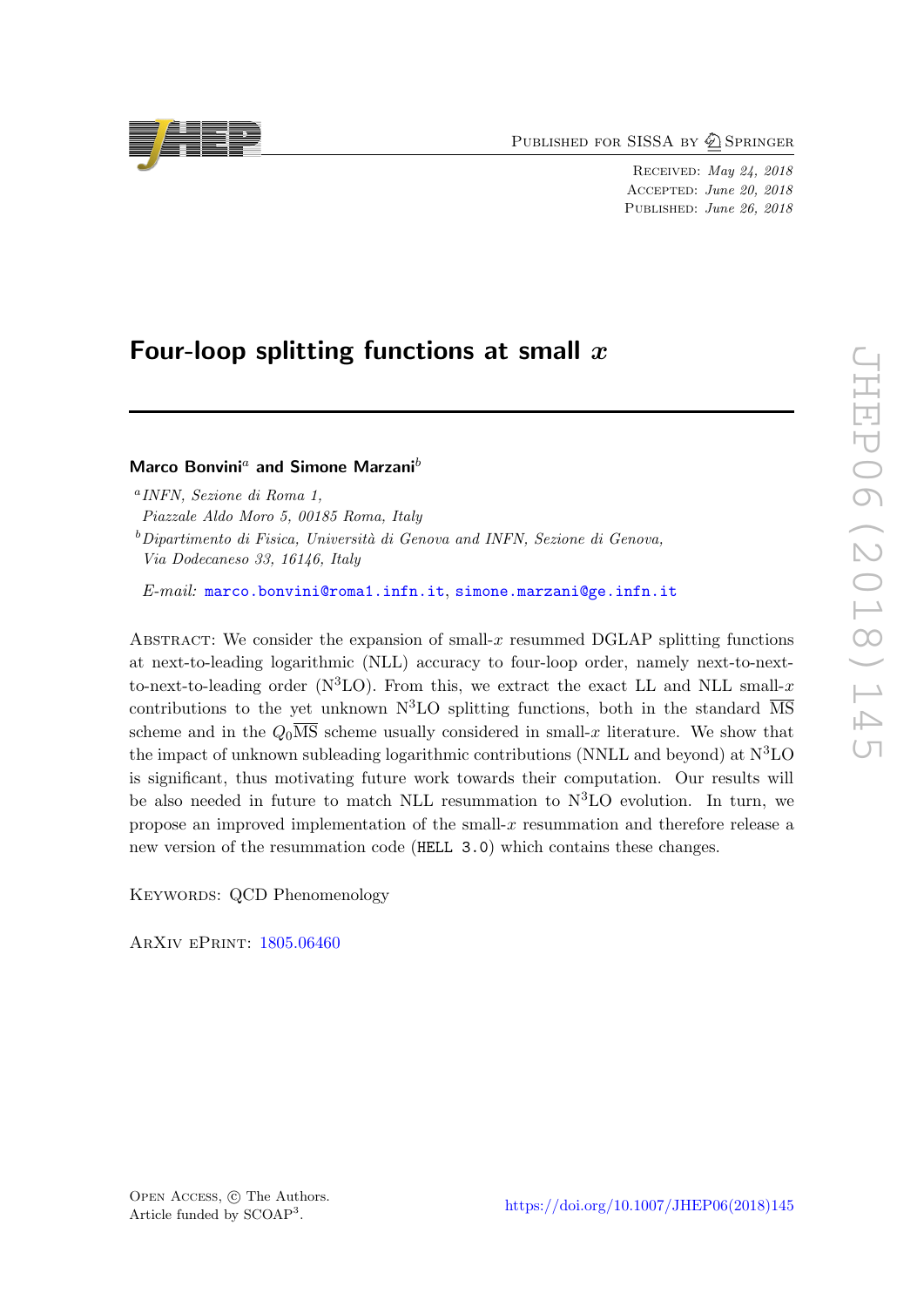## Contents

|              |                                                                      | 1 Introduction                                                                       | 1              |
|--------------|----------------------------------------------------------------------|--------------------------------------------------------------------------------------|----------------|
| $\mathbf{2}$ | DGLAP evolution at small $x$                                         |                                                                                      | 3              |
|              | 2.1                                                                  | Brief recap of small-x resummation of DGLAP evolution                                | $\overline{4}$ |
|              | 2.2                                                                  | Perturbative expansion of the resummation                                            | $\overline{5}$ |
|              | 2.3                                                                  | The four-loop splitting functions at small-x in the $Q_0\overline{\text{MS}}$ scheme | 9              |
|              | 2.4                                                                  | The four-loop splitting functions at small-x in the $\overline{\text{MS}}$ scheme    | 10             |
|              | 3 Numerical results and discussion                                   |                                                                                      | 12             |
|              | 3.1                                                                  | Resummed splitting functions at NNLO+NLL                                             | 12             |
|              | 3.2                                                                  | Approximate $N^3LO$                                                                  | 15             |
| 4            | Conclusions                                                          |                                                                                      | 16             |
|              | A Perturbative expansion of resummed anomalous dimensions to $N^3LO$ |                                                                                      | 17             |
|              |                                                                      | A.1 Expansion of the LL' anomalous dimension                                         | 18             |
|              |                                                                      | A.2 Expansion of the NLL anomalous dimensions                                        | 22             |
|              |                                                                      | A.3 Computation of the coefficients describing the minimum of the BFKL kernel        | 29             |
|              |                                                                      | B Running coupling corrections to the DGLAP-BFKL duality                             | $\bf{32}$      |

## <span id="page-1-0"></span>1 Introduction

The data thus far collected by the experiments at the CERN Large Hadron Collider (LHC) have reaffirmed the Standard Model as a remarkably successful theory of fundamental particles and their interactions. Thus, in absence of striking signature of new physics phenomena, the theoretical community is compelled to perform calculations with ever smaller uncertainties so that predictions with ever increasing accuracy and precision can be compared to data of outstanding quality, thereby exposing subtle differences and discrepancies that may reveal the presence of physics beyond the Standard Model.

In the context of strong interactions, accuracy is usually achieved by computing predictions that include an increasing number of terms of the perturbative expansion in the strong coupling  $\alpha_s$  (henceforth, the fixed-order expansion). Leading-order (LO) cross-sections in QCD can be computed for an essentially arbitrary number of external particles. Automation has been achieved in recent years also for NLO calculations and an increasing number of NNLO calculations is now available in computer programs. Moreover, for hadron-collider processes with simple topologies, recent milestone calculations have achieved  $N<sup>3</sup>LO$  accuracy [\[1,](#page-35-0) [2\]](#page-35-1). This is particularly important because the main production channel of the Higgs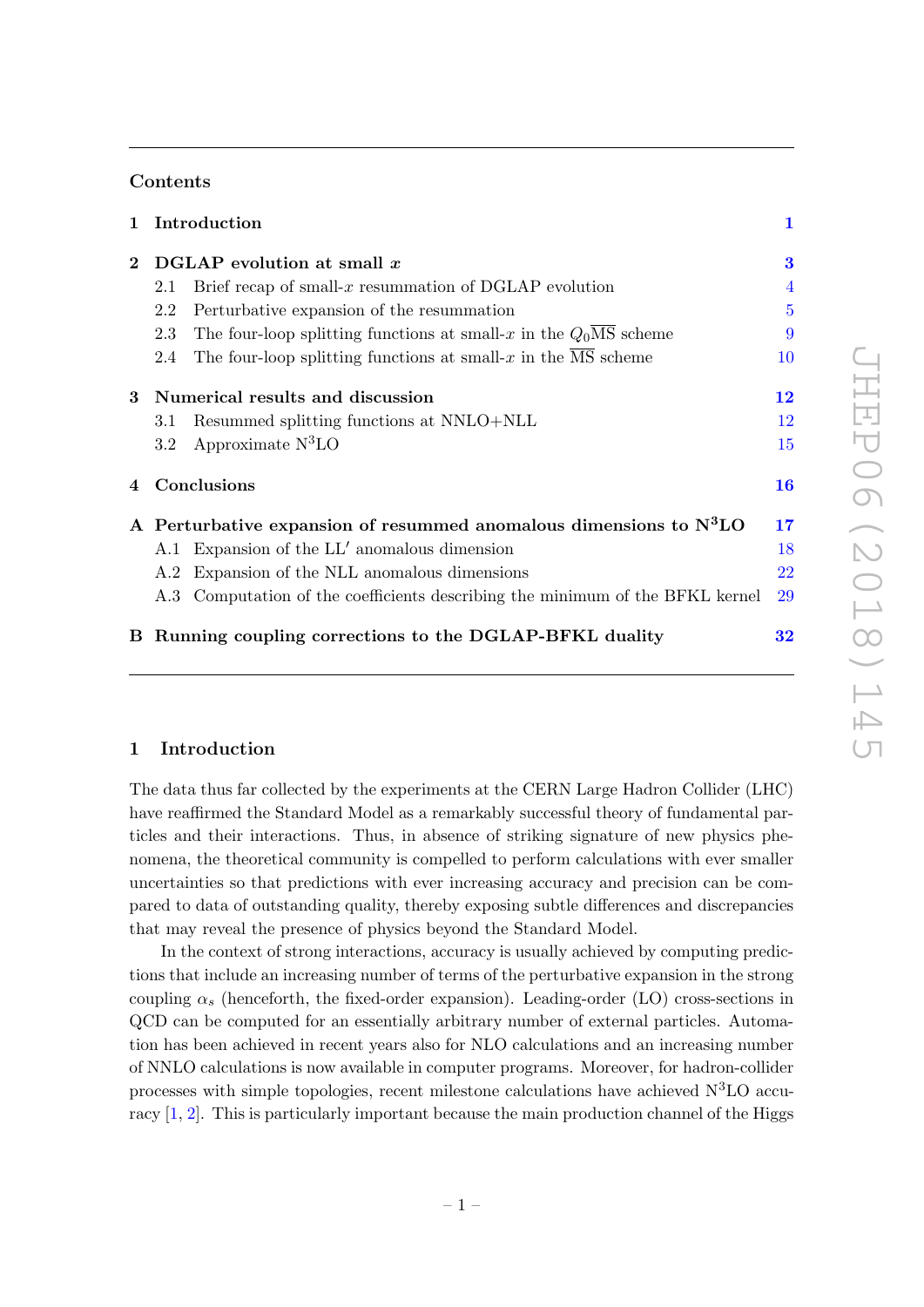boson, i.e. gluon-gluon fusion [\[3](#page-35-2)[–5\]](#page-35-3), falls under this category. Furthermore, precise theoretical predictions for LHC processes also require precise and reliable parton distribution functions (PDFs). In particular, the lack of a  $N<sup>3</sup>LO$  determination of PDFs is an important source of uncertainty on the Higgs cross-section [\[6\]](#page-35-4). Although a global determination of such PDF set cannot be foreseen in the near future, several ingredients are either already available, or focus of current research. For instance, deep-inelastic scattering (DIS) coefficient functions with massless quarks have been known at three loops for a long time [\[7\]](#page-35-5), and a lot of progress has been done in the context of heavy quarks, e.g.  $[8-12]$  $[8-12]$ . Another important ingredient of this rather ambitious task is the determination of the DGLAP kernels, which control the scale dependence of the PDFs, at  $\rm N^3LO$ . Recent progress with four-loop splitting functions [\[13,](#page-35-8) [14\]](#page-35-9) suggests that this calculation could be completed rather soon.

A complementary approach to the fixed-order expansion consists of exploiting all-order resummation. In the context of PDF determination, small- $x$  (or high-energy) resummation is of particular relevance. Small-x resummation of DGLAP evolution is known to nextto-leading logarithmic accuracy (NLL) and it is based on the BFKL equation [\[15–](#page-35-10)[20\]](#page-36-0). However, the proper inclusion of LL and NLL corrections is far from trivial, due to the perturbative instability of the BFKL evolution kernel. This problem has been tackled by more than one group in the 1990s, see for instance refs.  $[21-24]$  $[21-24]$ , refs.  $[25-30]$  $[25-30]$  and refs. [\[31–](#page-36-5)[34\]](#page-36-6), and resulted in resummed anomalous dimensions for PDF evolution. These techniques have recently been applied in the context of PDF determination in refs. [\[35,](#page-36-7) [36\]](#page-36-8), where small-x resummation at NLL accuracy has been included in the PDF evolution and in the computation of DIS structure functions through the public code HELL [\[37,](#page-36-9) [38\]](#page-37-0).

It has been found that small-x resummation stabilises the perturbative behaviour of both evolution kernels and partonic coefficient functions, thereby improving the description of structure-function data at low  $x$ . In particular, it is well-known that potentially large logarithms at small- $x$  are absent in NLO splitting functions due to accidental cancellations, while they start to contribute at NNLO. As a consequence, PDFs determined with NNLO theory improved by NLL small-x resummation differ rather significantly from the ones determined with NNLO alone. Furthermore, while at NNLO the most singular term in the gluon splitting function is of order  $\frac{\alpha_s^3}{x} \log \frac{1}{x}$  (the term with two logarithms being again accidentally zero), at N<sup>3</sup>LO the most singular term is of order  $\frac{\alpha_s^4}{x} \log^3 \frac{1}{x}$ . Hence, the aforementioned instability at low x is very likely to become rather worse at  $N^3LO$ . Small-x resummation would then be mandatory for improved precision. We note that in order to resum all small-x logarithms that appear at  $N^3LO$ , one would have to consider NNLL resummation, which would be based on the three-loop BFKL kernel, which despite a lot of recent progress [\[39–](#page-37-1)[45\]](#page-37-2) is not yet fully known.

In this work we examine in some detail the fixed-order expansion of the NLL resummed splitting functions up to four loops. This exercise is interesting for several reasons. First, it enables us to predict the coefficients of the leading and next-to-leading small-x contributions to the yet-unknown  $N<sup>3</sup>LO$  splitting functions, thus offering either a strong check or a way of complementing the fixed-order result at small  $x$ . Second, because the resummation also includes subleading effects, mostly related to the running of the strong coupling, we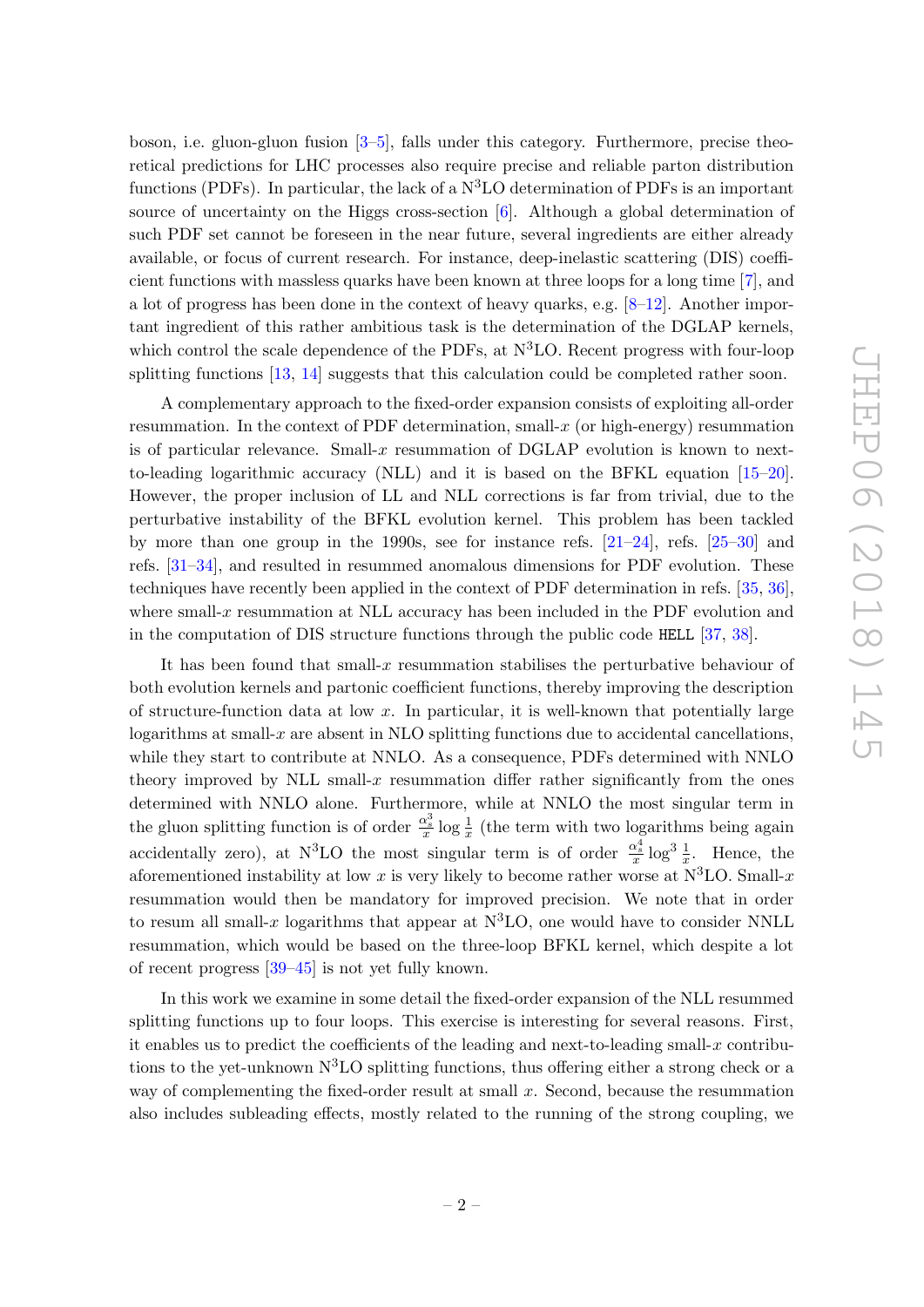are able to assess the impact of unknown NNLL (or higher) contributions on the four-loop result. Third, although we predict that  $N^3LO$  splitting functions will be unstable at small-x (much more than the NNLO ones), their inclusion will be most likely beneficial at moderate and large  $x$ , and therefore we conclude that the most reliable result in future will be obtained by using  $N^3LO$  evolution provided it is supplemented by small-x resummation. The expansion of the resummation to  $\mathcal{O}(\alpha_s^4)$  presented here is also a crucial ingredient for the  $N^3LO+NLL$  matching procedure. Finally, by explicitly studying the behaviour of subleading contributions up to forth order in perturbation theory, we are able to identify a potential source of instability in our previous implementation of the resummation. We propose here an improved way of dealing with this class of subleading contributions and consequently we release a new version of the resummation code HELL 3.0, where these changes are implemented.

## <span id="page-3-0"></span>2 DGLAP evolution at small x

In this section we summarise small- $x$  resummation of the DGLAP splitting functions. Small-x logarithms appear in the singlet sector and we have therefore to consider a  $2 \times 2$ evolution matrix that couples together the quark singlet and the gluon. Currently, small- $x$ resummation is known to NLL and we find convenient to express resummed and matched results as

<span id="page-3-1"></span>
$$
P_{ij}^{\text{N}^k\text{LO+NLL}}(x,\alpha_s) = P_{ij}^{\text{N}^k\text{LO}}(x,\alpha_s) + \Delta_{k+1} P_{ij}^{\text{NLL}}(x,\alpha_s), \qquad i,j = g,q,\tag{2.1}
$$

where  $P_{ij}^{\text{N}^k\text{LO}}$  are the  $(k+1)$ -loop splitting functions and  $\Delta_{k+1}P_{ij}^{\text{NLL}}$  represent the resummed predictions  $P_{ij}^{\text{NLL}}$  minus their expansion up to order  $\alpha_s^{k+1}$ , namely

<span id="page-3-3"></span>
$$
\Delta_{k+1} P_{ij}^{\text{NLL}}(x, \alpha_s) = P_{ij}^{\text{NLL}}(x, \alpha_s) - \sum_{j=0}^{k} \alpha_s^{j+1} P_{ij}^{\text{NLL}(j)}(x), \tag{2.2}
$$

where  $P_{ij}^{NLL(j)}(x)$  is the  $\mathcal{O}(\alpha_s^{j+1})$  contribution to  $P_{ij}^{NLL}(x,\alpha_s)$ . Eq. [\(2.1\)](#page-3-1) is valid, in principle, for any value of k. Matching of the resummation to NNLO  $(k = 2$  in the above notation) was achieved in ref. [\[38\]](#page-37-0) and later applied in refs. [\[35,](#page-36-7) [36\]](#page-36-8) for PDF determination. In this work we instead focus on the matching to the next perturbative order, namely  $N^3LO$  $(k = 3)$ . We note, however, that in order to really improve the quality of the result, one should also increase the logarithmic accuracy of the resummation contribution so that no potentially large logarithm is left unresummed. Therefore, one would like to reach at least N3LO+NNLL: we will leave this rather ambitious goal to future work.

Small-x resummation of DGLAP evolution is usually performed in a conjugate (Mellin) space. Therefore, we define the entries of the anomalous dimension matrix in the singlet sectors as

<span id="page-3-2"></span>
$$
\gamma_{ij}(N,\alpha_s) = \int_0^1 dx \, x^N P_{ij}(x,\alpha_s). \tag{2.3}
$$

In this non-standard notation, usually adopted in the small-x resummation literature, the leading small-x logarithms of the form  $\frac{1}{x} \log^k \frac{1}{x}$  are mapped into poles in  $N = 0$ .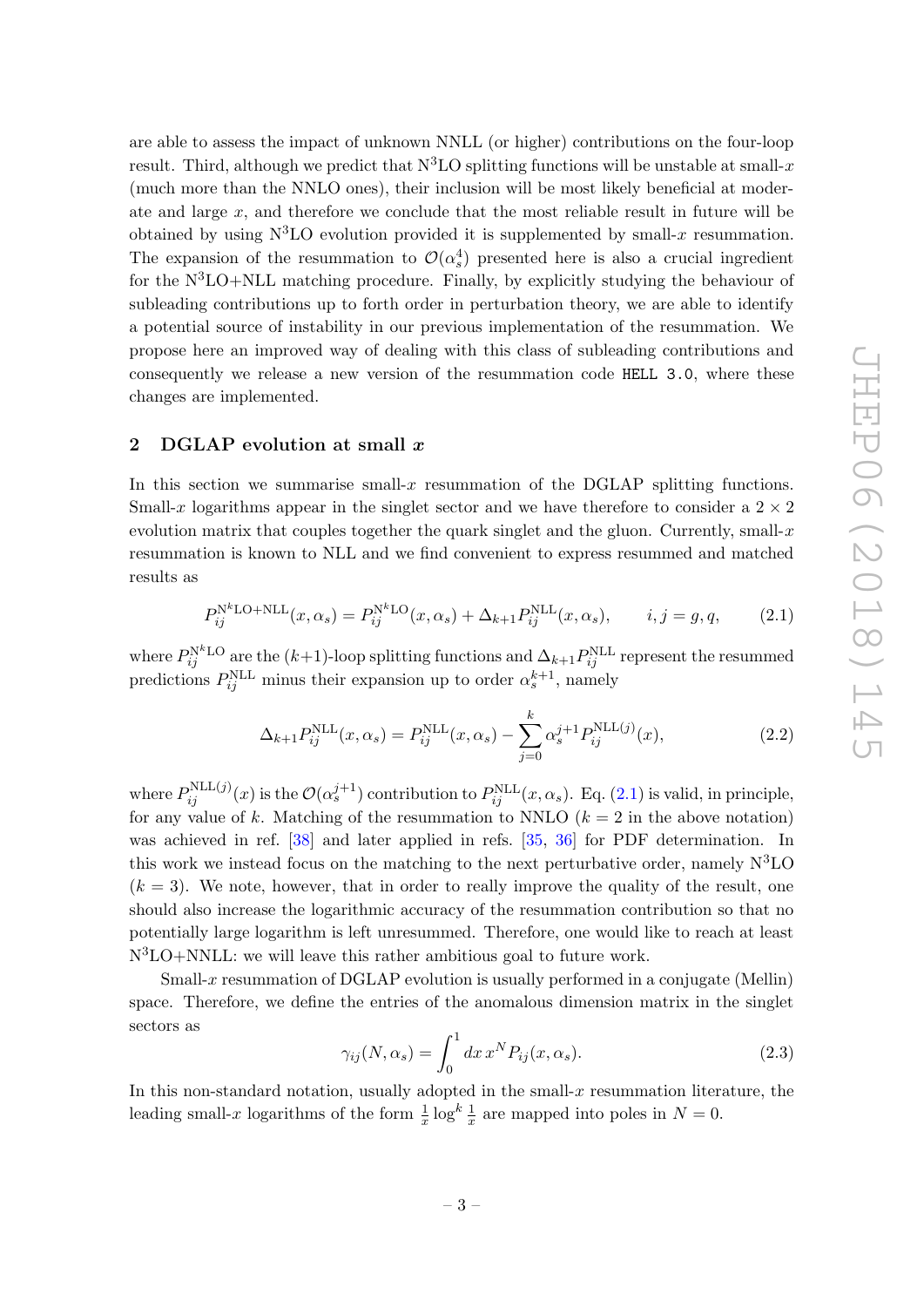## <span id="page-4-0"></span>2.1 Brief recap of small- $x$  resummation of DGLAP evolution

We now recall how the resummation of DGLAP splitting functions is constructed, mainly following ref. [\[38\]](#page-37-0). First, one considers the plus eigenvalue  $\gamma_{+}(N, \alpha_s)$  of the singlet anomalous dimension matrix eq. [\(2.3\)](#page-3-2). This is resummed by first exploiting the duality between DGLAP evolution and BFKL evolution, and then supplementing the result by the resummation of a class of subleading contributions originating from the running of the strong coupling. Additionally, requiring the symmetry of the resummed BFKL kernel and imposing momentum conservation leads to perturbatively stable results. Since the knowledge of the BFKL kernel at N<sup>k</sup>LO allows the resummation of  $\gamma_+$  at N<sup>k</sup>LL, at the moment we can only reach NLL accuracy,  $\gamma_+^{\text{NLL}}$ .

Once the eigenvalue  $\gamma_+$  is resummed, one proceeds with the resummation of  $\gamma_{qg}$ . Its all-order behaviour at NLL is described by the equation [\[46,](#page-37-3) [47\]](#page-37-4)

<span id="page-4-1"></span>
$$
\gamma_{qg}^{\text{NLL}}(N,\alpha_s) = \alpha_s \sum_{k \ge 0} h_k \left[ \gamma_+^k(N,\alpha_s) \right],\tag{2.4}
$$

where the square-bracket notation is defined by the recursion [\[30,](#page-36-4) [48\]](#page-37-5)

<span id="page-4-2"></span>
$$
\left[\gamma_{+}^{k+1}(N,\alpha_{s})\right] = \left(\gamma_{+}(N,\alpha_{s}) - k r(N,\alpha_{s})\right)\left[\gamma_{+}^{k}(N,\alpha_{s})\right],\tag{2.5}
$$

with

<span id="page-4-3"></span>
$$
r(N, \alpha_s) = \alpha_s^2 \beta_0 \frac{d}{d\alpha_s} \log \left( \gamma_+(N, \alpha_s) \right).
$$
 (2.6)

Note that in refs. [\[37,](#page-36-9) [38\]](#page-37-0) a variant of the resummation where  $r(N, \alpha_s) \rightarrow \alpha_s \beta_0$ , which corresponds to a limit in which  $\gamma_+$  is assumed to be proportional to  $\alpha_s$ , was used to infer an uncertainty on  $\gamma_{qg}$ . Because only a finite number of coefficients  $h_k$  are known, the implementation of the resummation, described in ref. [\[37\]](#page-36-9), is only approximate. However, for not-too-large values of  $\alpha_s$ , the implementation is numerically stable and reliable.

Simple power-counting at small-N shows that the quark anomalous dimension  $\gamma_{qg}$ starts at NLL. Therefore, at this accuracy we have some freedom in how we choose the logarithmic accuracy of  $\gamma_+$  appearing in eq. [\(2.4\)](#page-4-1). In ref. [\[37\]](#page-36-9) a dedicated anomalous dimension, denoted LL', was constructed specifically for this purpose. This LL' anomalous dimension is essentially a LL anomalous dimension, but its singular structure, which at resummed level is encoded in the position of the rightmost pole in N space, is taken from the NLL result. The reason for using this hybrid object can be summarised as follows:

- on the one hand, it is preferable to use the  $\gamma_+^{\text{NLL}}$  anomalous dimension in order to avoid singularity mismatches between different entries of the anomalous dimension matrix;
- on the other hand, since using  $\gamma_+$  at LL in eq. [\(2.4\)](#page-4-1) is formally sufficient to achieve NLL accuracy in  $\gamma_{qg}$ , it was convenient from a numerical point of view to use as much of the LL result as possible, because of its better numerical stability.

However, recently in ref. [\[38\]](#page-37-0) various improvements in the construction of the resummed anomalous dimensions have been proposed and implemented in the numerical code HELL. With these developments, the computation of the full NLL anomalous dimension is faster and much more stable and reliable, and it is therefore now possible to either use the hybrid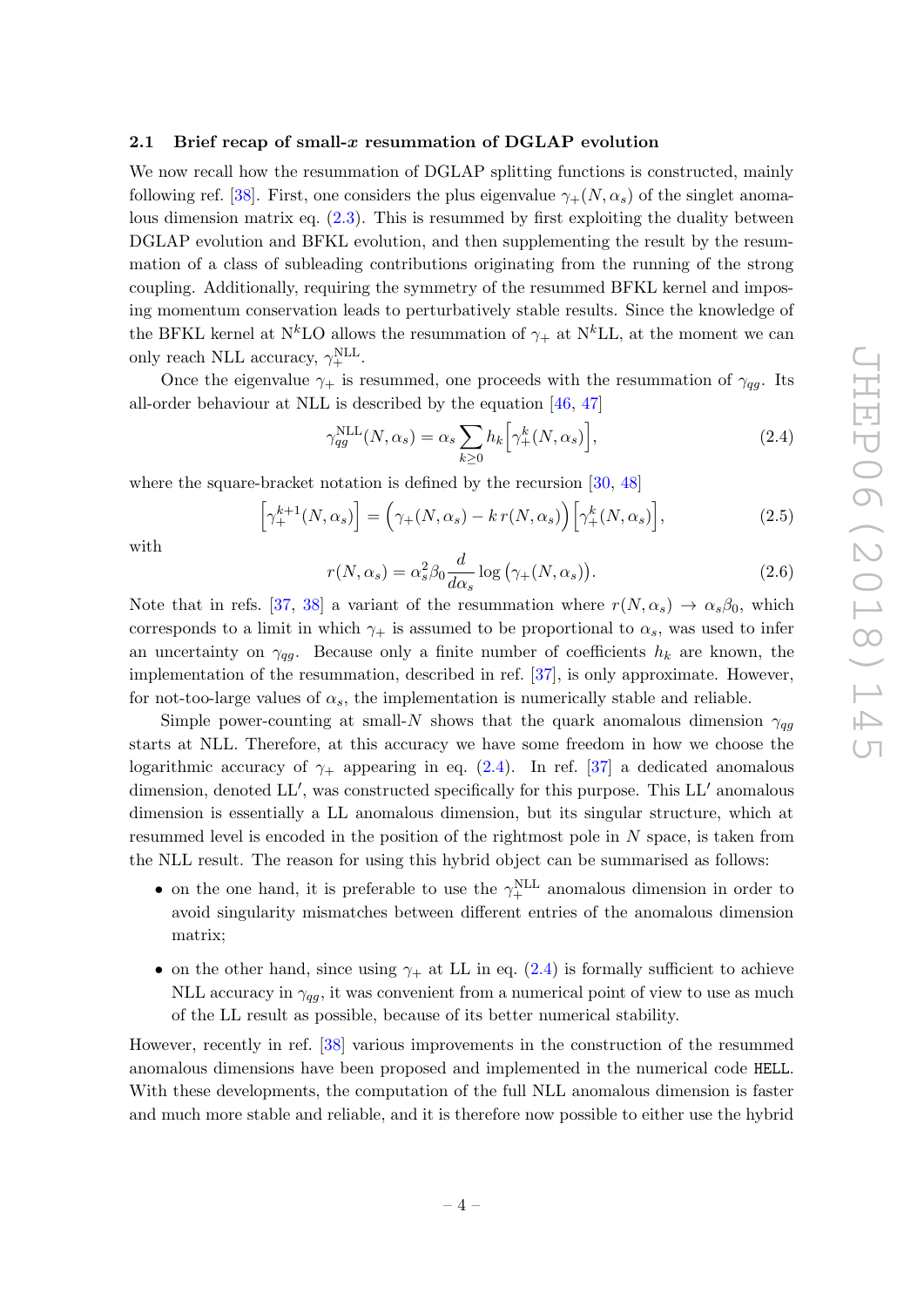$LL'$  result or the full NLL one in eq.  $(2.4)$ . In particular, the latter choice corresponds to the original approach of ref. [\[30\]](#page-36-4). We will explore the effects of both options in the following.

All the other entries of the singlet anomalous dimension matrix can be derived from the plus eigenvalue and  $\gamma_{qg}$ . In particular, the results can be written in a rather simple form if we consider the resummed contributions  $\Delta_k \gamma_{ij}$ , defined according to eq. [\(2.2\)](#page-3-3):

<span id="page-5-2"></span>
$$
\Delta_k \gamma_{gg}^{\text{NLL}}(N, \alpha_s) = \Delta_k \gamma_+^{\text{NLL}}(N, \alpha_s) - \frac{C_F}{C_A} \Delta_k \gamma_{qg}^{\text{NLL}}(N, \alpha_s), \tag{2.7a}
$$

$$
\Delta_k \gamma_{gg}^{\text{NLL}}(N, \alpha_s) = \frac{C_F}{C_A} \Delta_k \gamma_{gg}^{\text{NLL}}(N, \alpha_s), \qquad (2.7b)
$$

$$
\Delta_k \gamma_{qq}^{\text{NLL}}(N, \alpha_s) = \frac{C_F}{C_A} \Delta_k \gamma_{qg}^{\text{NLL}}(N, \alpha_s).
$$
\n(2.7c)

We recall that these relations are able to predict only the LL part of  $\gamma_{qq}$ , while we do not have enough knowledge to predict its NLL part, which is then only approximate in the equation above. Having all the anomalous dimensions in the singlet sector, we can construct the splitting functions by Mellin inversion.[1](#page-5-1)

## <span id="page-5-0"></span>2.2 Perturbative expansion of the resummation

We now consider the perturbative expansion of the resummed result presented in the previous section. The goal is twofold. On the one hand, the expansion of the resummation is needed to construct the resummed contributions  $\Delta_k \gamma_{ij}^{\text{NLL}}, \Delta_k P_{ij}^{\text{NLL}},$  eq. [\(2.2\)](#page-3-3), namely for the matching of the resummed result to fixed order. On the other hand, the  $\alpha_s$  expansion of the resummed results provides a prediction for the small- $x$  behaviour of the fixed-order splitting functions.

In ref. [\[38\]](#page-37-0) we have already determined the expansion of the NLL resummed splitting functions to  $\mathcal{O}(\alpha_s^3)$ , which was needed to match resummation to NNLO. In that case, there was no point in using the result of the expansion to predict the NNLO behaviour at small- $x$ , as the three-loop splitting functions are known [\[49,](#page-37-6) [50\]](#page-37-7). In this work we push the expansion to one extra order,  $\mathcal{O}(\alpha_s^4)$ . These results would be needed to match resummation to  $N<sup>3</sup>LO$ , and specifically to construct  $N<sup>3</sup>LO+NLL$  resummed results. The four-loop splitting functions, however, are not yet fully known [\[13,](#page-35-8) [14\]](#page-35-9). Therefore, at the moment our results can be used to construct approximations, valid at small x, of the unknown  $N<sup>3</sup>LO$  splitting functions, or simply to supplement the ongoing computation with the knowledge of the exact small-x behaviour. In future, when the four-loop splitting functions will be computed, it will also serve as a cross check.

In order to obtain the expansion of the resummed entries of the anomalous dimension matrix, we have to expand both  $\gamma_+^{\text{NLL}}$  and  $\gamma_{qg}^{\text{NLL}}$  to the desired accuracy; the other anomalous dimensions are recovered using eqs. [\(2.7\)](#page-5-2). Let us first introduce a generic notation for the expansion of the plus anomalous dimension,

<span id="page-5-3"></span>
$$
\gamma_+(N,\alpha_s) = \alpha_s \gamma_0 + \alpha_s^2 \gamma_1 + \alpha_s^3 \gamma_2 + \alpha_s^4 \gamma_3 + \mathcal{O}(\alpha_s^5),\tag{2.8}
$$

<span id="page-5-1"></span><sup>&</sup>lt;sup>1</sup>In phenomenological applications, a damping at large x is added to make the transition from the smallx region (where the resummation is relevant) to the large-x region (where the fixed-order description is appropriate) as smooth as possible, and finally momentum conservation is reimposed. These details have been described in ref. [\[38\]](#page-37-0) and are not repeated here.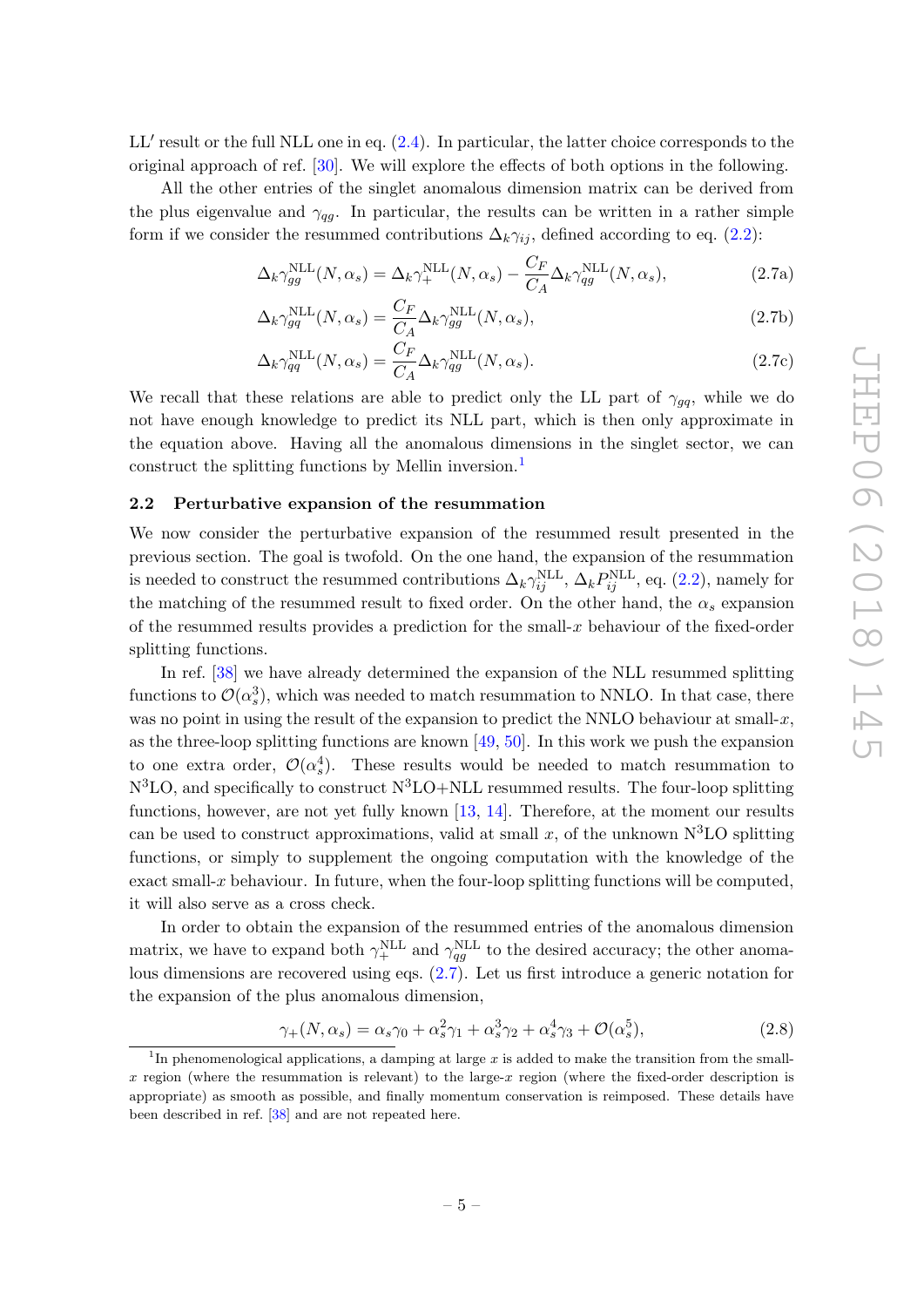which is valid both for the NLL anomalous dimension and for the auxiliary  $LL'$  one. The expansion of the  $qq$  anomalous dimension, according to eqs.  $(2.4)$ ,  $(2.5)$  and  $(2.6)$ , is given by

<span id="page-6-0"></span>
$$
\gamma_{qg}^{\text{NLL}}(N, \alpha_s) = \alpha_s h_0 + \alpha_s^2 h_1 \gamma_0 + \alpha_s^3 [h_2 \gamma_0 (\gamma_0 - \beta_0) + h_1 \gamma_1] + \alpha_s^4 [h_3 \gamma_0 (\gamma_0 - \beta_0) (\gamma_0 - 2\beta_0) + h_2 \gamma_1(N) (2\gamma_0 - T\beta_0) + h_1 \gamma_2] + \mathcal{O}(\alpha_s^5),
$$
\n(2.9)

where the anomalous dimensions  $\gamma_{0,1,2}$  are the coefficients eq. [\(2.8\)](#page-5-3) of the expansion of either  $\gamma_+^{\text{NLL}}$  or  $\gamma_+^{\text{LL'}}$ , depending on the choice adopted in eq. [\(2.4\)](#page-4-1). Note that the expansion eq.  $(2.9)$  depends on a parameter T. This parameter has been introduced to account for the two variants of the resummation of running coupling contributions described above. In particular, when  $r(N, \alpha_s)$  as given by eq. [\(2.6\)](#page-4-3) is used then  $T = 2$ , while for the variation  $r(N, \alpha_s) \rightarrow \alpha_s \beta_0$  then  $T = 1$ . The first  $h_k$  coefficients appearing in eq. [\(2.9\)](#page-6-0) are [\[47\]](#page-37-4)

$$
h_0 = \frac{n_f}{3\pi}, \qquad h_1 = \frac{n_f}{3\pi} \frac{5}{3}, \qquad h_2 = \frac{n_f}{3\pi} \frac{14}{9}, \qquad h_3 = \frac{n_f}{3\pi} \left(\frac{82}{81} + 2\zeta_3\right). \tag{2.10}
$$

Note that the knowledge of  $\gamma_{qg}^{\text{NLL}}$  to  $\mathcal{O}(\alpha_s^4)$  requires the expansion of the plus anomalous dimension up to  $\mathcal{O}(\alpha_s^3)$ , as it does not depend on  $\gamma_3$ . This is due to the fact that  $\gamma_{qg}$  is a pure NLL quantity, as it is clear from the factor of  $\alpha_s$  in front of eq. [\(2.4\)](#page-4-1).

We thus need to compute the first four orders of  $\gamma_+^{\text{NLL}}$ , while we just need the first three orders of  $\gamma_+^{\text{LL}'}$  as it only possibly enters in the expansion of  $\gamma_{qg}$ . The precise construction of these resummed anomalous dimensions was presented in detail in ref. [\[38\]](#page-37-0), and we do not repeat it here (some details are given in appendix  $A$ ). We just recall that due to the actual construction of the plus eigenvalue, which is based on the duality between DGLAP and BFKL evolutions, the LL and LL' resummed anomalous dimensions automatically contain the fixed LO anomalous dimension, while the NLL anomalous dimension contains the NLO one.<sup>[2](#page-6-1)</sup> However, the qq anomalous dimension, eq.  $(2.4)$ , requires a purely resummed anomalous dimension, which goes to zero at large  $N$ , in order to avoid producing spurious large-N terms (see discussion in appendix B.2 of ref.  $[37]$ ). Therefore, we first define the resummed contributions  $\Delta_1 \gamma_+^{\text{LL'}}$  and  $\Delta_2 \gamma_+^{\text{NLL}}$  to be the resummed results at LL' and NLL minus the LO and NLO anomalous dimensions, respectively (the notation is the same as in ref.  $[38]$ . Then, we construct the purely resummed LL' and NLL anomalous dimensions as

$$
\gamma_{+}^{\text{LL}'}(N,\alpha_{s}) = \alpha_{s}\gamma_{0}^{\text{LL}'}(N) + \Delta_{1}\gamma_{+}^{\text{LL}'}(N,\alpha_{s}), \qquad (2.11a)
$$

$$
\gamma_{+}^{\text{NLL}}(N,\alpha_s) = \alpha_s \gamma_0^{\text{NLL}}(N) + \alpha_s^2 \gamma_1^{\text{NLL}}(N) + \Delta_2 \gamma_+^{\text{NLL}}(N,\alpha_s). \tag{2.11b}
$$

The functions  $\gamma_0^{\text{LL}}$ ,  $\gamma_0^{\text{NLL}}$  and  $\gamma_1^{\text{NLL}}$  are not fixed by the resummation, and we thus have a degree of arbitrariness in how to define them. Instead, the expansions of the resummed contributions

$$
\Delta_1 \gamma_+^{\text{LL}'}(N, \alpha_s) = \alpha_s^2 \gamma_1^{\text{LL}'}(N) + \alpha_s^3 \gamma_2^{\text{LL}'}(N) + \mathcal{O}(\alpha_s^4),\tag{2.12a}
$$

$$
\Delta_2 \gamma_+^{\text{NLL}}(N, \alpha_s) = \alpha_s^3 \gamma_2^{\text{NLL}}(N) + \alpha_s^4 \gamma_3^{\text{NLL}}(N) + \mathcal{O}(\alpha_s^5)
$$
\n(2.12b)

<span id="page-6-1"></span><sup>2</sup>These fixed-order anomalous dimensions used in the construction of resummation are actually approximated, as explained in ref. [\[38\]](#page-37-0). This fact is however immaterial for the present discussion.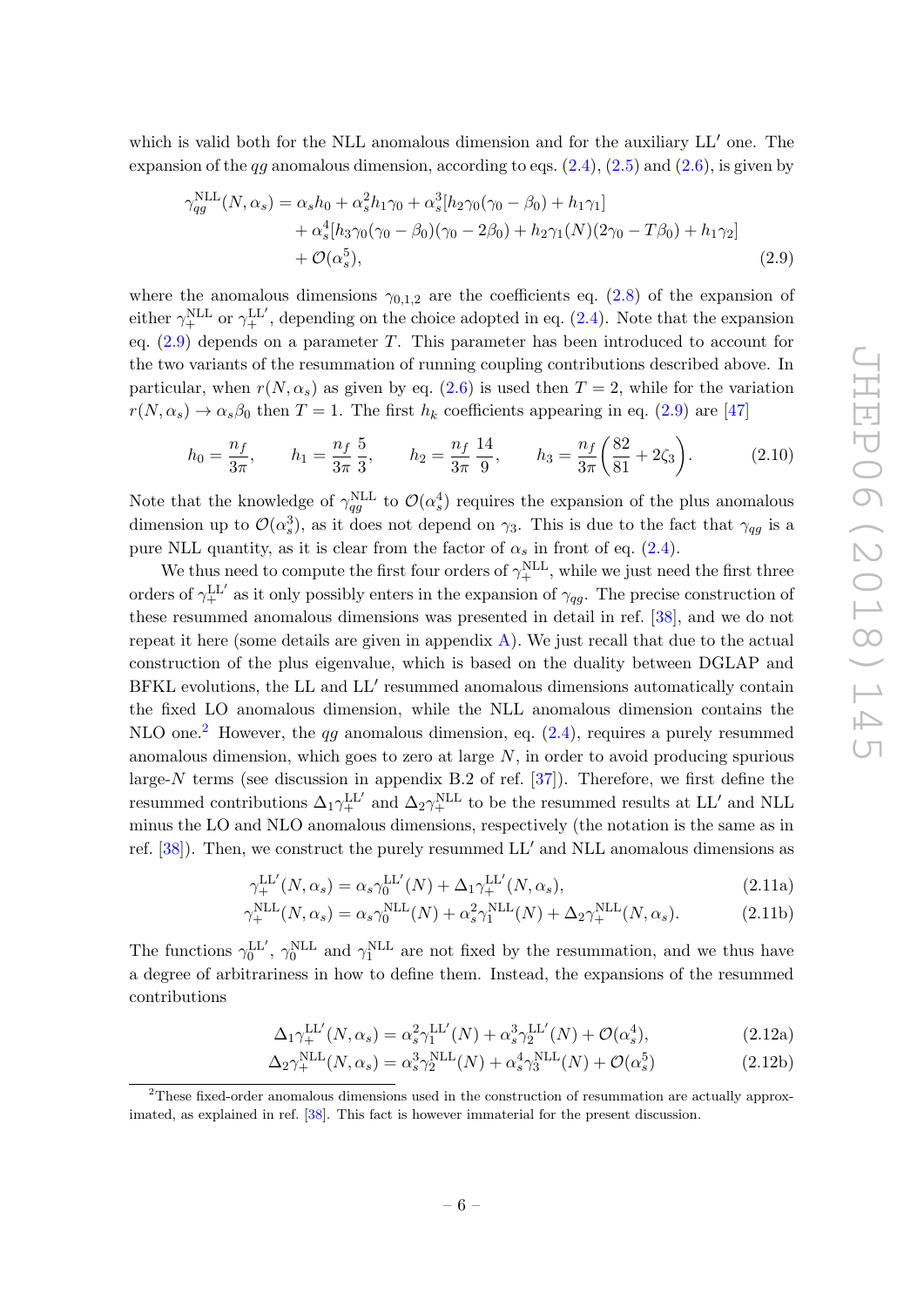can be derived from the resummed results of ref. [\[38\]](#page-37-0). Their computation is presented in appendix [A.](#page-17-0) Part of them, specifically  $\gamma_1^{\text{LL}'}$  and  $\gamma_2^{\text{NLL}}$ , have been already computed and presented in ref. [\[38\]](#page-37-0). The next terms,  $\gamma_2^{\text{LL'}}$  and  $\gamma_3^{\text{NLL}}$ , are reported here for the first time.

Starting from LL' resummation, the first order of the anomalous dimension was chosen in ref. [\[37\]](#page-36-9) to include the LL and NLL contributions of the LO anomalous dimension. The NLL term, being it a constant at this order, is further multiplied by a function  $1/(N+1)$ to make it vanish at large  $N$ . The expression, which we adopt also here, is

<span id="page-7-1"></span><span id="page-7-0"></span>
$$
\gamma_0^{\text{LL}'} = \frac{a_{11}}{N} + \frac{a_{10}}{N+1},\tag{2.13}
$$

where  $a_{ij}$  are defined in eq. [\(A.3\)](#page-18-1). The next orders, as predicted by the resummation, are given by (see appendix [A\)](#page-17-0)

$$
\gamma_1^{\text{LL}'} = \beta_0 \left( \frac{3}{32} \kappa_0 - c_0 \right) \left( \frac{1}{N} - \frac{4N}{(N+1)^2} \right) \n\gamma_2^{\text{LL}'} = \frac{\lambda_2}{N^2} + \frac{\lambda_1}{N} - (\lambda_2 + \lambda_1) \frac{4N}{(N+1)^2}
$$
\n(2.14)

$$
{}_{2}^{2} = N^{2} N \sqrt{(N+1)^{2}}
$$
  
+  $\left(\frac{a_{11}}{N^{2}} + \frac{2(a_{11} + a_{10})}{(N+1)^{2}}\right) \left[\frac{a_{11}a_{10}}{(N+1)^{2}} - \frac{a_{11}a_{10}}{4} \frac{4N}{(N+1)^{2}} + a_{11}\left(\frac{a_{11}}{N} + a_{10} - \frac{2(a_{11} + a_{10})N}{N+1}\right) [\psi_{1}(N+1) - \zeta_{2}] \right],$  (2.15)

where all the coefficients are defined in appendix  $A$ . Eq.  $(2.15)$  is a new result. Note that, by construction, both  $\gamma_1^{\text{LL}'}$  and  $\gamma_2^{\text{LL}'}$  vanish in  $N = 1$ , as the resummation is built to preserve momentum conservation.

Moving to the NLL resummation, we need to choose both the LO and NLO contributions. We decide to adopt the same strategy as in the LL', i.e. keeping only the LL and NLL contributions from the fixed orders. In particular, for the LO term we use exactly the same approximation used for the LL', and at NLO, due to the fact that the LL term is accidentally zero, we simply have a NLL term,

$$
\gamma_0^{\text{NLL}} = \frac{a_{11}}{N} + \frac{a_{10}}{N+1},\tag{2.16}
$$

$$
\gamma_1^{\text{NLL}} = \frac{a_{21}}{N} - \frac{2a_{21}}{N+1},\tag{2.17}
$$

where  $a_{21}$ , the NLL coefficient of the NLO, is defined in eq. [\(A.3\)](#page-18-1). In  $\gamma_1^{\text{NLL}}$  we have also included a subtraction term of the same form as the NLL term in  $\gamma_0^{\text{NLL}}$ , which restores momentum conservation, i.e.  $\gamma_1^{\text{NLL}}(1) = 0$ . We have decided to add this feature as the effect is formally NNLL, and it makes it more in line with the LL' case where the  $\mathcal{O}(\alpha_s^2)$  term vanishes in  $N = 1$ . We stress that we have played with variants of both  $\gamma_0^{\text{NLL}}$  and  $\gamma_1^{\text{NLL}}$ , adding momentum conservation to the first, relaxing it in the second, varying the way it is implemented, and so on: the effect at the level of the splitting functions is moderate. The third and fourth coefficients are instead found expanding the resummation, and their form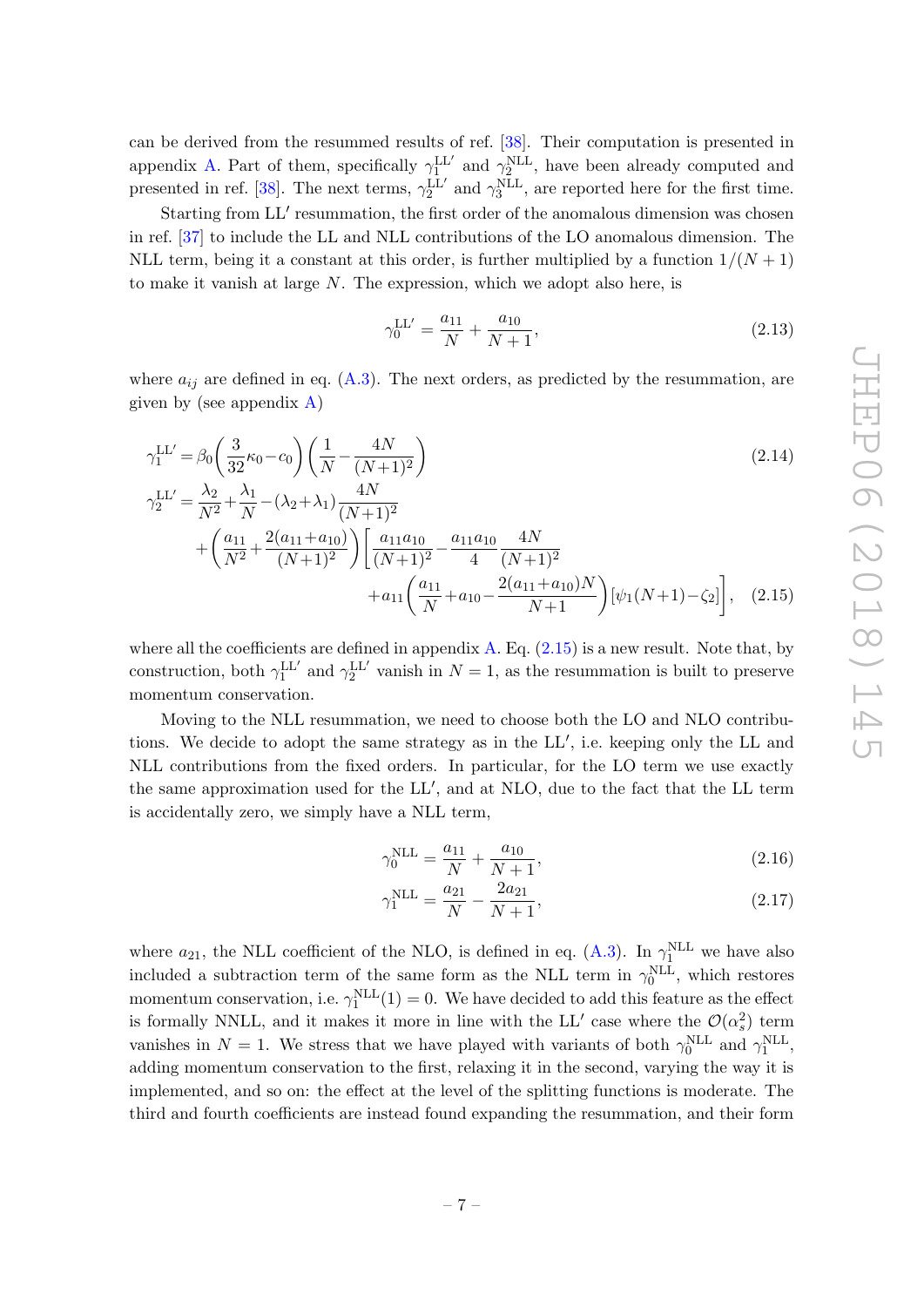is (see appendix [A\)](#page-17-0)

$$
\gamma_2^{\text{NLL}} = \beta_0^2 \frac{\kappa_0}{16} \left( \frac{1}{N} - \frac{4N}{(N+1)^2} \right)
$$
  
+ 
$$
\left( \frac{a_{11}}{N^2} + \frac{2(a_{11} + a_{10})}{(N+1)^2} \right) \left[ \rho + \frac{a_{21}}{N+1} + \frac{a_{11}a_{10}}{(N+1)^2} - \left( \rho + \frac{a_{21}}{2} + \frac{a_{11}a_{10}}{4} - \beta_0 a_{11} \right) \frac{4N}{(N+1)^2} + a_{11} \left( \frac{a_{11}}{N} + a_{10} - \frac{2(a_{11} + a_{10})N}{N+1} + \beta_0 \right) \left[ \psi_1(N+1) - \zeta_2 \right], \tag{2.18}
$$

<span id="page-8-0"></span>
$$
\gamma_3^{\text{NLL}} = \frac{\rho_3}{N^3} + \frac{\rho_2}{N^2} + \frac{\rho_1}{N} - (\rho_3 + \rho_2 + \rho_1) \frac{4N}{(N+1)^2} \n+ \left(\frac{a_{21}}{N^2} + \frac{2(a_{21} + a_{20})}{(N+1)^2}\right) \left[\rho + \frac{a_{21}}{N+1} + \frac{a_{11}a_{10}}{(N+1)^2} - \left(\rho + \frac{a_{21}}{2} + \frac{a_{11}a_{10}}{4} - \beta_0 a_{11}\right) \frac{4N}{(N+1)^2} \n+ a_{11} \left(\frac{a_{11}}{N} + a_{10} - \frac{2(a_{11} + a_{10})N}{N+1} + \beta_0\right) \left[\psi_1(N+1) - \zeta_2\right] \n+ \left(\frac{a_{11}^2}{N^2} + \frac{2a_{11}(a_{11} + a_{10})}{(N+1)^2}\right) \left\{\left(\frac{a_{10}^2}{2} - a_{10}(a_{11} - \beta_0) - a_{11}^2\right) \left(\frac{2}{(N+1)^3} - \frac{N}{(N+1)^2}\right) \n+ \left(\frac{a_{21}a_{10}}{a_{11}} + a_{20}\right) \left(\frac{1}{(N+1)^2} - \frac{N}{(N+1)^2}\right) \n+ \left(\frac{a_{21}}{N} + a_{20} - \frac{2(a_{21} + a_{20})N}{N+1}\right) \left[\psi_1(N+1) - \zeta_2\right] \n+ \left(\frac{a_{11}}{N} + a_{10} - \frac{2(a_{11} + a_{10})N}{N+1}\right)^2 \left(\zeta_3 - \frac{1}{2}\psi_2(N+1)\right) \n+ \left(\frac{a_{11}}{N} + a_{10} - \frac{2(a_{11} + a_{10})N}{N+1}\right) \left[\left(3\zeta_3 - \frac{1}{2}\psi_2(N+1)\right)\beta_0 + \frac{\tilde{\chi}_1'(0, N)}{a_{11}} + \frac{2a_{10}}{(N+1)^3} + \frac{a_{21}/a_{11}}{(N
$$

<span id="page-8-2"></span>where again the various coefficients are defined in appendix [A,](#page-17-0) and we have left implicit the function  $\tilde{\chi}'_1(0, N)$ , eq. [\(A.49\)](#page-25-0). Eq. [\(2.18\)](#page-8-0) was already presented in ref. [\[38\]](#page-37-0),<sup>[3](#page-8-1)</sup> while eq. [\(2.19\)](#page-8-2) is a new result of this study.

Before moving further, some comments are in order. We observe that, due to accidental zeros of the LL singularity both at NLO and NNLO, the leading singularity at these two orders is the NLL one, namely  $1/N$  and  $1/N^2$ , respectively. These NLL poles are predicted correctly by NLL resummation, so in particular  $\gamma_2^{\text{NLL}}$  has the exact leading singularity ( $\gamma_1^{\text{NLL}}$  has it by construction). In contrast, the leading singularity of both  $\gamma_1^{\text{LL'}}$  and  $\gamma_2^{\text{LL'}}$  is predicted by the resummation and thus, being the resummation just accurate at LL, is not exact. While the full  $LL'$  anomalous dimension, being an all-order result, is reliable, each term of its perturbative expansion may not be. In particular, these two terms,  $\gamma_1^{\text{LL}'}$  and  $\gamma_2^{\text{LL}'},$  do not contain anything of the exact result, because they are zero at LL. Since the impact of these two orders in the expansion of resummed splitting functions (in particular  $P_{qg}$  and  $P_{qq}$ ) may be substantial, we may expect that using LL' resummation may give rise

<span id="page-8-1"></span><sup>&</sup>lt;sup>3</sup>Note that eq. [\(2.18\)](#page-8-0) differs from the analogous result of ref. [\[38\]](#page-37-0) by the subleading (NNLL)  $\beta_0$  terms appearing in the second and third lines. Their origin is discussed in appendix [B.](#page-32-0)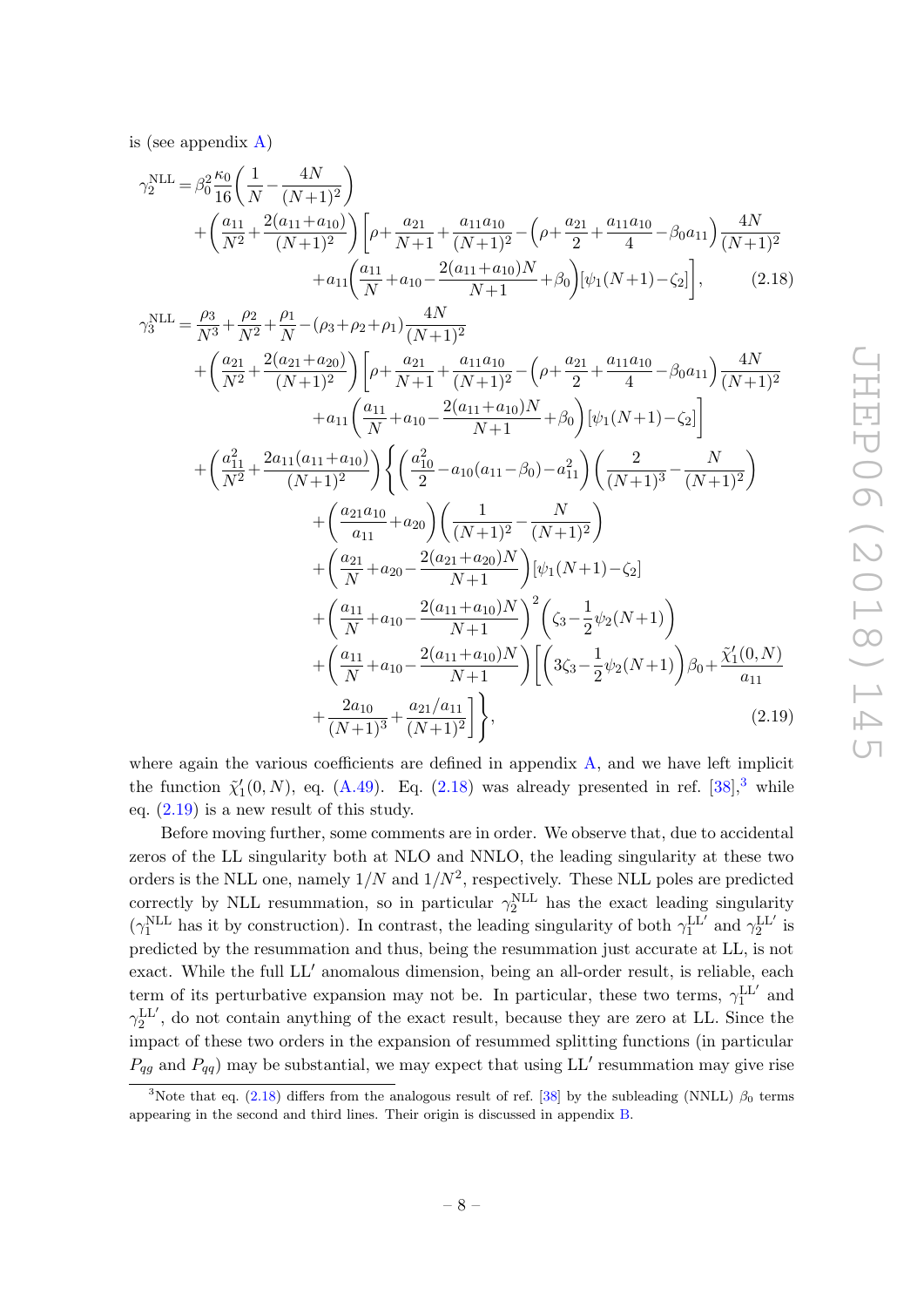to somewhat unreliable resummed contributions when matched to high orders, e.g. NNLO or  $N<sup>3</sup>LO$ . More precisely, we may expect NLL resummation, which has the exact leading contributions at these two orders, to lead to more reliable matched results to high orders.

These considerations suggest that the use of the NLL anomalous dimension in the construction of  $\gamma_{qq}$  (as originally suggested in ref. [\[30\]](#page-36-4)) is preferred. Thus, from now on we will adopt the NLL anomalous dimension as default ingredient for the resummation of anomalous dimension matrix, and possibly consider LL' resummation as a variant to estimate the impact of subleading logarithmic contributions. Both options are now available in the new 3.0 version of the HELL code.

## <span id="page-9-0"></span>2.3 The four-loop splitting functions at small-x in the  $Q_0\overline{\text{MS}}$  scheme

The results of the previous section allow to construct all  $\Delta_4 \gamma_{ij}^{\text{NLL}}$ , and thus by Mellin inversion all  $\Delta_4 P_{ij}^{\text{NLL}}$ , needed to match NLL resummation to N<sup>3</sup>LO evolution. While these results will be in practice of no use until the computation of the  $N<sup>3</sup>LO$  splitting functions will be completed, it is interesting to extract from them the small- $x$  terms at LL and NLL of the yet unknown four-loop splitting functions. These may be also useful to construct approximate predictions of the four-loop splitting functions while waiting for their full computation.

We remind the reader that the resummation procedure previously described lead to all-order results which are not in the traditional  $\overline{\text{MS}}$  scheme, but rather in a related factorization scheme called  $Q_0\overline{\text{MS}}$  [\[39,](#page-37-1) [47,](#page-37-4) [51,](#page-37-8) [52\]](#page-37-9), which is particularly suitable for small-x resummation. Indeed, in the  $\overline{\text{MS}}$  scheme there are some cancellations of large small-x contributions taking place between parton evolution and coefficient functions. The  $Q_0$  variant of the scheme automatically removes these large contributions from both objects, leading to resummed predictions which are perturbatively much more stable. For this reason, here as well as in previous studies, we always use the  $Q_0\overline{\text{MS}}$  scheme for results including small-x resummation. The difference between the  $\overline{\text{MS}}$  and  $Q_0\overline{\text{MS}}$  factorization schemes influences the resummation of the anomalous dimensions beyond the leading logarithmic accuracy, as well as the resummation of the coefficient functions. We first concentrate on  $Q_0$ MS, while we present results for  $\overline{\text{MS}}$  in the next section.

The small-N expansion of the expansion terms of  $\gamma_+^{\text{NLL}}$  is given in appendix [A.](#page-17-0) With those results, we can construct all the other entries using eqs.  $(2.9)$  and  $(2.7)$ . Denoting with  $\gamma_{ij}^{(k)}$  the exact  $\mathcal{O}(\alpha_s^{k+1})$  anomalous dimension, we have

<span id="page-9-1"></span>
$$
\gamma_{gg}^{(3)}(N) = \frac{1}{N^4} \frac{C_A^4}{\pi^4} 2\zeta_3 \n+ \frac{1}{N^3} \frac{1}{\pi^4} \left[ C_A^4 \left( -\frac{1205}{162} + \frac{67}{36} \zeta_2 + \frac{1}{4} \zeta_2^2 - \frac{77}{6} \zeta_3 \right) + n_f C_A^3 \left( -\frac{233}{162} + \frac{13}{36} \zeta_2 + \zeta_3 \right) \right. \n+ n_f C_A^2 C_F \left( \frac{617}{243} - \frac{13}{18} \zeta_2 + \frac{2}{3} \zeta_3 \right) \n+ \mathcal{O}\left(\frac{1}{N^2}\right),
$$
\n(2.20a)

$$
\gamma_{qg}^{(3)}(N) = \frac{1}{N^3} \frac{C_A^3 n_f}{3\pi^4} \left(\frac{82}{81} + 2\zeta_3\right) + \mathcal{O}\left(\frac{1}{N^2}\right). \tag{2.20b}
$$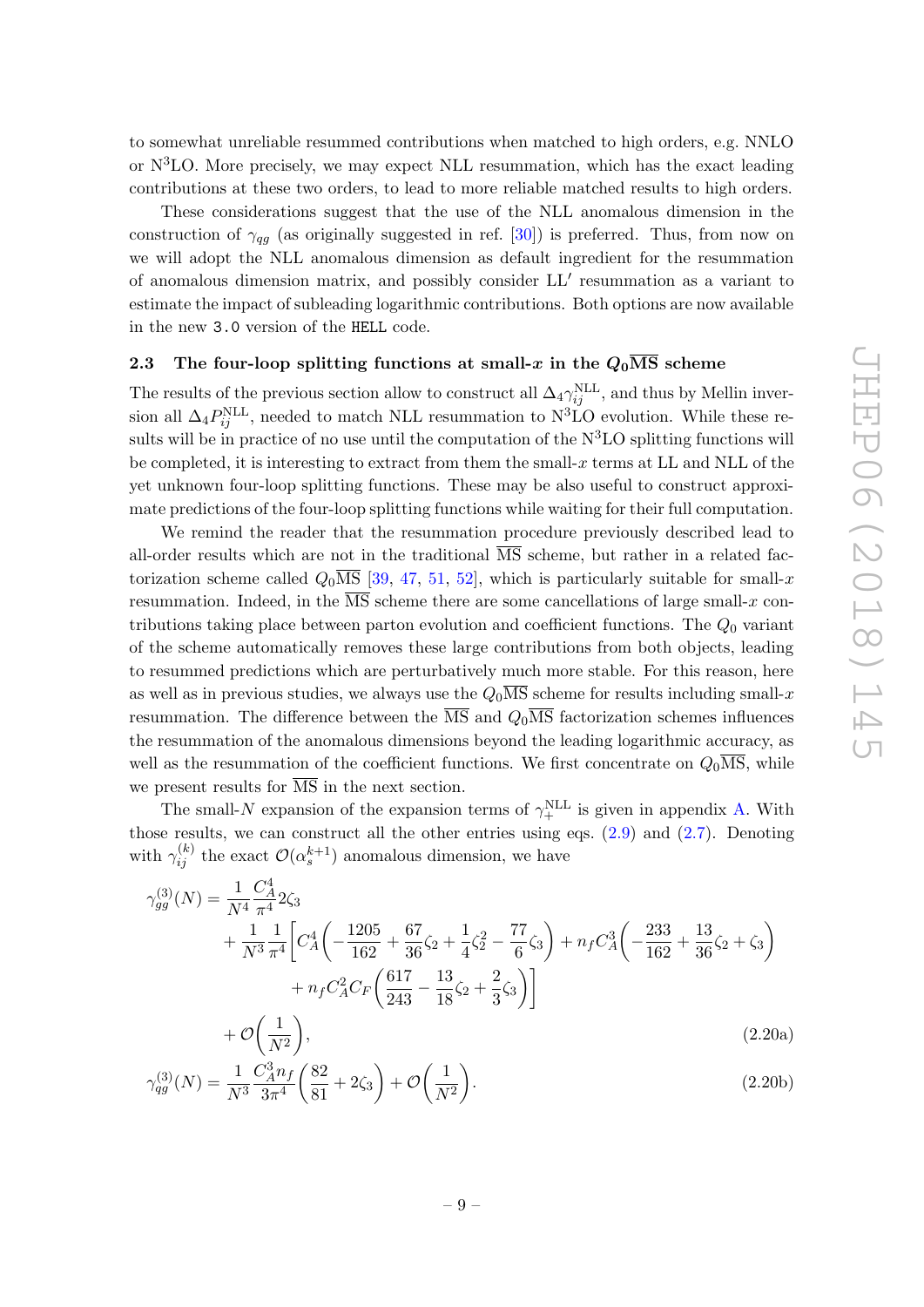The gq and qq anomalous dimensions are obtained by simply multiplying the gg and qg ones by  $C_F/C_A$ , even though we stress again that only the  $1/N^4$  pole of the resulting gq anomalous dimension is correct. Hence we have

$$
\gamma_{gg}^{(3)}(N) = \frac{1}{N^4} \frac{C_A^3 C_F}{\pi^4} 2\zeta_3 + \mathcal{O}\left(\frac{1}{N^3}\right),\tag{2.21a}
$$

$$
\gamma_{qq}^{(3)}(N) = \frac{1}{N^3} \frac{C_A^2 C_F n_f}{3\pi^4} \left(\frac{82}{81} + 2\zeta_3\right) + \mathcal{O}\left(\frac{1}{N^2}\right). \tag{2.21b}
$$

The corresponding small-x logarithms in the four-loop splitting functions are easily obtained by Mellin inversion of eqs.  $(2.20)$ , according to

$$
\mathcal{M}^{-1} \left[ \frac{1}{N^4} \right] = \frac{1}{6} \frac{\log^3 \frac{1}{x}}{x}, \qquad \mathcal{M}^{-1} \left[ \frac{1}{N^3} \right] = \frac{1}{2} \frac{\log^2 \frac{1}{x}}{x}, \tag{2.22}
$$

where  $\mathcal{M}^{-1}$  denotes the inverse Mellin transform. Thus, four-loop splitting functions exhibit a much stronger growth at small- $x$  than those at a previous order, which behave like  $\alpha_s^3 x^{-1} \log x$ . To our knowledge, the NLL contribution to  $P_{gg}$  is explicitly presented here for the first time.

## <span id="page-10-0"></span>2.4 The four-loop splitting functions at small-x in the  $\overline{\text{MS}}$  scheme

The effect of scheme change between  $Q_0\overline{\text{MS}}$  and  $\overline{\text{MS}}$  turns out to be of relative order  $\alpha_s^3$ , and thus all the fixed-order results considered in previous studies on small  $x$  resummation happened to be identical in either scheme. However, in this work we are considering resummation matched (or expanded) to  $N<sup>3</sup>LO$ , thus becoming sensitive to the scheme choice even at fixed order. It is thus important to recall how the conversion is performed. The goal of this subsection is also to provide the small-x contributions of the  $N<sup>3</sup>LO$  splitting functions in the  $\overline{\text{MS}}$  scheme, namely in the scheme in which the full four-loop computation will likely be carried out.

A factorization scheme change is a multiplicative redefinition of the PDFs f and coefficient functions C. Focussing on  $\overline{\text{MS}}$  and  $Q_0\overline{\text{MS}}$ , and considering both processes with one or two hadrons in the initial state (i.e. coefficient functions with one or two flavour indices), we have

$$
f_i^{\overline{\rm MS}}(N,Q^2) = \Lambda_{ij}^{-1}(N,\alpha_s) f_j(N,Q^2),
$$
\n(2.23)

$$
C_i^{\overline{\rm MS}}(N,\alpha_s) = C_j(N,\alpha_s)\Lambda_{ji}(N,\alpha_s),\tag{2.24}
$$

$$
C_{ij}^{\overline{\rm MS}}(N,\alpha_s) = C_{kl}(N,\alpha_s)\Lambda_{ik}(N,\alpha_s)\Lambda_{jl}(N,\alpha_s),\tag{2.25}
$$

where  $\alpha_s = \alpha_s(Q^2)$  and we denoted with a  $\overline{\text{MS}}$  label quantities in that scheme and without label quantities in the  $Q_0\overline{\text{MS}}$  scheme. Accordingly, the anomalous dimensions change as

<span id="page-10-1"></span>
$$
\gamma_{ij}^{\overline{\rm MS}}(N,\alpha_s) = \Lambda_{ik}^{-1}(N,\alpha_s)\gamma_{kl}(N,\alpha_s)\Lambda_{lj}(N,\alpha_s) - \Lambda_{ik}^{-1}(N,\alpha_s)Q^2\frac{d\Lambda_{kj}(N,\alpha_s)}{dQ^2}.\tag{2.26}
$$

The function  $\Lambda_{ij}$  is a matrix in flavour space implementing the scheme change. As far as small-x scheme changes are concerned, this matrix is trivial in its non-singlet part, so we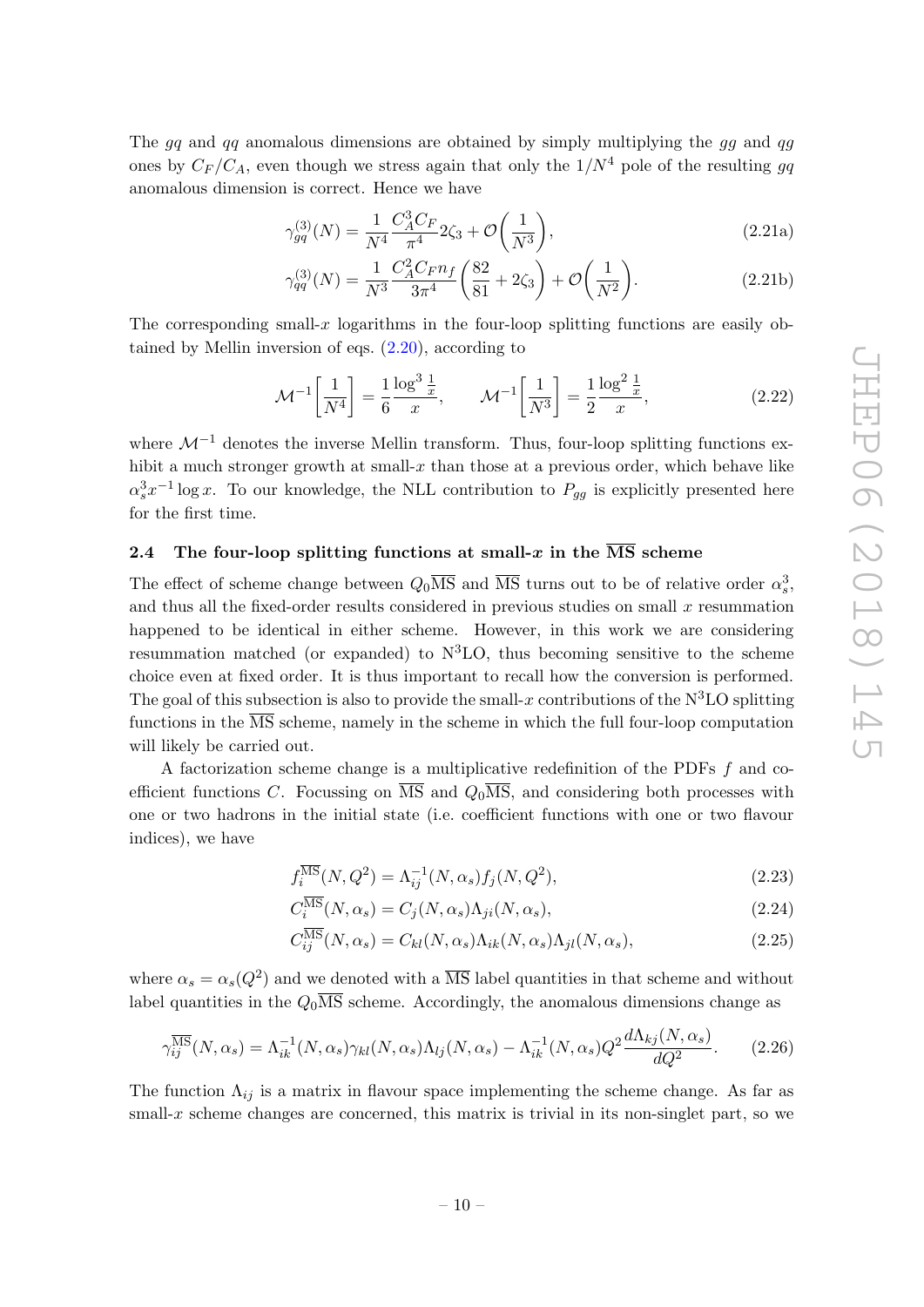focus only on the singlet. Up to NLL, its form is given by  $[30]^4$  $[30]^4$ 

<span id="page-11-1"></span>
$$
\begin{pmatrix}\n\Lambda_{gg} & \Lambda_{gq} \\
\Lambda_{qg} & \Lambda_{qq}\n\end{pmatrix} = \begin{pmatrix}\nR & \frac{C_F}{C_A}(R-1) \\
0 & 1\n\end{pmatrix} + \alpha_s \begin{pmatrix} \cdot & \cdot \\
v & \cdot\n\end{pmatrix} + \text{NNLL},
$$
\n(2.27)

where both R and v are LL functions, i.e. functions of  $\alpha_s/N$  to all orders. The form of the LL part of the matrix is such that the scheme change has no effect on the LL part of the anomalous dimension matrix. The three empty slots in the NLL part of the matrix have an effect only on the  $\gamma_{qq}$  entry at NLL, which is however not determined by NLL resummation (as we already stressed), and are thus of no relevance. Furthermore, they also affect the resummation of partonic coefficient functions but this effect is beyond the accuracy currently achieved in the context of small-x resummation. Thus, at the currently available logarithmic accuracy, the three empty slots can be any LL function of  $\alpha_s/N$ .

The scheme-change function was calculated long ago [\[47\]](#page-37-4)

$$
R(M) = \sqrt{\frac{-1}{M} \frac{\Gamma(1-M)\chi_0(M)}{\Gamma(1+M)\chi_0'(M)}} \exp\left\{M\psi(1) + \int_0^M dc \frac{\psi'(1) - \psi'(1-c)}{2\psi(1) - \psi(c) - \psi(1-c)}\right\},\tag{2.28}
$$

$$
v(M) = \frac{R(M) - 1}{M}h(M),
$$
\n(2.29)

where  $h(M) = \sum_{k\geq 0} h_k M^k$  is the function used for resumming  $\gamma_{qg}$ , eq. [\(2.4\)](#page-4-1),  $\chi_0(M)$ is the BFKL kernel at LO (eq.  $(A.39)$  in  $N = 0$ ),  $\Gamma(M)$  and  $\psi(M)$  the gamma and digamma functions respectively. The functions  $R(M)$  and  $v(M)$  have to be evaluated in  $M = \gamma_{+}(N, \alpha_s)$  in eq. [\(2.27\)](#page-11-1), where  $\gamma_{+}$  is the resummed one (in either scheme, as only its LL part needs to be correct, and at LL the scheme change is ineffective on the anomalous dimensions). The form of v, eq. [\(2.29\)](#page-11-2), is such that at NLL both  $\gamma_{qq}$  and  $\gamma_{qq}$  are the same in  $\overline{\text{MS}}$  and  $Q_0\overline{\text{MS}}$ . Additionally, we have already noted that the matrix structure of  $\Lambda_{ij}$  at LL is such that is has no effect on the LL anomalous dimensions. Thus, the only anomalous dimension which is sensitive at NLL to the scheme change is  $\gamma_{qq}$ , and we have

$$
\gamma_{gg}^{\overline{\rm MS}}(N,\alpha_s) = \gamma_{gg}(N,\alpha_s) + \alpha_s^4 \left[ \beta_0 8 \zeta_3 \gamma_0^3(N) + \mathcal{O}\left(\frac{1}{N^2}\right) \right] + \mathcal{O}(\alpha_s^5),\tag{2.30}
$$

having used the expansion of the function  $R$  in powers of  $M$ ,

<span id="page-11-2"></span>
$$
R(M) = 1 + \frac{8}{3}\zeta_3 M^3 + \mathcal{O}(M^4). \tag{2.31}
$$

The scheme change contribution is entirely due to the derivative term in eq. [\(2.26\)](#page-10-1). Of course, also the NLL part of  $\gamma_{gg}$  changes by the scheme change, but as we already repeated several times NLL resummation is not able to predict it. To conclude, we report the actual

<span id="page-11-0"></span><sup>&</sup>lt;sup>4</sup>Note that there is a typo in ref.  $[30]$  that we correct here.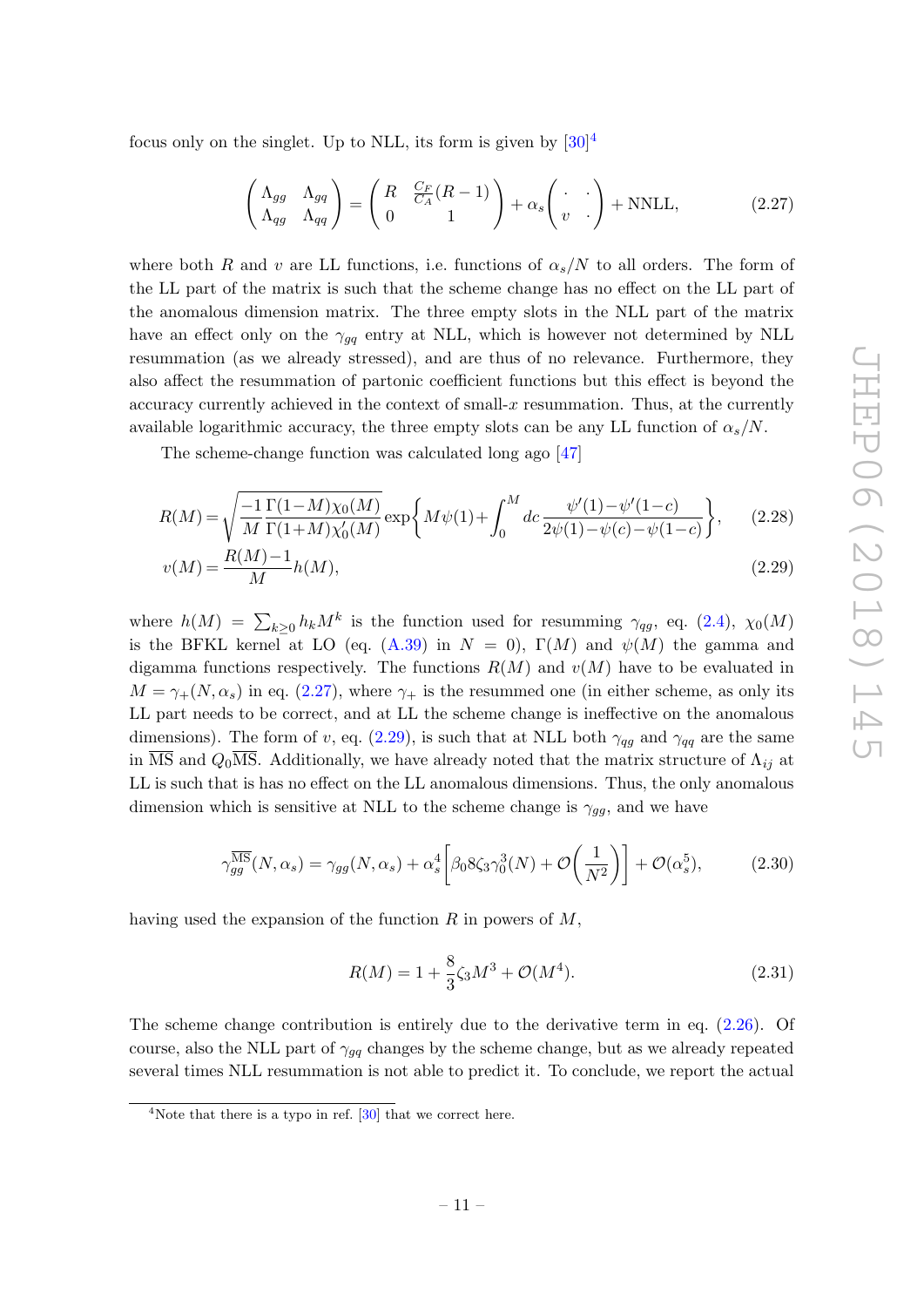expansion to NLL of the  $gg$  anomalous dimension in the  $\overline{\text{MS}}$  scheme:

$$
\gamma_{gg}^{\overline{\text{MS}}(3)}(N) = \frac{1}{N^4} \frac{C_A^4}{\pi^4} 2\zeta_3 \n+ \frac{1}{N^3} \frac{1}{\pi^4} \left[ C_A^4 \left( -\frac{1205}{162} + \frac{67}{36} \zeta_2 + \frac{1}{4} \zeta_2^2 - \frac{11}{2} \zeta_3 \right) + n_f C_A^3 \left( -\frac{233}{162} + \frac{13}{36} \zeta_2 - \frac{1}{3} \zeta_3 \right) \right. \n+ n_f C_A^2 C_F \left( \frac{617}{243} - \frac{13}{18} \zeta_2 + \frac{2}{3} \zeta_3 \right) \n+ \mathcal{O}\left(\frac{1}{N^2}\right).
$$
\n(2.32)

<span id="page-12-4"></span>At this accuracy, all the other entries are identical to their  $Q_0\overline{\text{MS}}$  counterparts given in section [2.3.](#page-9-0) To our knowledge, the NLL contributions to  $P_{gg}$  in the  $\overline{\text{MS}}$  scheme are explicitly presented here for the first time.

#### <span id="page-12-0"></span>3 Numerical results and discussion

Thus far we have presented analytical results. We now concentrate on numerics and we illustrate the difference between the two variants of the resummation discussed above. We also present approximate results for the four-loop splitting functions which are based on the expansion of the resummation and we critically assess the trustworthiness of this construction.

## <span id="page-12-1"></span>3.1 Resummed splitting functions at NNLO+NLL

First, we consider the four singlet splitting functions at fixed order and with resummation using the NLL anomalous dimension, which is the new default in HELL 3.0. In figure [1](#page-13-0) we show  $P_{gg}$  (blue) and  $P_{qg}$  (orange) in the left plot, and  $P_{gq}$  (blue) and  $P_{qq}$  (orange) in the right plot, at LO (dotted), NLO (dashed), NNLO (dot-dot-dashed) and NNLO+NLL (solid). The resummed result is supplemented with an uncertainty band, which aims to estimate the impact of unknown subleading logarithmic contributions. Following ref. [\[38\]](#page-37-0), this band is obtained by considering variations of the way RC resummation of  $\gamma_+$  is implemented and of the way the resummation of  $\gamma_{qq}$  is performed, and summing in quadrature the two effects.<sup>[5](#page-12-2)</sup> The qualitative aspect of these results is the same of those obtained with the HELL 2.0 settings of ref. [\[38\]](#page-37-0), i.e. using the LL' anomalous dimension.<sup>[6](#page-12-3)</sup>

To better appreciate similarities and differences, we compare the two variants of the resummation in figure [2,](#page-13-1) focussing on  $P_{qg}$  on the left and on  $P_{gg}$  on the right. The current default, denoted with "NNLO+NLL" (solid red) is compared to the choice we made in ref.  $[38]$ , which has been labelled "NNLO+NLL  $(LL')$ " (dot-dashed green). For completeness, we also show fixed-order results (gray). We see that the difference for  $P_{gg}$  are very

<span id="page-12-2"></span><sup>&</sup>lt;sup>5</sup>In fact, in ref. [\[38\]](#page-37-0) we considered only the second variation for  $P_{qg}$  and  $P_{qq}$ ; we now use a more symmetric approach and use both for all the splitting functions.

<span id="page-12-3"></span> $6$ We warn the reader that we have discovered a bug in the implementation of our NLL results. The numerical impact is not dramatic and it is discussed in detail in appendix [B.](#page-32-0) All numerical results presented here, including the ones with HELL 2.0 settings (i.e., using the LL' anomalous dimension), have been obtained with the corrected implementation of the resummation.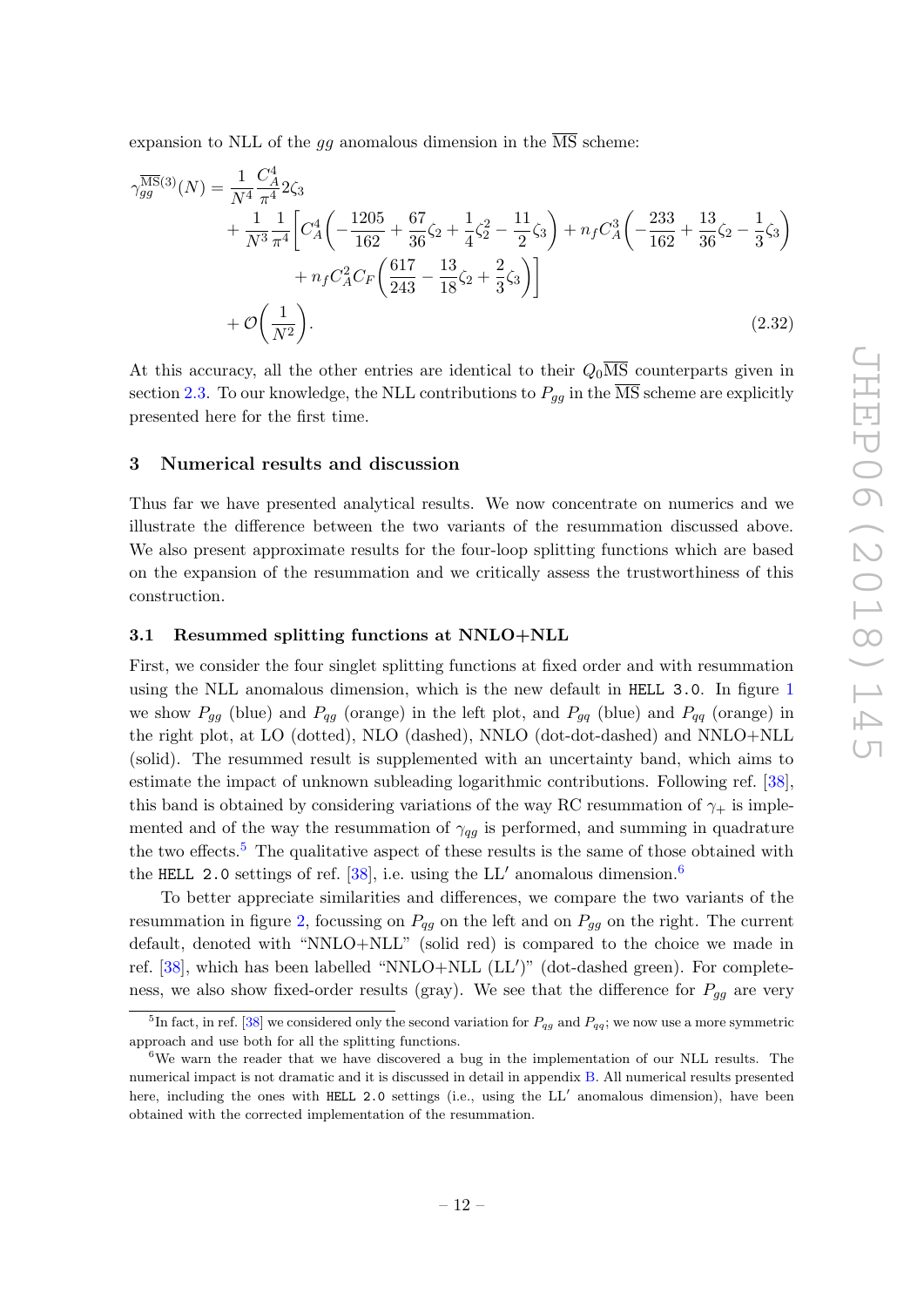

<span id="page-13-0"></span>Figure 1. The resummed and matched splitting functions at NNLO+NLL (solid) accuracy compared with the fixed-order results at LO (dotted), NLO (dashed) and NNLO (dot-dot-dashed). The left plot shows  $P_{gg}$  (blue) and  $P_{qg}$  (orange), and the right plot  $P_{gq}$  (blue) and  $P_{qq}$  (orange). The plots are for  $\alpha_s = 0.2$  and  $n_f = 4$  in the  $Q_0 \overline{\text{MS}}$  scheme.



<span id="page-13-1"></span>Figure 2. Comparison between resummed and matched splitting functions in two variants of small- $x$  resummation.

small and well within the uncertainty band. The difference for  $P_{qq}$  is not large either, even though the uncertainty bands are smaller and comparable in size with such a difference. Similar considerations hold for the other splitting functions because, as it is clear from figure [1,](#page-13-0)  $P_{qq}$  and  $P_{gg}$  behave similarly to  $P_{qg}$  and  $P_{gg}$  at small x, due to the colourcharge relations, eqs. [\(2.7\)](#page-5-2). We have checked that the comparison between the predictions obtained using the NLL anomalous dimension versus the  $LL'$  remains equivalent also at NLO+NLL accuracy.

A striking feature of the result is the small size of the uncertainty band that we obtain for  $P_{qq}$ . This is rather counterintuitive because  $P_{qq}$  (and  $P_{qq}$ ) start at NLL and they are therefore known only at their leading non-vanishing logarithmic accuracy. Perhaps this signals the limitation in our way of estimated theoretical uncertainties, which is currently purely based on the variation of subleading contributions related to the running of the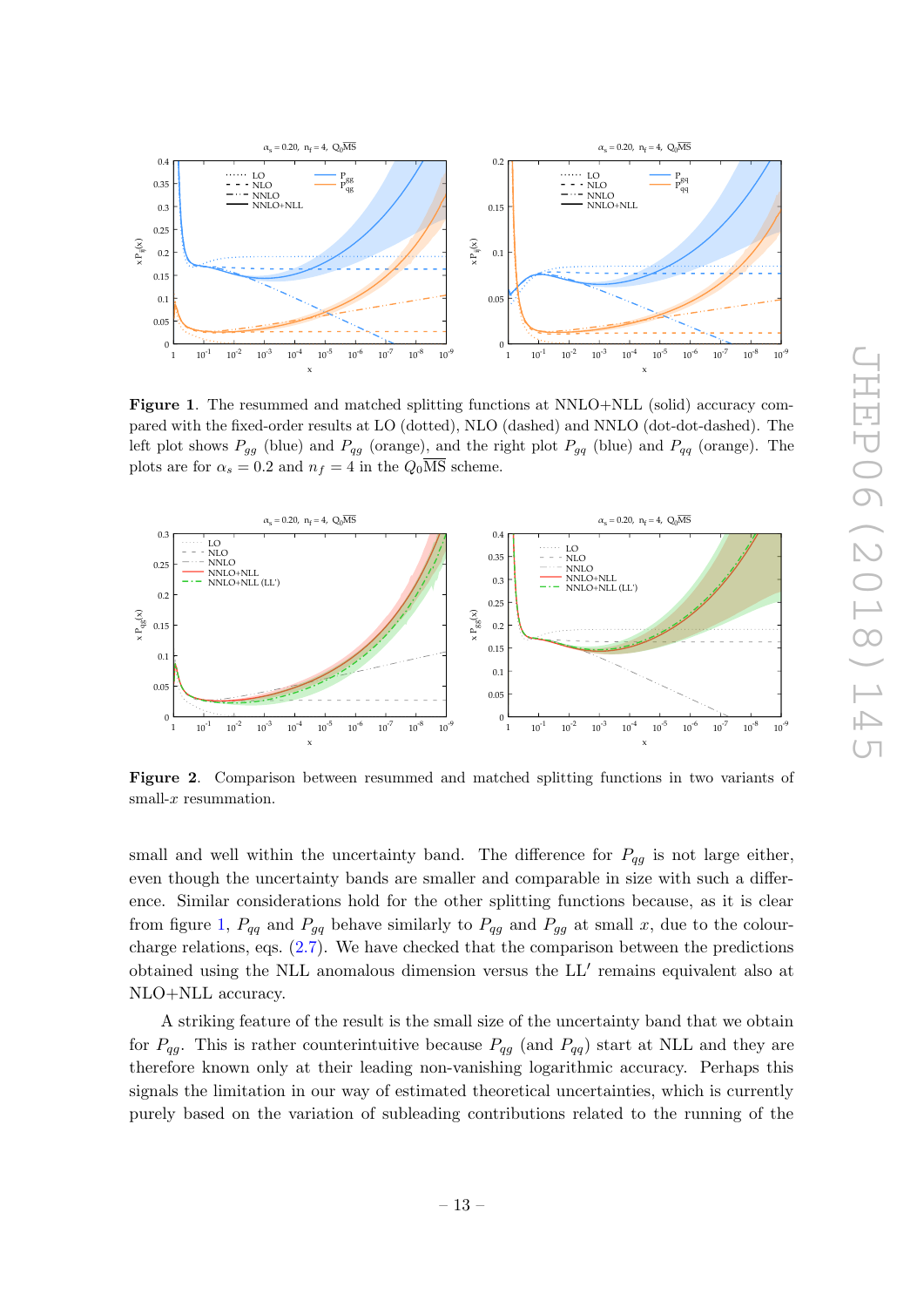

<span id="page-14-0"></span>Figure 3. Comparison between the resummed contributions  $\Delta_4P_{qg}$  (left) and  $\Delta_4P_{gg}$  (right) to be added to  $N^3LO$  splitting functions (when available) in two variants of small-x resummation.

strong coupling. Thus, in order to better assess the impact of subleading logarithms, it would be important to push the accuracy of the resummation, at least for the quarkinitiated splitting functions, one logarithmic order higher.

We now consider the resummation matched to one order higher, in view a future combination with  $N<sup>3</sup>LO$  splitting functions. Also in this case, we compare the two variants of resummation, which led to very similar results when matched to NNLO. We have already argued from theoretical grounds that usage of the  $LL'$  variant is less favourable because one has less control over the subleading poles that appear in the expansion of the resummation. In figure [3](#page-14-0) we see that this worry is indeed justified. In these plots we show the resummed contributions  $x\Delta_4P_{qg}$  (on the left) and  $x\Delta_4P_{gg}$  (on the right), which would have to be added to the  $N<sup>3</sup>LO$  splitting functions according to eq.  $(2.1)$ . The solid red curve denotes the default resummation in HELL 3.0 based on the NLL anomalous dimension, while in dot-dashed green we show the  $LL'$  variant. Both plots show an issue of the  $LL'$ , which was absent when matching at lower orders: the resummed contributions give rise to a (most likely) spurious contribution at moderate  $x$ , which is instead absent if full NLL is employed in the resummation. Indeed, for  $x \ge 10^{-3} \div 10^{-2}$  we expect to be outside the resummation region, and the effect of resummation should be smaller compared to the fixed-order contribution, which is more reliable in this region. This behaviour is violated in  $\Delta_4 P_{ij}$  when using the LL' anomalous dimension, due a large contribution of  $\gamma_2^{\text{LL}'},$  eq. [\(2.15\)](#page-7-0), entering in eq. [\(2.9\)](#page-6-0), which makes  $\Delta_4 P_{ij}$  even larger than  $\Delta_3 P_{ij}$  in this region, despite it being of higher order in  $\alpha_s$ . Consistently, the green curve also has a rather large uncertainty band in that region, which makes it almost compatible with the red curve, which has instead a smaller uncertainty, as one would expect. We interpret this behaviour as further confirmation of the aforementioned theoretical arguments in favour of our new default. However, it should be stressed once again that both curves feature the same logarithmic accuracy, and hence this discrepancy contributes to our theoretical uncertainty.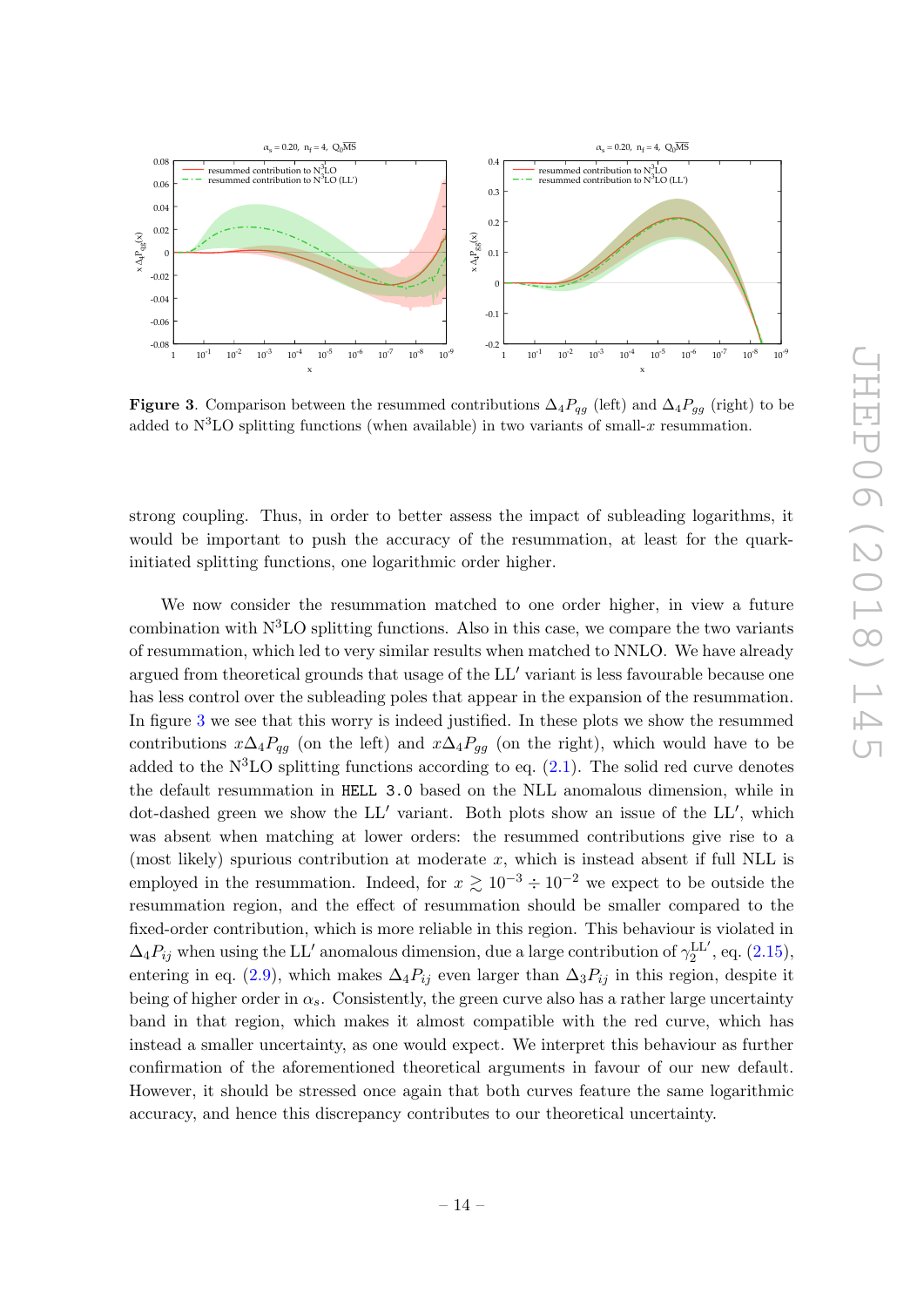

<span id="page-15-1"></span>**Figure 4.** Approximate N<sup>3</sup>LO prediction (solid) of the  $P_{qg}$  (left) and  $P_{gg}$  (right) splitting functions as obtained by the  $\mathcal{O}(\alpha_s^4)$  expansion of the resummation. The NLL asymptotic behaviour is also shown (light solid).

## <span id="page-15-0"></span>3.2 Approximate N3LO

We can use the expansion of the resummed splitting functions to  $\mathcal{O}(\alpha_s^4)$  to make an approximate prediction of the  $N<sup>3</sup>LO$  splitting functions, simply by adding it to the exact NNLO ones. This is shown in solid red in figure [4](#page-15-1) for  $P_{qg}$  (left plot) and  $P_{gg}$  (right plot), and in dot-dashed green for the LL' variant. According to the discussion in the previous section, the latter curve is not expected to be accurate in the region of moderately large  $x$ , where it has an unphysically large effect. These predictions are further supplemented by the same uncertainty band that appears on resummed results, which happens to be invisible for  $P_{qg}$  when using our new default implementation<sup>[7](#page-15-2)</sup> (and thus confirms that our uncertainty band underestimates the actual uncertainty on  $P_{qg}$ ). Additionally, we also show in light solid black the asymptotic small-x behaviour at  $N<sup>3</sup>LO$ , as obtained by adding to the exact NNLO the pure NLL contributions, eq.  $(2.20)$ , without any subleading effects. Note that these results are obtained in the  $Q_0\overline{\text{MS}}$  scheme. While we have not implemented the resummation (and hence its expansion) in  $\overline{\text{MS}}$ , we can easily plot the asymptotic behaviour of the splitting functions in this scheme, exploiting the results of section [2.4.](#page-10-0) The quark splitting function  $P_{qq}$  is unaffected, while the  $\overline{\text{MS}}$  asymptotic result for  $P_{qq}$ , eq. [\(2.32\)](#page-12-4), is shown in solid cyan.

In the small- $x$  limit, approximate predictions behave as their asymptotic expansions, by construction. The difference is due to subleading NNLL contributions, behaving as 1  $\frac{1}{x}$  log  $\frac{1}{x}$  at this order (a straight line in the plots). While these NNLL contributions are subleading at asymptotically small  $x$ , their effect is sizeable for all the  $x$  range shown in the plots, which is rather large, reaching  $x = 10^{-9}$ . This is true in particular for  $P_{gg}$ ,

<span id="page-15-2"></span><sup>&</sup>lt;sup>7</sup>Indeed, at this order, our uncertainty band originates from the parameter  $T$  appearing in eq. [\(2.9\)](#page-6-0), and on the potential dependence of the anomalous dimensions  $\gamma_{0,1,2}$  on the parameter T' defined in appendix [A.](#page-17-0) Since the NLL anomalous dimension is more precise than the LL' one, none of the  $\gamma_{0,1,2}^{\text{NLL}}$  depends on T', while  $\gamma_2^{\text{LL'}}$  does (and also  $\gamma_3^{\text{NLL}}$ , which contributes to  $P_{gg}$ ). It is the latter  $(T')$  dependence that generates the uncertainty bands in figure [4,](#page-15-1) while the  $T$  parameter variation has no appreciable effect at this order on any of the two variants.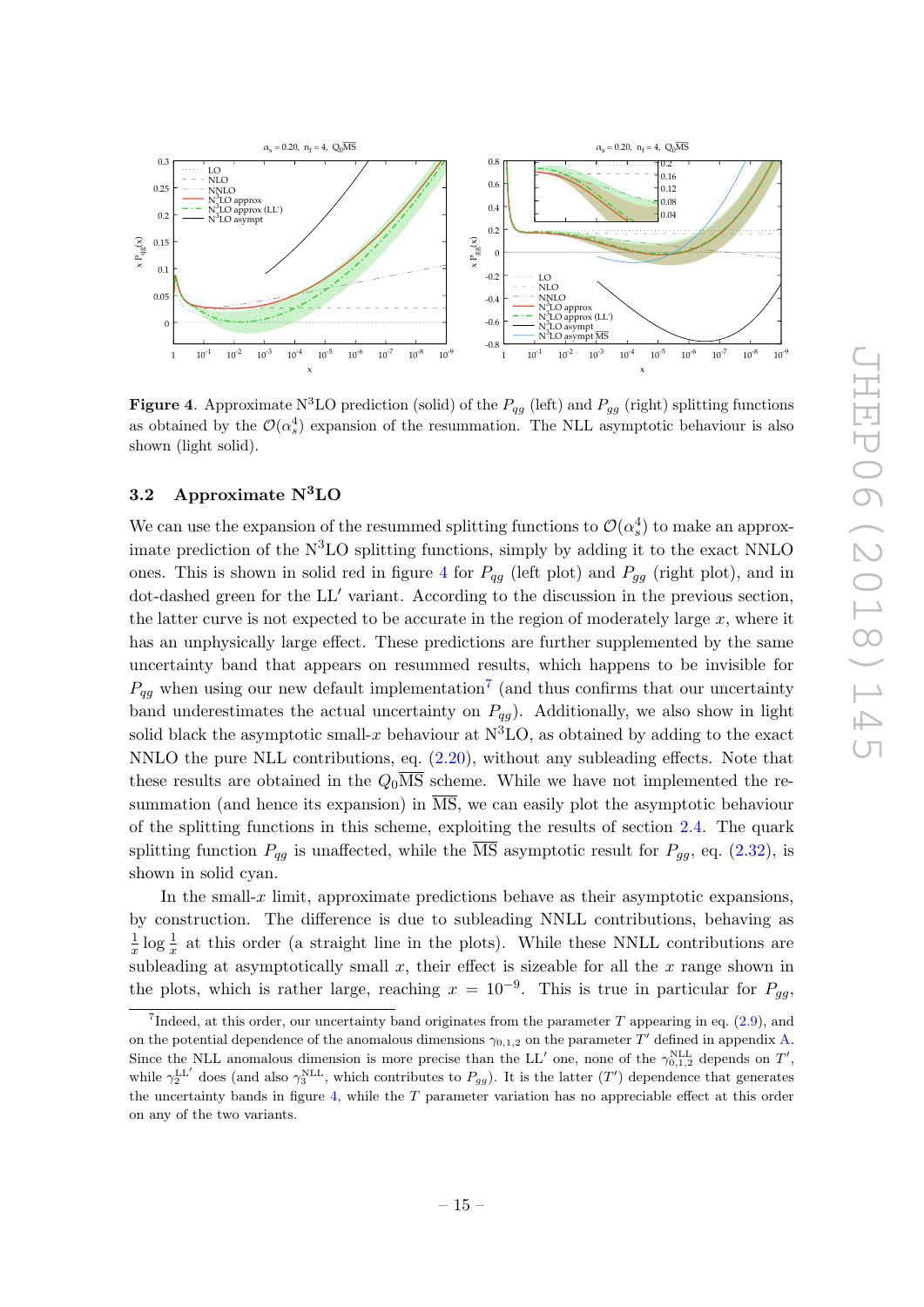where the pure NLL asymptotic curve is very different from the approximate  $\rm N^{3}LO$ , so much that in order to display the asymptotic behaviour we had to plot  $xP_{aa}(x)$  in a rather extended range. For this reason, we also added an inset which zooms in to the region  $10^{-5} < x < 0.1$ , most relevant for HERA and LHC physics, to better appreciate the perturbative behaviour of the fixed-order splitting functions. This shows once again that subleading contributions have a very important role at intermediate and moderately small values of x. Similar conclusions were reached some time ago in ref.  $[53]$  (see also ref.  $[54]$ for a similar study in the non-singlet case). This also suggests that the approximate  $N<sup>3</sup>LO$ prediction that we plotted has a huge uncertainty, likely larger than what we estimate with our uncertainty bands.

By comparing resummed results (figure [1\)](#page-13-0) and their expansions (figure [2\)](#page-13-1), we can conclude that, while the small-x contributions to  $P_{qg}$ , as obtained from the expansion of the resummation, behave in a perturbative way, the prediction of the  $N<sup>3</sup>LO$  contribution to  $P_{gg}$ , which is more directly sensitive to the (perturbatively unstable) BFKL kernel, is very different from its all-order counterpart, as it was the NNLO contribution. We must conclude that these approximate  $N<sup>3</sup>LO$  predictions cannot be regarded as a faithful estimate of the actual N<sup>3</sup>LO (especially for  $P_{gg}$  and  $P_{gg}$ ) due to potentially underestimated subleading contributions. However, what we can certainly conclude is that exact  $N^3LO$ evolution (when available) will be unreliable at small  $x$ , and thus it will necessarily have to be supplemented with the all-order resummation of small-x contributions.

As we have argued before, because of the sensitivity of the  $N<sup>3</sup>LO$  splitting functions to subleading logarithmic contributions, it would be important to push the resummation to NNLL accuracy. However, NNLL resummation requires at least the knowledge of the NNLO BFKL kernel, which is so far only known in a collinear approximation [\[39\]](#page-37-1). It will be important in the future to explore the possibility of computing the BFKL kernel to NNLO [\[40–](#page-37-12)[45\]](#page-37-2), and perhaps to consider the option of using its collinear approximation.

Finally, it interesting to note that the asymptotic behaviour in  $\overline{MS}$  appears to be closer to the all-order result (albeit computed in a different scheme). This suggests that a future study of the resummation in  $\overline{\text{MS}}$  may reveal interesting properties in terms of the size of subleading contributions, despite the fact that in this scheme we expect stronger cancellations between coefficient functions and parton evolution.

#### <span id="page-16-0"></span>4 Conclusions

In this paper we have discussed the role of higher-order corrections to the splitting functions, which govern the evolution of the parton distribution functions. In particular, we have exploited results in small- $x$  resummation to study the behaviour of the yet-unknown four-loop splitting functions in the singlet sector. Our results stress once again the fact that small-x singularities lead to loss of perturbative stability, when higher orders are considered. This has been masked so far by accidental cancellations at NLO but it becomes apparent at NNLO, even though also there the strongest singularity is accidentally zero, thus slightly mitigating the perturbative deterioration. Instead, at the next orders there are no accidental cancellations, so the perturbative instability is no longer moderated, and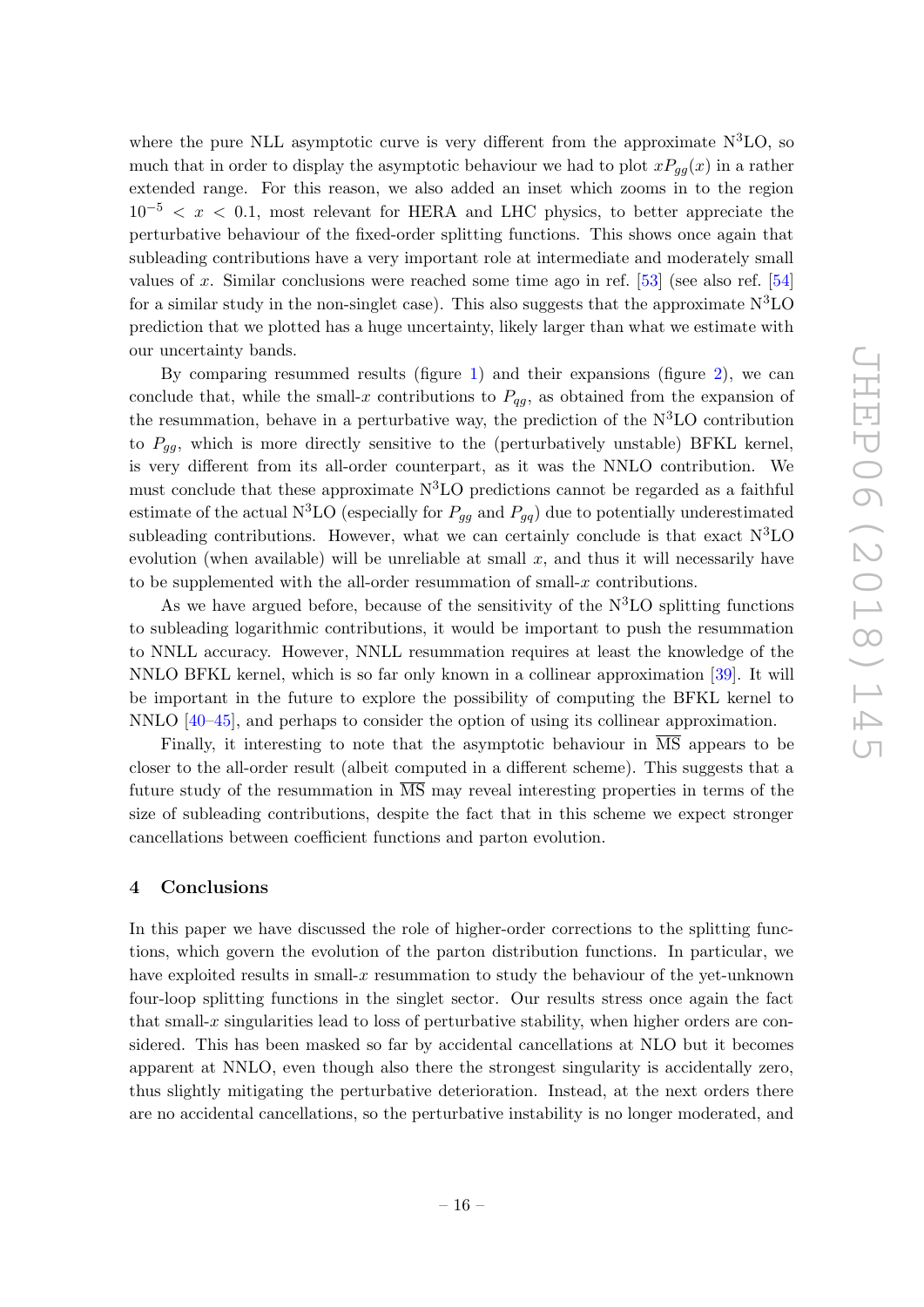we estimate it to be rather severe at  $N<sup>3</sup>LO$ . Thanks to this work, this potential instability can be solved by adding the resummation to the full four-loop splitting functions, when these will become available.

We have also investigated the possibility of using the expansion of the resummation to construct approximate  $N<sup>3</sup>LO$  splitting functions. Unfortunately, we have found that subleading corrections, which are only partially included in our approach, have a sizeable impact at moderate  $x$ , thus rendering the construction of approximate fixed-order splitting functions rather uncertain. However, our asymptotic results can be used as a check on the full four-loop calculation, or for complementing an approximate computation based on integer Mellin moments.

While performing these studies we have encountered a potential source of instability in the way the resummation of the quark anomalous dimension  $\gamma_{qg}$  was implemented in HELL 2.0 in ref.  $[38]$ , which was based on a hybrid resummation formula denoted LL'. Therefore, we have adopted as a new default a resummation fully based on NLL and consequently released a new version of the resummation code HELL 3.0:

## [www.ge.infn.it/](http://www.ge.infn.it/~bonvini/hell)∼bonvini/hell

As the distinction between the two choices is beyond the accuracy of the calculation, the old option can be, and should be, still used to estimate theoretical uncertainties. Furthermore, we anticipate that an analogous situation appears in the resummation of partonic coefficient functions. This issue will be discussed in a forthcoming study [\[55\]](#page-37-13). Finally, these results have been recently exploited in a double-resummed calculation of the Higgs production cross section [\[56\]](#page-37-14).

#### Acknowledgments

We thank Andreas Vogt for encouraging us to write up these results and Richard Ball for useful discussions. The work of MB is supported by the Marie Skłodowska Curie grant HiPPiE@LHC.

## <span id="page-17-0"></span>A Perturbative expansion of resummed anomalous dimensions to  $N<sup>3</sup>LO$

In this appendix we derive the expansion in powers of  $\alpha_s$  of the resummed plus eigenvalue of the singlet anomalous dimension matrix presented in ref. [\[38\]](#page-37-0). Specifically, we provide the detailed computation of the expansion of the NLL resummed anomalous dimensions up to  $\mathcal{O}(\alpha_s^4)$ , and of the LL' anomalous dimension up to  $\mathcal{O}(\alpha_s^3)$ , as needed for matching NLL resummation in DGLAP evolution to  $N<sup>3</sup>LO$ . We recall that the anomalous dimensions at  $LL'$  and NLL are constructed as [\[38\]](#page-37-0)

<span id="page-17-1"></span>
$$
\gamma_{+}^{\text{res}\,LL'}(N,\alpha_{s}) = \gamma_{\text{DL-LO}}(N,\alpha_{s}) + \Delta_{\text{DL-LO}}\gamma_{\text{rc}}^{\text{NLL}}(N,\alpha_{s}) + \gamma_{\text{match}}^{\text{LO+LL}'}(N,\alpha_{s}) \n- \left[\Delta_{\text{DL-LO}}\gamma_{\text{rc}}^{\text{NLL}}(1,\alpha_{s}) + \gamma_{\text{match}}^{\text{LO+LL}'}(1,\alpha_{s})\right]f_{\text{mom}}(N), \qquad (A.1a)
$$
\n
$$
\gamma_{+}^{\text{res}\,NLL}(N,\alpha_{s}) = \gamma_{\text{DL-NLO}}(N,\alpha_{s}) + \Delta_{\text{DL-NLO}}\gamma_{\text{rc}}^{\text{NL}}(N,\alpha_{s}) + \Delta\gamma_{ss}^{\text{rc}}(N,\alpha_{s}) + \gamma_{\text{match}}^{ss}(N,\alpha_{s}) \n- \left[\Delta_{\text{DL-LO}}\gamma_{\text{rc}}^{\text{NLL}}(1,\alpha_{s}) + \Delta\gamma_{ss}^{\text{rc}}(1,\alpha_{s}) + \gamma_{\text{match}}^{ss}(1,\alpha_{s})\right]f_{\text{mom}}(N), \qquad (A.1b)
$$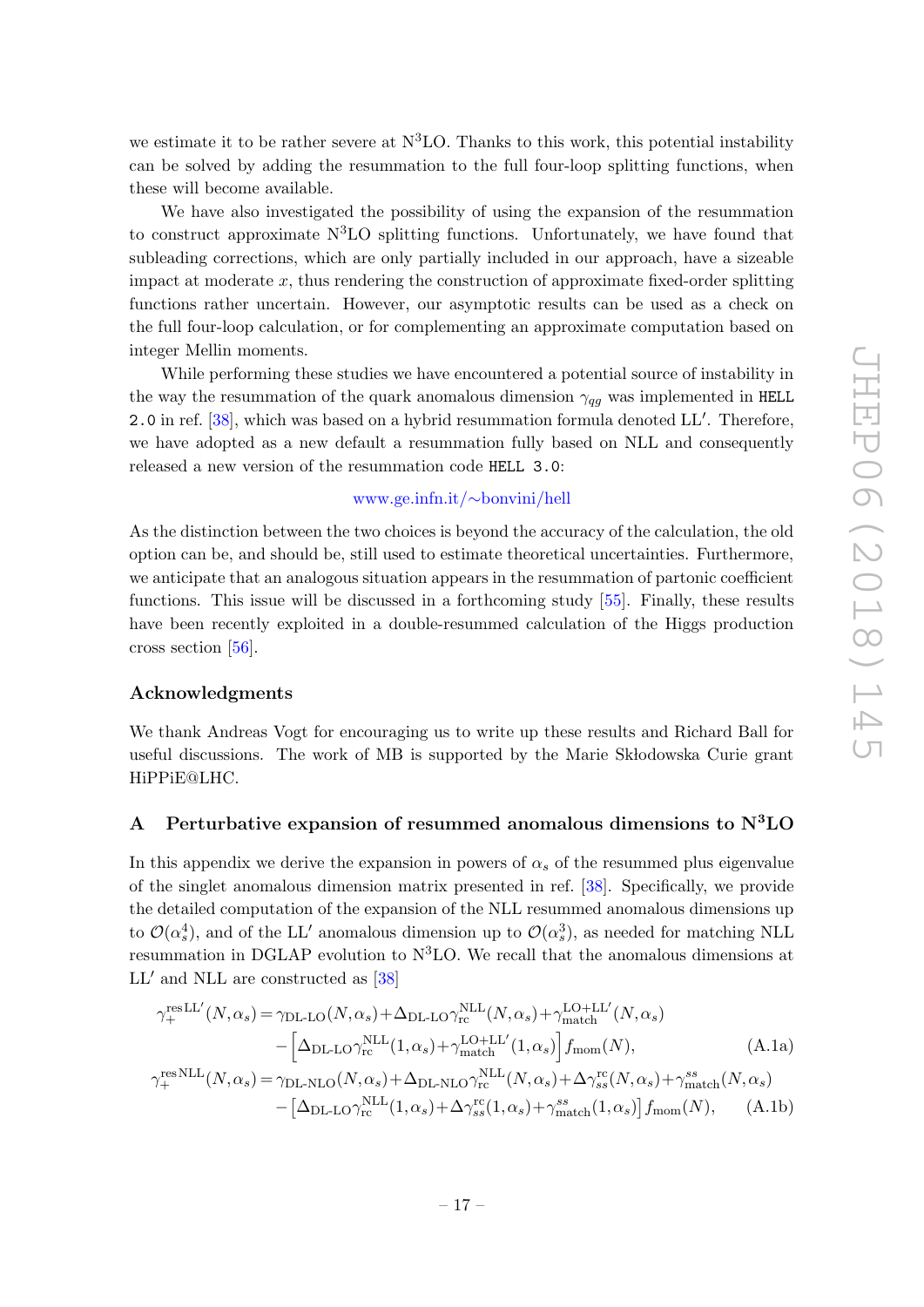where  $\gamma_{\text{DL-}(N)\text{LO}}$  is the double-leading (DL) anomalous dimension,  $\Delta_{\text{DL-}(N)\text{LO}}\gamma_{\text{rc}}^{\text{NLL}}$  is the contribution (to be added to the DL) coming from the resummation of running-coupling (RC) effects,  $\Delta\gamma_{ss}^{\rm rc}$  is a running-coupling correction to the fixed-coupling DL construction at NLL,  $\gamma_{\text{match}}^{\text{LO+LL'}}$  and  $\gamma_{\text{match}}^{ss}$  are matching functions to cancel mismatched singularities, and the second line of each equation restores momentum conservation, i.e. the constraint  $\gamma_+^{\text{res LL}'}(1,\alpha_s) = \gamma_+^{\text{res NLL}}(1,\alpha_s) = 0$ , through a subleading function  $f_{\text{mom}}$  defined in eq.  $(A.8)$ . All these ingredients have been presented in ref. [\[38\]](#page-37-0) and will be used in the following.

Before starting, we recall that the DL anomalous dimension is constructed starting from the fixed-order BFKL kernel matched to the fixed-order anomalous dimension. Thus, one of the ingredients of (N)LL resummation is the (N)LO anomalous dimension. In ref. [\[38\]](#page-37-0) an approximate form for the input anomalous dimension was suggested to facilitate the numerical implementation and to solve a potential issue. The approximation does not represent any loss of accuracy, as the only requirements needed for the input anomalous dimension are to be accurate at NLL and to conserve momentum, both of which are satisfied in the approximation of ref. [\[38\]](#page-37-0). At LO and NLO they are given by

<span id="page-18-2"></span>
$$
\hat{\gamma}_0 = \frac{a_{11}}{N} + a_{10} - \frac{2(a_{11} + a_{10})N}{N + 1},
$$
\n(A.2a)

$$
\hat{\gamma}_1 = \frac{a_{21}}{N} + a_{20} - \frac{2(a_{21} + a_{20})N}{N + 1},
$$
\n(A.2b)

<span id="page-18-1"></span>with

$$
a_{11} = \frac{C_A}{\pi},\tag{A.3a}
$$

$$
a_{21} = n_f \frac{26C_F - 23C_A}{36\pi^2},\tag{A.3b}
$$

$$
a_{10} = -\frac{11C_A + 2n_f(1 - 2C_F/C_A)}{12\pi},
$$
\n(A.3c)

$$
a_{20} = \frac{1}{\pi^2} \left[ \frac{1643}{24} - \frac{33}{2} \zeta_2 - 18 \zeta_3 + n_f \left( \frac{4}{9} \zeta_2 - \frac{68}{81} \right) + n_f^2 \frac{13}{2187} \right].
$$
 (A.3d)

In the next, we start from LL' resummation, and then move to NLL. The computation follows closely the one presented in section 3 and 4 of ref. [\[38\]](#page-37-0), extending it to one extra order.

## <span id="page-18-0"></span>A.1 Expansion of the LL' anomalous dimension

We start expanding the LL' anomalous dimension up to  $\mathcal{O}(\alpha_s^3)$ . The first ingredient for resummation is the DL resummed anomalous dimension  $\gamma_{\text{DL}}$ , which is obtained from the implicit equation

<span id="page-18-3"></span>
$$
\chi_{\Sigma}(\gamma_{\text{DL}}(N,\alpha_s), N, \alpha_s) = N. \tag{A.4}
$$

The function  $\chi_{\Sigma}(M, N, \alpha_s)$  is the so-called off-shell BFKL kernel [\[29,](#page-36-10) [37\]](#page-36-9). For LL resummation it is given by [\[29\]](#page-36-10)

<span id="page-18-4"></span>
$$
\chi_{\Sigma}^{\text{LO}}(M, N, \alpha_s) = \chi_s\left(\frac{\alpha_s}{M}\right) + \chi_s\left(\frac{\alpha_s}{1 - M + N}\right) + \alpha_s\tilde{\chi}_0(M, N) + c_{\text{mom}}^{\text{LO}}(\alpha_s)f_{\text{mom}}(N), \tag{A.5}
$$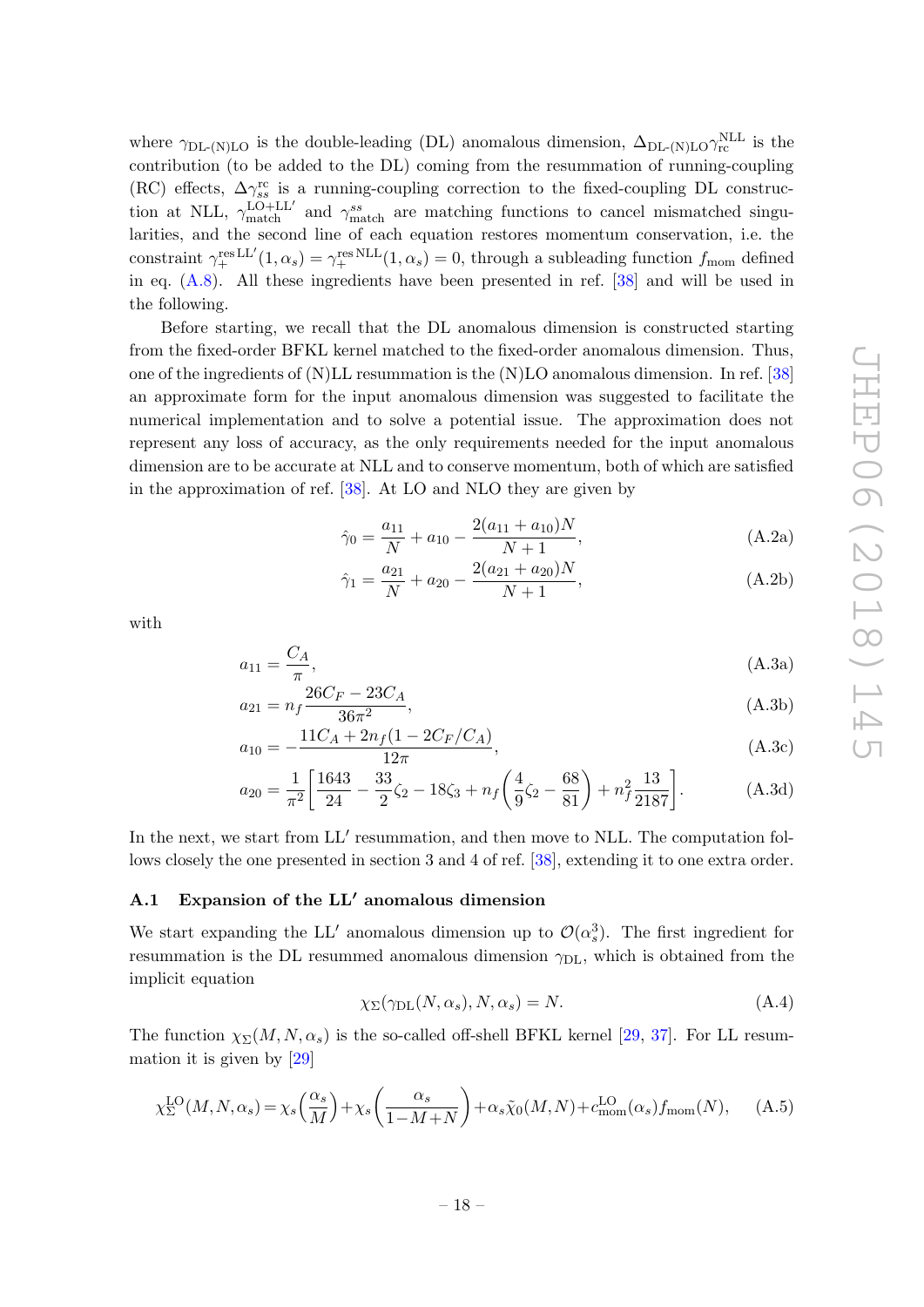where the function  $\chi_s(\alpha_s/M)$  is the dual of the LO anomalous dimension  $\alpha_s\hat{\gamma}_0$ ,

<span id="page-19-2"></span>
$$
\alpha_s \hat{\gamma}_0 \left( \chi_s \left( \frac{\alpha_s}{M} \right) \right) = M \qquad \Leftrightarrow \qquad \chi_s \left( \frac{1}{\hat{\gamma}_0(N)} \right) = N, \tag{A.6}
$$

and

<span id="page-19-1"></span>
$$
\tilde{\chi}_0(M, N) = \chi_{01} \left[ \psi(1) + \psi(1 + N) - \psi(1 + M) - \psi(2 - M + N) \right]
$$
 (A.7)

is the off-shell extension of the LO BFKL kernel after subtracting double counting with  $\chi_s$ . The last term restores the momentum conservation constraint  $\gamma_{\text{DL}}(1,\alpha_s) = 0$ , namely by duality  $\chi_{\Sigma}(0, 1, \alpha_s) = 1$ , through a function

<span id="page-19-0"></span>
$$
f_{\text{mom}}(N) = \frac{4N}{(N+1)^2},\tag{A.8}
$$

and with the coefficient

$$
c_{\text{mom}}^{\text{LO}}(\alpha_s) = -\chi_s\left(\frac{\alpha_s}{2}\right) - \alpha_s \tilde{\chi}_0(0, 1). \tag{A.9}
$$

The coefficient  $\chi_{01}$  appearing in eq. [\(A.7\)](#page-19-1) is the first of the expansion of  $\chi_s$ ,

<span id="page-19-5"></span><span id="page-19-4"></span>
$$
\chi_s\left(\frac{\alpha_s}{M}\right) = \sum_{k=1}^{\infty} \chi_{0k} \left(\frac{\alpha_s}{M}\right)^k.
$$
\n(A.10)

All  $\chi_{0k}$  coefficients are determined in terms of  $a_{11}$  and  $a_{10}$ , eq. [\(A.3\)](#page-18-1), through eq. [\(A.6\)](#page-19-2) and eq.  $(A.2)$ . In particular, the first three coefficients are given by

$$
\chi_{01} = a_{11},
$$
\n $\chi_{02} = a_{11}a_{10},$ \n $\chi_{03} = a_{11}(a_{10}^2 - 2a_{11}a_{10} - 2a_{11}^2).$ \n(A.11)

Following ref. [\[38\]](#page-37-0), we write the  $\alpha_s$ -expansion of the DL anomalous dimension

<span id="page-19-3"></span>
$$
\gamma_{\text{DL-LO}}(N,\alpha_s) = \alpha_s \hat{\gamma}_0(N) + \alpha_s^2 \tilde{\gamma}_1(N) + \alpha_s^3 \tilde{\gamma}_2(N) + \mathcal{O}(\alpha_s^4),\tag{A.12}
$$

where  $\hat{\gamma}_0$  is the input LO anomalous dimension eq. [\(A.2\)](#page-18-2) used in the definition of  $\chi_s$ , eq. [\(A.6\)](#page-19-2), while  $\tilde{\gamma}_1$  and  $\tilde{\gamma}_2$  are the predictions of the resummation that we aim to find. Then, we substitute it into eq. [\(A.4\)](#page-18-3) with  $\chi_{\Sigma}$  given in eq. [\(A.5\)](#page-18-4), and expand the equation in powers of  $\alpha_s$ . The most delicate function to expand is the collinear  $\chi_s$  in eq. [\(A.5\)](#page-18-4), for which we find (omitting arguments to facilitate reading)

$$
\chi_{s}\left(\frac{\alpha_{s}}{\gamma_{\text{DL-LO}}}\right) = \chi_{s}\left(\frac{1}{\hat{\gamma}_{0}}\left[1-\alpha_{s}\frac{\tilde{\gamma}_{1}}{\hat{\gamma}_{0}}+\alpha_{s}^{2}\frac{\tilde{\gamma}_{1}^{2}-\hat{\gamma}_{0}\tilde{\gamma}_{2}}{\hat{\gamma}_{0}^{2}}+\mathcal{O}(\alpha_{s}^{3})\right]\right)
$$
  
\n
$$
= \chi_{s}\left(\frac{1}{\hat{\gamma}_{0}}\right)-\alpha_{s}\frac{\tilde{\gamma}_{1}}{\hat{\gamma}_{0}^{2}}\chi'_{s}\left(\frac{1}{\hat{\gamma}_{0}}\right)+\alpha_{s}^{2}\left[\frac{\tilde{\gamma}_{1}^{2}-\hat{\gamma}_{0}\tilde{\gamma}_{2}}{\hat{\gamma}_{0}^{3}}\chi'_{s}\left(\frac{1}{\hat{\gamma}_{0}}\right)+\frac{\tilde{\gamma}_{1}^{2}}{2\hat{\gamma}_{0}^{4}}\chi''_{s}\left(\frac{1}{\hat{\gamma}_{0}}\right)\right]+\mathcal{O}(\alpha_{s}^{3})
$$
  
\n
$$
= N+\alpha_{s}\frac{\tilde{\gamma}_{1}}{\hat{\gamma}_{0}'}+\alpha_{s}^{2}\left[\frac{\tilde{\gamma}_{2}}{\hat{\gamma}_{0}'}-\frac{\tilde{\gamma}_{1}^{2}\hat{\gamma}_{0}''}{2\hat{\gamma}_{0}'^{3}}\right]+\mathcal{O}(\alpha_{s}^{3}), \tag{A.13}
$$

where in the last equality we have used the definition eq.  $(A.6)$ , and the formulae for the derivatives

<span id="page-19-6"></span>
$$
\chi'_s \left(\frac{1}{\hat{\gamma}_0}\right) = -\frac{\hat{\gamma}_0^2}{\hat{\gamma}_0'}, \qquad \chi''_s \left(\frac{1}{\hat{\gamma}_0}\right) = \frac{\hat{\gamma}_0^2}{\hat{\gamma}_0'} \left[2\hat{\gamma}_0 - \frac{\hat{\gamma}_0^2 \hat{\gamma}_0''}{\hat{\gamma}_0'^2}\right],\tag{A.14}
$$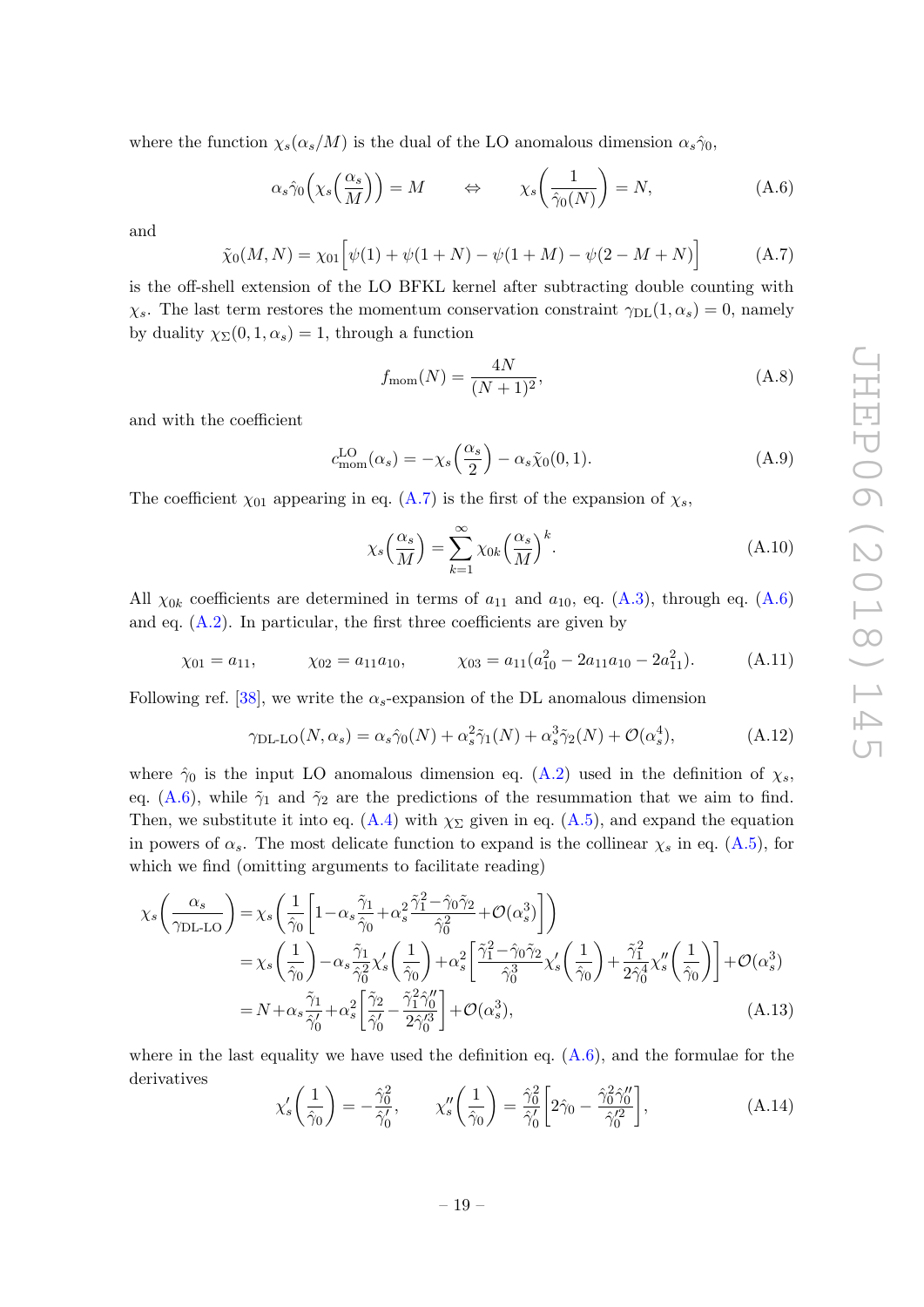which can be derived from the very same definition. The prime  $\prime$  denotes a derivative with respect to the argument of the function, so  $\chi'_{s}(1/\hat{\gamma}_{0})$  is a derivative with respect to  $1/\hat{\gamma}_{0}$ , and  $\hat{\gamma}_0''$  is a double derivative with respect to N. The anticollinear  $\chi_s$  gives instead

$$
\chi_s \left( \frac{\alpha_s}{1 - \gamma_{\text{DL-LO}} + N} \right) = \alpha_s \frac{\chi_{01}}{1 + N} + \alpha_s^2 \frac{\chi_{02} + \chi_{01} \hat{\gamma}_0}{(1 + N)^2} + \mathcal{O}(\alpha_s^3). \tag{A.15}
$$

The kernel eq.  $(A.5)$  expands as

$$
\tilde{\chi}_0(\gamma_{\text{DL-LO}}(N,\alpha_s),N) = \tilde{\chi}_0(0,N) + \alpha_s \hat{\gamma}_0 \tilde{\chi}_0'(0,N) + \mathcal{O}(\alpha_s^2),\tag{A.16}
$$

where the derivative is with respect to  $M$ , i.e. the first argument. Putting everything together eq. [\(A.4\)](#page-18-3) brings to the expanded equality

$$
N = N + \alpha_s \left[ \frac{\tilde{\gamma}_1}{\hat{\gamma}_0'} + \frac{\chi_{01}}{1+N} + \tilde{\chi}_0(0, N) - \left( \frac{\chi_{01}}{2} + \tilde{\chi}_0(0, 1) \right) f_{\text{mom}}(N) \right] + \alpha_s^2 \left[ \frac{\tilde{\gamma}_2}{\hat{\gamma}_0'} - \frac{\tilde{\gamma}_1^2 \hat{\gamma}_0''}{2 \hat{\gamma}_0'^3} + \frac{\chi_{02} + \chi_{01} \hat{\gamma}_0}{(1+N)^2} + \hat{\gamma}_0 \tilde{\chi}_0'(0, N) - \frac{\chi_{02}}{4} f_{\text{mom}}(N) \right] + \mathcal{O}(\alpha_s^3), \tag{A.17}
$$

from which it immediately follows

$$
\tilde{\gamma}_1(N) = -\hat{\gamma}_0'(N) \left[ \frac{\chi_{01}}{1+N} + \tilde{\chi}_0(0,N) - \left( \frac{\chi_{01}}{2} + \tilde{\chi}_0(0,1) \right) f_{\text{mom}}(N) \right],\tag{A.18}
$$

$$
\tilde{\gamma}_2(N) = \frac{\tilde{\gamma}_1^2(N)\hat{\gamma}_0''(N)}{2\hat{\gamma}_0'^2(N)} - \hat{\gamma}_0'(N) \left[ \frac{\chi_{02} + \chi_{01}\hat{\gamma}_0(N)}{(1+N)^2} + \hat{\gamma}_0(N)\tilde{\chi}_0'(0,N) - \frac{\chi_{02}}{4}f_{\text{mom}}(N) \right].
$$
 (A.19)

Note that the  $\mathcal{O}(\alpha_s^0)$  term cancels automatically, because  $\hat{\gamma}_0$  in eq. [\(A.12\)](#page-19-3) is the one used in the definition of  $\chi_s$ , eq. [\(A.6\)](#page-19-2). The expansion terms of the off-shell kernel  $\tilde{\chi}_0(M, N)$ , eq. [\(A.7\)](#page-19-1), are given by

<span id="page-20-0"></span>
$$
\tilde{\chi}_0(0,N) = -\frac{\chi_{01}}{1+N}, \qquad \tilde{\chi}'_0(0,N) = -\frac{\chi_{01}}{(1+N)^2} + \chi_{01}[\psi_1(1+N) - \zeta_2], \tag{A.20}
$$

which lead to the predictions

$$
\tilde{\gamma}_1(N) = 0,\tag{A.21}
$$

$$
\tilde{\gamma}_2(N) = -\hat{\gamma}_0'(N) \left[ \frac{\chi_{02}}{(1+N)^2} + \chi_{01} [\psi_1(1+N) - \zeta_2] \hat{\gamma}_0(N) - \frac{\chi_{02}}{4} f_{\text{mom}}(N) \right]. \tag{A.22}
$$

As already noted in ref. [\[38\]](#page-37-0), the fact that  $\tilde{\gamma}_1$  vanishes is not surprising: indeed, the LL pole of the exact NLO  $\gamma_+^{(1)}$  and NNLO  $\gamma_+^{(2)}$  are accidentally zero, so the only part which is supposed to be predicted correctly by LL resummation was indeed expected to vanish.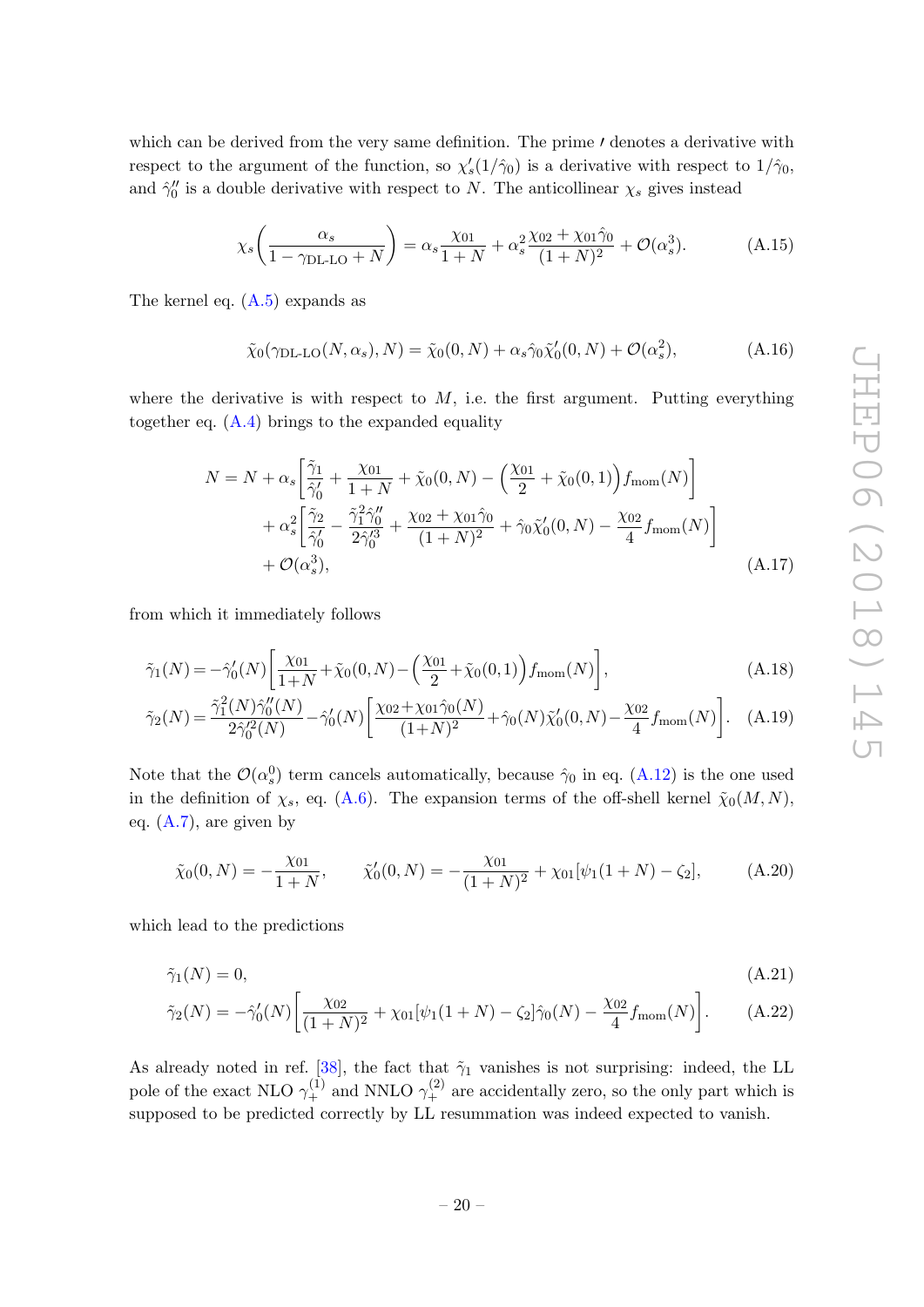Having computed the expansion of the DL part, we now move to the RC contributions. The function that resums the running-coupling effects is given by [\[38\]](#page-37-0)

<span id="page-21-1"></span>
$$
\gamma_{\rm rc}(N,\alpha_s) = M_{\rm min} + \beta_0 \bar{\alpha}_s \bigg[ z \frac{k'_{\nu}(z)}{k_{\nu}(z)} - 1 \bigg],\tag{A.23}
$$

where  $k_{\nu}(z)$  is a Bateman function, with

$$
\frac{1}{\bar{\alpha}_s} = \frac{1}{\alpha_s} + \frac{\kappa' - 2c'/M_{\text{min}}^2}{\bar{\kappa} + 2(N - \bar{c})/M_{\text{min}}^2}
$$
(A.24a)

$$
z = \frac{1}{\beta_0 \bar{\alpha}_s} \sqrt{\frac{N - \bar{c}}{\bar{\kappa}/2 + (N - \bar{c})/M_{\min}^2}}
$$
(A.24b)

$$
\nu = \left(\frac{c'}{N - \bar{c}} + \frac{\kappa' - 2c'/M_{\text{min}}^2}{\bar{\kappa} + 2(N - \bar{c})/M_{\text{min}}^2}\right)\bar{\alpha}_s z,
$$
\n(A.24c)

$$
\bar{c}(\alpha_s) = c(\alpha_s) - \alpha_s c'(\alpha_s), \qquad \bar{\kappa}(\alpha_s) = \kappa(\alpha_s) - \alpha_s \kappa'(\alpha_s). \tag{A.24d}
$$

In the equations above,  $M_{\text{min}}(\alpha_s)$  is the position of the minimum of the BFKL kernel,<sup>[8](#page-21-0)</sup> and  $c(\alpha_s)$  and  $\kappa(\alpha_s)$  are the value and curvature of the kernel at such minimum. In deriving eq.  $(A.23)$ , the  $\alpha_s$ -dependence of the BFKL kernel has been approximated linearly, keeping the value of the kernel and its  $\alpha_s$ -derivative correct. In ref. [\[38\]](#page-37-0) a variant of this approximation in which the kernel is assumed to be proportional to  $\alpha_s$  (i.e., as if it was a purely LO kernel) was considered to study the impact of subleading logarithmic contributions. This variant is recovered by letting  $c' \to c/\alpha_s$ ,  $\kappa' \to \kappa/\alpha_s$ , and represents an equally valid alternative. The RC contribution to be added to the DL-LO result is given by

<span id="page-21-2"></span>
$$
\Delta_{\text{DL-LO}}\gamma_{\text{rc}}(N,\alpha_{s}) \equiv \gamma_{\text{rc}}(N,\alpha_{s}) - \left[M_{\text{min}} - \sqrt{\frac{N-c}{\kappa/2 + (N-c)/M_{\text{min}}^{2}}} - \beta_{0}\alpha_{s}\right]
$$
  
=  $\beta_{0}\alpha_{s}^{2}\frac{3\kappa_{0}/32 - c_{0}}{N}$   
+  $\beta_{0}\alpha_{s}^{3}\left[c_{0}\frac{3\kappa_{0}/32 - c_{0}}{N^{2}} + T'\frac{3\kappa_{1}/32 - c_{1}}{N} + \kappa_{0}\frac{\beta_{0} + 6m_{1}}{16N} + \kappa_{0}\frac{24c_{0} - 3\kappa_{0}}{256N^{2}}\right]$   
+  $\mathcal{O}(\alpha_{s}^{4}),$  (A.25)

where  $\kappa_{0,1}$  and  $c_{0,1}$  are the  $\mathcal{O}(\alpha_s^{1,2})$  terms of  $\kappa$  and  $c$ , and  $m_1$  is determined from  $M_{\text{min}}(\alpha_s)$  =  $1/2 + \alpha_s m_1 + \mathcal{O}(\alpha_s^2)$ . To cover both  $\alpha_s$ -dependence approximations, we have introduced a parameter  $T'$  which equals 2 in the default approximation and equals 1 in the limit  $c' \to c/\alpha_s$ ,  $\kappa' \to \kappa/\alpha_s$ . The values of  $\kappa_1$ ,  $c_1$  and  $m_1$  depend on the actual kernel used. For LL' resummation, the DL-NLO is used for RC resummation, differently from pure LL resummation which uses the DL-LO kernel. Thus, the second order coefficients in eq.  $(A.25)$ are  $m_1^{\text{NLO}}$ ,  $c_1^{\text{NLO}}$  and  $\kappa_1^{\text{NLO}}$ , explicitly given in section [A.3.](#page-29-0) Because in LL' resummation the RC contributions, computed from the NLO BFKL kernel, are matched to the DL-LO

<span id="page-21-0"></span><sup>&</sup>lt;sup>8</sup>Note that in ref. [\[38\]](#page-37-0) we suggested to compute the  $M_{\text{min}}$  from the kernel in symmetric variables, while we now decided to use the one in DIS variables, as we discuss in greater detail in section [A.3.](#page-29-0)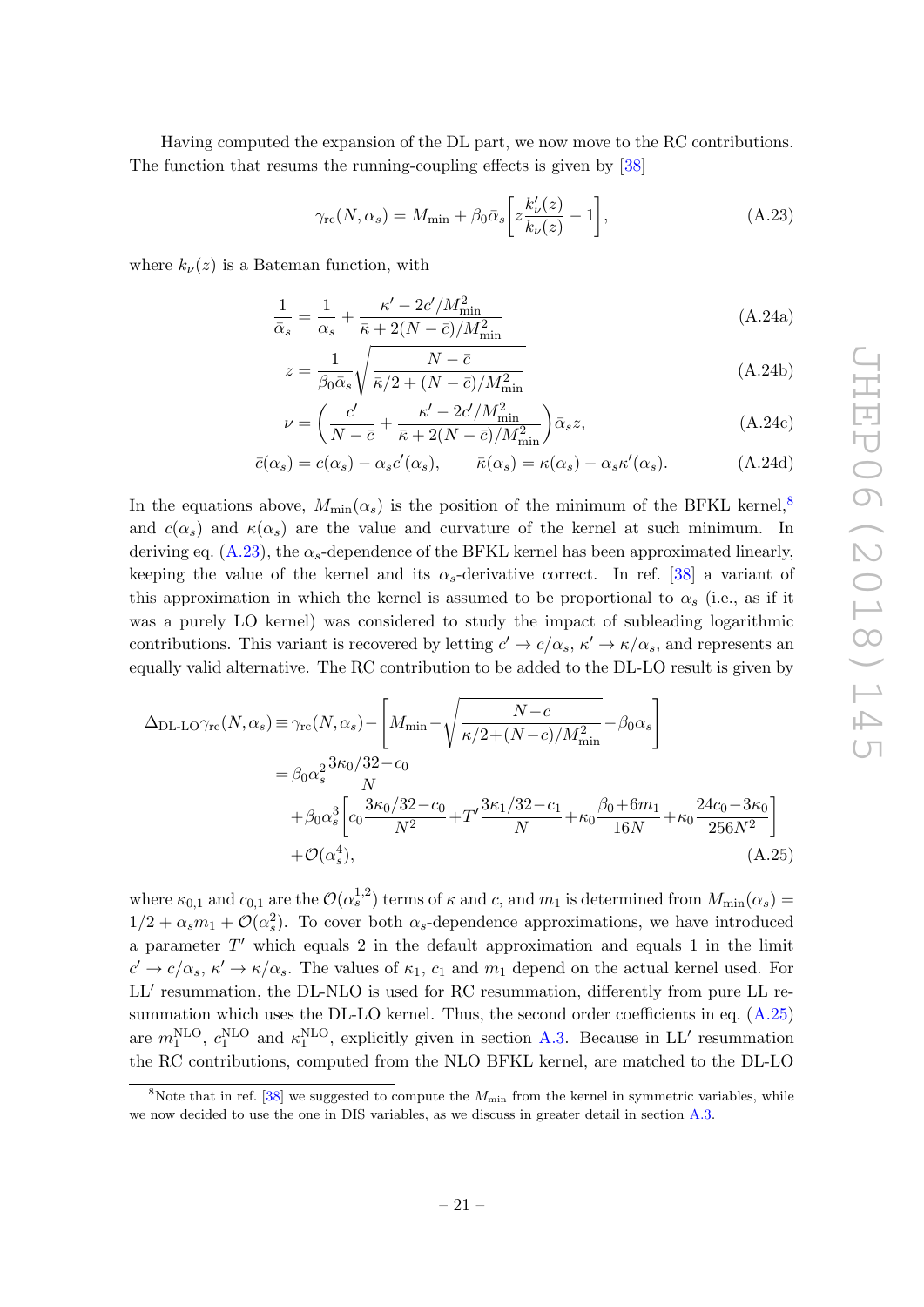anomalous dimension, there is a mismatch in the singularities at small  $x$  which are cured by the matching function  $\gamma_{\text{match}}^{\text{LO+LL'}}$  defined in ref. [\[38\]](#page-37-0). Its expansion gives

$$
\gamma_{\text{match}}^{\text{LO+LL}'}(N,\alpha_s) = \alpha_s^3 \frac{16c_0(\delta\kappa_1 + 6\kappa_0\delta m_1) + \kappa_0(16\delta c_1 - 3\delta\kappa_1 - 15\kappa_0\delta m_1)}{512N^2} + \mathcal{O}(\alpha_s^4), \quad (A.26)
$$

where

$$
\delta m_1 = m_1^{\text{NLO}} - m_1^{\text{LO}},\tag{A.27}
$$

$$
\delta c_1 = c_1^{\text{NLO}} - c_1^{\text{LO}},\tag{A.28}
$$

$$
\delta \kappa_1 = \kappa_1^{\text{NLO}} - \kappa_1^{\text{LO}},\tag{A.29}
$$

are the differences between the coefficients computed with the DL-NLO and the DL-LO BFKL kernels. Explicit results are given in section [A.3.](#page-29-0)

Putting everything together, the expansion in powers of  $\alpha_s$  of the full LL' anomalous dimension is given by

$$
\gamma^{\text{res LL}'}(N, \alpha_s) = \alpha_s \hat{\gamma}_0(N) + \alpha_s^2 \beta_0 \left(\frac{3}{32} \kappa_0 - c_0\right) \left(\frac{1}{N} - f_{\text{mom}}(N)\right) \n+ \alpha_s^3 \left\{\frac{\lambda_2}{N^2} + \frac{\lambda_1}{N} - (\lambda_2 + \lambda_1) f_{\text{mom}}(N) - \hat{\gamma}_0'(N) \left[\frac{\chi_{02}}{(1+N)^2} + \chi_{01} [\psi_1(1+N) - \zeta_2] \hat{\gamma}_0(N) - \frac{\chi_{02}}{4} f_{\text{mom}}(N) \right] \right\} \n+ \mathcal{O}(\alpha_s^4),
$$
\n(A.30)

with

$$
\lambda_1 = \beta_0 \left[ \frac{3}{32} T' \kappa_1^{\text{NLO}} - T' c_1^{\text{NLO}} + \frac{\beta_0 + 6m_1^{\text{NLO}}}{16} \kappa_0 \right]
$$
(A.31a)

$$
\lambda_2 = \beta_0 \frac{48c_0\kappa_0 - 3\kappa_0^2 - 256c_0^2}{256} + \frac{16c_0(\delta\kappa_1 + 6\kappa_0\delta m_1) + \kappa_0(16\delta c_1 - 3\delta\kappa_1 - 15\kappa_0\delta m_1)}{512}.
$$
 (A.31b)

Using eq. [\(A.11\)](#page-19-4) and replacing the explicit form of  $\hat{\gamma}_0(N)$ , eq. [\(A.2\)](#page-18-2), we obtain the results presented in eq.  $(2.14)$  and eq.  $(2.15)$ .

## <span id="page-22-0"></span>A.2 Expansion of the NLL anomalous dimensions

We now move to the NLL anomalous dimension. This time, we need to push our expansion to one order higher. The off-shell kernel needed for NLL resummation is

$$
\chi_{\Sigma}^{\text{NLO}}(M, N, \alpha_s) = \chi_{s, \text{NLO}}(M, \alpha_s) + \chi_{s, \text{NLO}}(1 - M + N, \alpha_s)
$$
  
+ 
$$
\alpha_s \tilde{\chi}_0(M, N) + \alpha_s^2 \tilde{\chi}_1(M, N) + \alpha_s^2 \chi_1^{\text{corr}}(M, N, \alpha_s)
$$
  
+ 
$$
c_{\text{mom}}^{\text{NLO}}(\alpha_s) f_{\text{mom}}(N). \tag{A.32}
$$

The function  $\chi_{s,\text{NLO}}(M,\alpha_s)$  is the generalization of  $\chi_s$  to the next order, which is obtained as the exact dual of the NLO anomalous dimension,

<span id="page-22-1"></span>
$$
\chi_{s,\text{NLO}}\left(\alpha_s \hat{\gamma}_0(N) + \alpha_s^2 \hat{\gamma}_1(N), \alpha_s\right) = N. \tag{A.33}
$$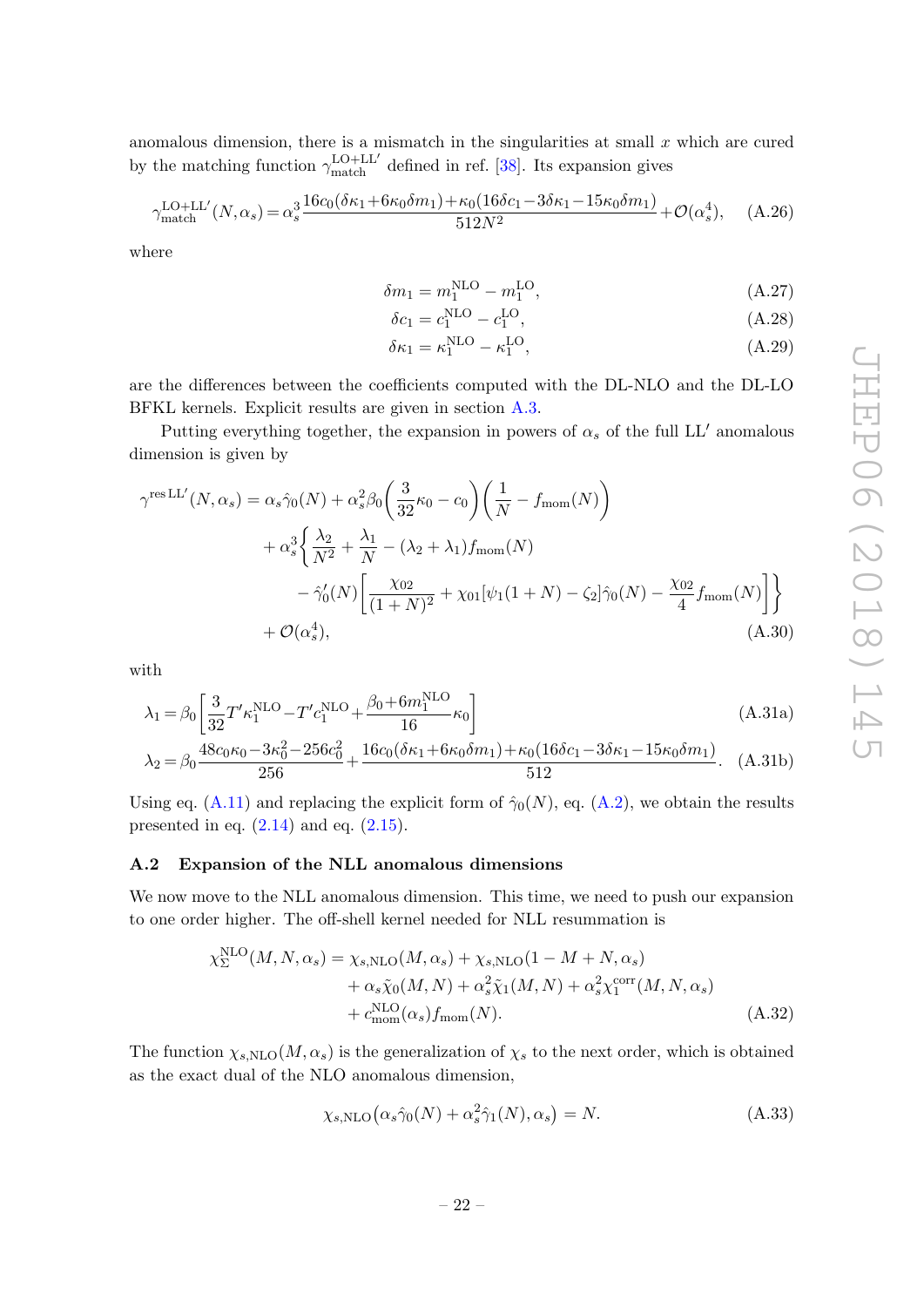This kernel can be expanded as

$$
\chi_{s,\text{NLO}}(M,\alpha_s) = \sum_{j=0}^{\infty} \alpha_s^j \sum_{k=1}^{\infty} \chi_{jk} \left(\frac{\alpha_s}{M}\right)^k, \tag{A.34}
$$

which generalizes eq.  $(A.10)$ , which is just the  $j = 0$  part of this function. All these coefficients are given in terms of  $a_{11}$ ,  $a_{10}$ ,  $a_{21}$  and  $a_{20}$ ; the relevant ones for what follows are

$$
\chi_{11} = a_{21},
$$
\n $\chi_{12} = a_{21}a_{10} + a_{11}a_{20},$ \n $\chi_{21} = 0.$ \n(A.35)

The kernel  $\tilde{\chi}_1(M, N)$  was given in eqs.  $(A.23)$ – $(A.29)$  of ref. [\[37\]](#page-36-9), and can be written as

$$
\tilde{\chi}_1(M, N) = \tilde{\chi}_1^{\rm u}(M, N) - \tilde{\chi}_1^{\rm u}(0, N) + \tilde{\chi}_1^{\rm u}(0, 0), \tag{A.36}
$$

where the function

$$
\tilde{\chi}_1^{\text{u}}(M,N) = \tilde{\chi}_1(M,N) - \chi_{02}\left(\frac{1}{M^2} + \frac{1}{(1-M+N)^2}\right) - \chi_{11}\left(\frac{1}{M} + \frac{1}{1-M+N}\right) \tag{A.37}
$$

is regular in  $M = 0$  and  $1 - M + N = 0$ . The function  $\tilde{\chi}_1$  is given by [\[37\]](#page-36-9)

$$
\tilde{\chi}_{1}(M,N) = -\frac{1}{2}\chi_{0}(M,N)\chi_{01}\left[2\psi_{1}(1+N)-\psi_{1}(M)-\psi_{1}(1-M+N)\right] \n- \frac{1}{2}\beta_{0}\chi_{01}\left[\left(\frac{\chi_{0}(M,N)}{\chi_{01}}\right)^{2}-\psi_{1}(M)-\psi_{1}(1-M+N)\right] \n+ \frac{\chi_{01}^{2}}{4}\left\{\left(\frac{12\chi_{11}-26\chi_{02}}{3\chi_{01}^{2}}-\frac{1}{2}-2\zeta_{2}\right)\left[\psi(1)-\psi(M)\right] \n+ 3\zeta(3)+\psi_{2}(M)+\zeta_{2}\left[\psi\left(\frac{1+M}{2}\right)-\psi\left(\frac{M}{2}\right)\right]+4\phi_{L}^{+}(M) \n+ \frac{3}{4(1-2M)}\left[\psi_{1}\left(\frac{1+M}{2}\right)-\psi_{1}\left(\frac{M}{2}\right)+\psi_{1}\left(\frac{1}{4}\right)-\psi_{1}\left(\frac{3}{4}\right)\right] \n- \left(\frac{9}{2}+\frac{6\chi_{02}}{\chi_{01}^{2}}\right)\frac{2+3M(1-M)}{16}\left[\frac{\psi_{1}(\frac{1+M}{2})-\psi_{1}(\frac{M}{2})+\psi_{1}(\frac{1}{4})-\psi_{1}(\frac{3}{4})}{1-2M} \n+ \frac{\psi_{1}(\frac{1+M}{2})-\psi_{1}(\frac{M}{2})+\psi_{1}(-\frac{1}{4})-\psi_{1}(\frac{1}{4})}{2(1+2M)} - \frac{\psi_{1}(\frac{1+M}{2})-\psi_{1}(\frac{M}{2})+\psi_{1}(\frac{3}{4})-\psi_{1}(\frac{5}{4})}{2(3-2M)}\right] \n+ (M \leftrightarrow 1-M+N)\bigg\}, \tag{A.38}
$$

with

$$
\chi_0(M, N) = \chi_{01} \left[ \psi(1) + \psi(1 + N) - \psi(M) - \psi(1 - M + N) \right],
$$
 (A.39)

<span id="page-23-1"></span><span id="page-23-0"></span>
$$
\phi_L^+(M) = \int_0^1 dx \ x^{M-1} \frac{\text{Li}_2(x)}{1+x}.
$$
\n(A.40)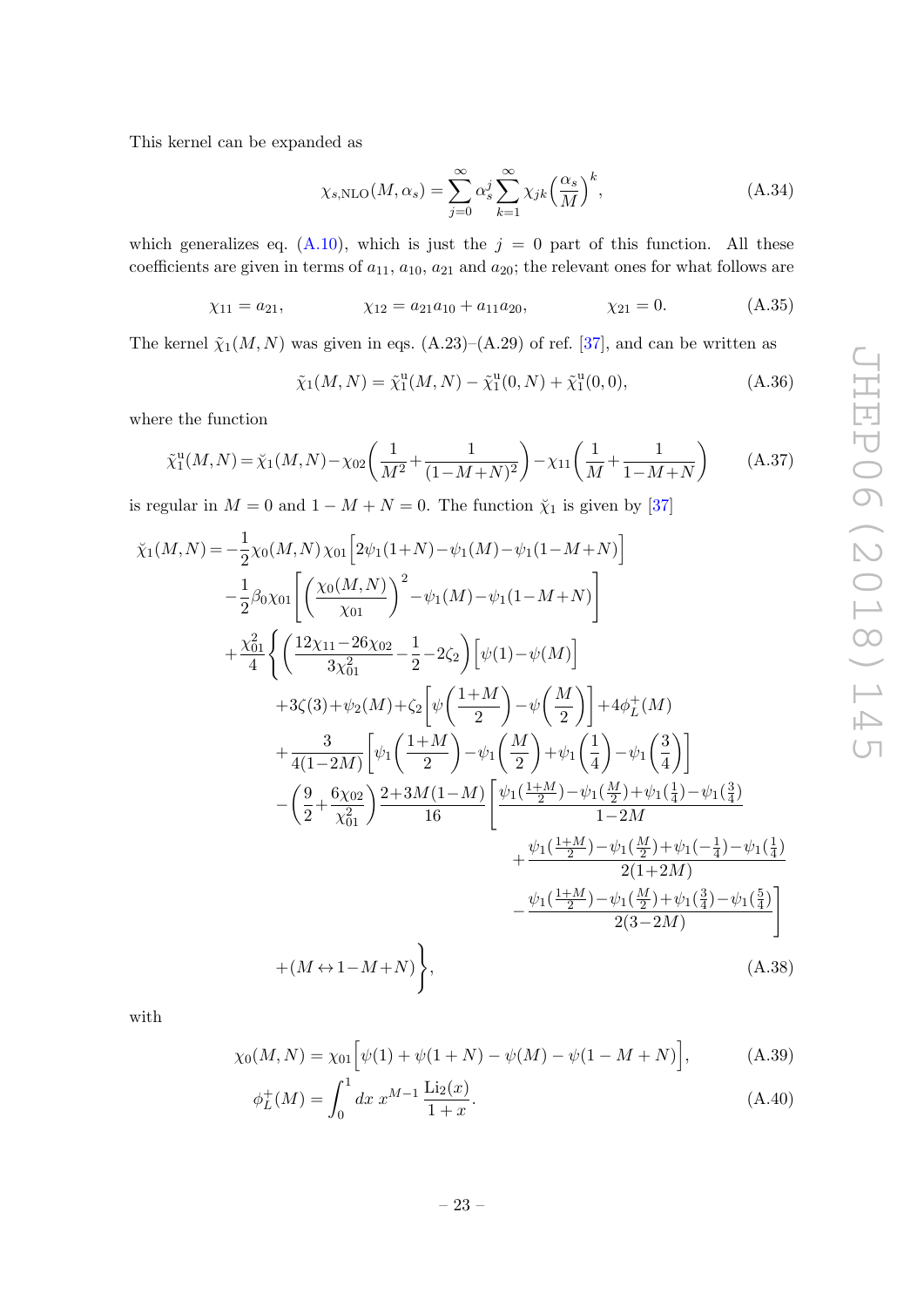The extra term  $\chi_1^{\text{corr}}(M, N)$  was corrected in ref. [\[38\]](#page-37-0); however, there was another issue, which we have discovered only now. This issue has an effect at NLL, namely the claimed accuracy, but it manifests itself (at NLL) only in terms of  $\mathcal{O}(\alpha_s^4)$  and beyond of the anomalous dimension (for this reason, the comparison of the expansion of the anomalous dimension with the exact one at three loops was successful). The origin of the issue and our solution are discussed in detail in section [B.](#page-32-0) The actual expression that we use here is given by

$$
\chi_1^{\text{corr}}(M, N, \alpha_s) = \beta_0 \left[ -\chi_{01} \psi_1 (1 - M + N) + \frac{\chi_0(M, N)}{M} + \chi'_0(M, N) - \frac{(1 - M + N)^{-1}}{1 + N} \left( \chi_{01} - \chi'_s \left( \frac{\alpha_s}{1 - M + N} \right) \right) \right].
$$
 (A.41)

Finally, the momentum conservation coefficient is given by

<span id="page-24-0"></span>
$$
c_{\text{mom}}^{\text{NLO}} = -\chi_{s,\text{NLO}}(2,\alpha_s) - \alpha_s \tilde{\chi}_0(0,1) - \alpha_s^2 \tilde{\chi}_1(0,1) - \alpha_s^2 \chi_1^{\text{corr}}(0,1,\alpha_s). \tag{A.42}
$$

We now consider the expansion of the DL-NLO anomalous dimension

$$
\gamma_{\text{DL-NLO}}(N,\alpha_s) = \alpha_s \hat{\gamma}_0(N) + \alpha_s^2 \hat{\gamma}_1(N) + \alpha_s^3 \tilde{\gamma}_2(N) + \alpha_s^4 \tilde{\gamma}_3(N) + \mathcal{O}(\alpha_s^5),\tag{A.43}
$$

where both  $\hat{\gamma}_0(N)$  and  $\hat{\gamma}_1(N)$  are now an input, eq. [\(A.2\)](#page-18-2), and  $\tilde{\gamma}_2(N)$  and  $\tilde{\gamma}_3(N)$  are the objects that we aim to compute. The expansion of the collinear  $\chi_{s,\text{NLO}}$  proceeds as in eq. [\(A.13\)](#page-19-6), and gives

$$
\chi_{s,\text{NLO}}(\gamma_{\text{DL-NLO}}, \alpha_s) = N + \alpha_s^2 \frac{\tilde{\gamma}_2}{\hat{\gamma}_0'} + \alpha_s^3 \left[ \frac{\tilde{\gamma}_3}{\hat{\gamma}_0'} - \frac{\tilde{\gamma}_2 \hat{\gamma}_1'}{\hat{\gamma}_0'^2} \right] + \mathcal{O}(\alpha_s^4). \tag{A.44}
$$

The anticollinear  $\chi_{s,\text{NLO}}$  expands as

$$
\chi_{s,\text{NLO}}(1-\gamma_{\text{DL-NLO}}+N,\alpha_s) = \alpha_s \frac{\chi_{01}}{1+N} + \alpha_s^2 \left[ \frac{\chi_{02} + \chi_{01}\hat{\gamma}_0}{(1+N)^2} + \frac{\chi_{11}}{1+N} \right] + \alpha_s^3 \left[ \frac{\chi_{03} + 2\chi_{02}\hat{\gamma}_0 + \chi_{01}\hat{\gamma}_0^2}{(1+N)^3} + \frac{\chi_{12} + \chi_{11}\hat{\gamma}_0 + \chi_{01}\hat{\gamma}_1}{(1+N)^2} + \frac{\chi_{21}}{1+N} \right] + \mathcal{O}(\alpha_s^4).
$$
 (A.45)

The kernels give instead

$$
\tilde{\chi}_0(\gamma_{\text{DL-NLO}}, N) = \tilde{\chi}_0(0, N) + \alpha_s \hat{\gamma}_0 \tilde{\chi}'_0(0, N) + \alpha_s^2 \left[ \hat{\gamma}_1 \tilde{\chi}'_0(0, N) + \frac{1}{2} \hat{\gamma}_0^2 \tilde{\chi}''_0(0, N) \right] + \mathcal{O}(\alpha_s^3),
$$
\n(A.46)

$$
\tilde{\chi}_1(\gamma_{\text{DL-NLO}}, N) = \tilde{\chi}_1(0, N) + \alpha_s \hat{\gamma}_0 \tilde{\chi}_1'(0, N) + \mathcal{O}(\alpha_s^2),
$$
\n
$$
\chi_1^{\text{corr}}(\gamma_{\text{DL-NLO}}, N, \alpha_s) = \chi_1^{\text{corr}}(0, N, 0) + \alpha_s [\hat{\gamma}_0 \partial_M \chi_1^{\text{corr}}(0, N, 0) + \partial_{\alpha_s} \chi_1^{\text{corr}}(0, N, 0)]
$$
\n
$$
+ \mathcal{O}(\alpha_s^2),
$$
\n(A.48)

where implicit derivatives denoted with a  $\prime$  are with respect to  $M$ , i.e. the first argument.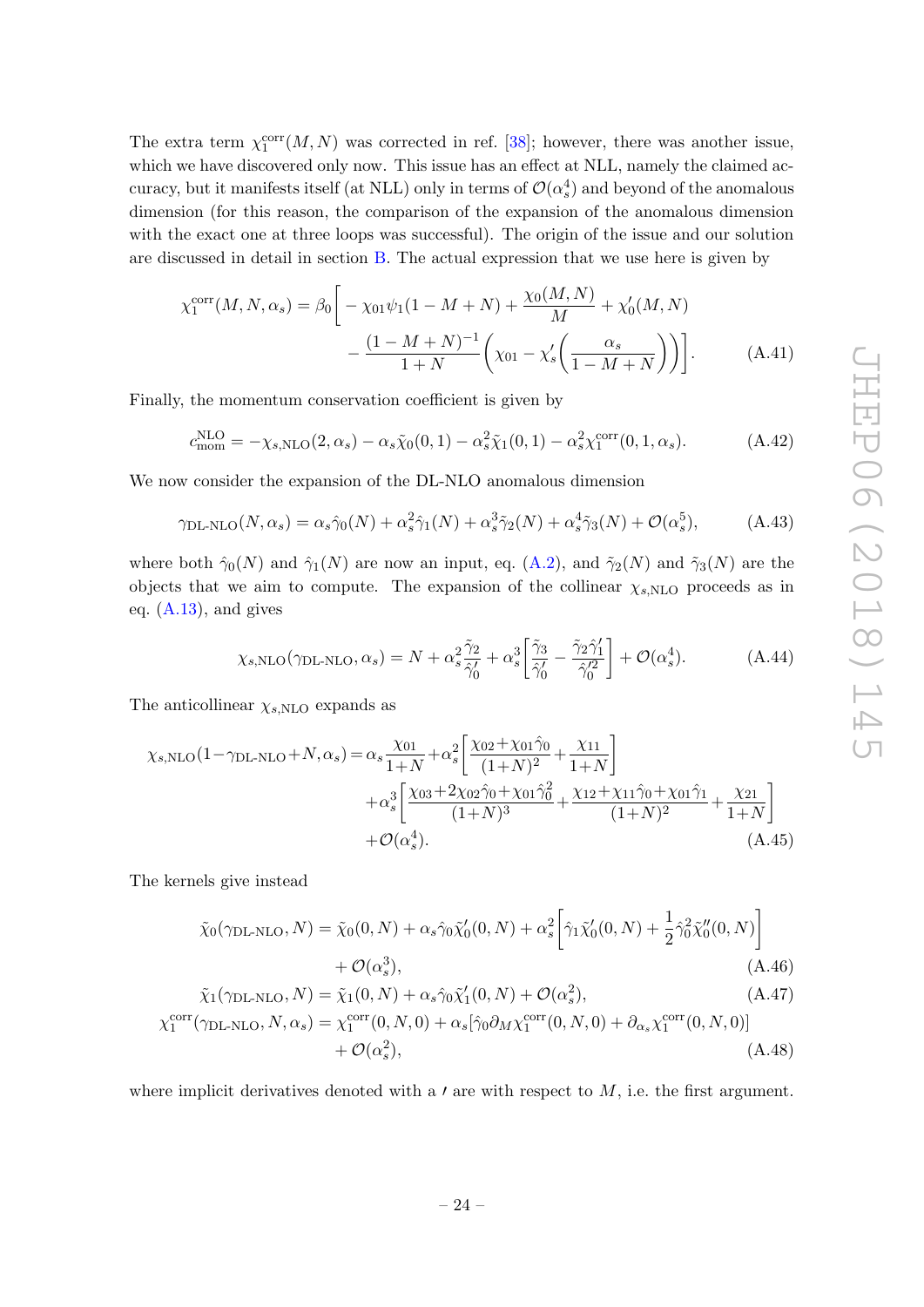<span id="page-25-0"></span>The new functions appearing in the equations above are given by

$$
\frac{1}{2}\tilde{\chi}_0''(0,N) = -\frac{\chi_{01}}{(1+N)^3} + \chi_{01}\left[\zeta_3 - \frac{1}{2}\psi_2(1+N)\right],\tag{A.49a}
$$

$$
\tilde{\chi}_1(0, N) = \tilde{\chi}_1^{\mathrm{u}}(0, 0)
$$
\n
$$
= \chi_{01}^2 \left[ \frac{5}{2} \zeta_3 - \frac{1}{24} \right] + \chi_{01} \beta_0 \zeta_2 + \chi_{02} \left[ \frac{53}{18} - \zeta_2 \right] - \chi_{11},
$$
\n(A.49b)\n
$$
\tilde{\chi}_1'(0, N) = \tilde{\chi}_1^{\mathrm{u}}(0, N)
$$

$$
= \left(\frac{3\chi_{01}^2}{4} + \chi_{02}\right) \left(\frac{1}{(3+2N)^2} + \frac{1}{(1-2N)^2}\right) \left[\frac{9\zeta_2}{32} - \frac{3}{128}\left(\Phi_1(N) - 16 + 2\psi_1\left(\frac{1}{4}\right)\right)\right] + \left(\frac{\chi_{01}^2}{4} + 11\chi_{02}\right) \frac{2}{(1+2N)^2} \left[-\frac{9\zeta_2}{32} - \frac{3}{128}\left(\Phi_1(N) - 2\psi_1\left(\frac{1}{4}\right)\right)\right] + \left[\left(\frac{9\chi_{01}^2}{2048} + \frac{3\chi_{02}}{512}\right)\left(\frac{1}{3+2N} - \frac{1}{1-2N}\right) + \left(\frac{3\chi_{01}^2}{1024} + \frac{33\chi_{02}}{256}\right) \frac{1}{1+2N}\right] \Phi_2(N) + \chi_{11}[\psi_2(2+N) - \zeta_2] - 2\beta_2\chi_{01}\zeta_3 + \chi_{02} \left[\frac{887}{108} + \frac{167}{24}\zeta_2 + \frac{3}{2}\zeta_3 - \frac{2}{(1+N)^3} - \frac{13}{6}\psi_1(1+N) - \frac{47}{48}\psi_1\left(\frac{1}{4}\right)\right] + \chi_{01}^2 \left[\frac{23}{144} - \frac{\zeta_2}{32} + \frac{37}{40}\zeta_2^2 + \frac{\zeta_2}{8}\Phi_1(N) + \frac{1}{64}\psi_1\left(\frac{1}{4}\right) + \left(\frac{\zeta_2}{2} - \frac{1}{8}\right)\psi_1(1+N)\right]
$$

$$
+\frac{1}{2}\psi_1^2(1+N)+\frac{1}{12}\psi_3(1+N)-\phi_L^{+\prime}(1+N)\bigg],\tag{A.49c}
$$

$$
\Phi_n(N) = \psi_n\left(\frac{1+N}{2}\right) - \psi_n\left(1+\frac{N}{2}\right),\tag{A.49d}
$$

$$
\chi_1^{\text{corr}}(0, N, 0) = \beta_0 \chi_{01} [\psi_1(1+N) - 2\zeta_2], \tag{A.49e}
$$

$$
\partial_M \chi_1^{\text{corr}}(0, N, 0) = \beta_0 \chi_{01} \left[ 3\zeta_3 - \frac{1}{2} \psi_2 (1 + N) \right],\tag{A.49f}
$$

$$
\partial_{\alpha_s} \chi_1^{\text{corr}}(0, N, 0) = \beta_0 \frac{2\chi_{02}}{(1+N)^3}.
$$
\n(A.49g)

Plugging each expansion in eq. [\(A.4\)](#page-18-3) we find

$$
N = N + \alpha_s \left[ \frac{\chi_{01}}{1+N} + \tilde{\chi}_0(0,N) - \left( \frac{\chi_{01}}{2} + \tilde{\chi}_0(0,1) \right) f_{\text{mom}}(N) \right] + \alpha_s^2 \left[ \frac{\tilde{\gamma}_2}{\tilde{\gamma}_0'} + \frac{\chi_{02} + \chi_{01}\hat{\gamma}_0}{(1+N)^2} + \frac{\chi_{11}}{1+N} + \hat{\gamma}_0 \tilde{\chi}_0'(0,N) + \tilde{\chi}_1(0,N) + \chi_1^{\text{corr}}(0,N,0) \right. \\ - \left( \frac{\chi_{02}}{4} + \frac{\chi_{11}}{2} + \tilde{\chi}_1(0,1) + \chi_1^{\text{corr}}(0,1,0) \right) f_{\text{mom}}(N) \right] + \alpha_s^3 \left[ \frac{\tilde{\gamma}_3}{\tilde{\gamma}_0'} - \frac{\tilde{\gamma}_2 \hat{\gamma}_1'}{\hat{\gamma}_0'^2} + \frac{\chi_{03} + 2\chi_{02}\hat{\gamma}_0 + \chi_{01}\hat{\gamma}_0^2}{(1+N)^3} + \frac{\chi_{12} + \chi_{11}\hat{\gamma}_0 + \chi_{01}\hat{\gamma}_1}{(1+N)^2} + \frac{\chi_{21}}{1+N} \right. \\ \left. + \hat{\gamma}_1 \tilde{\chi}_0'(0,N) + \frac{1}{2} \hat{\gamma}_0^2 \tilde{\chi}_0''(0,N) + \hat{\gamma}_0 \tilde{\chi}_1'(0,N) + \hat{\gamma}_0 \partial_M \chi_1^{\text{corr}}(0,N,0) + \partial_{\alpha_s} \chi_1^{\text{corr}}(0,N,0) \right. \\ - \left( \frac{\chi_{03}}{8} + \frac{\chi_{12}}{4} + \frac{\chi_{21}}{2} + \partial_{\alpha_s} \chi_1^{\text{corr}}(0,1,0) \right) f_{\text{mom}}(N) \right] + \mathcal{O}(\alpha_s^4).
$$
 (A.50)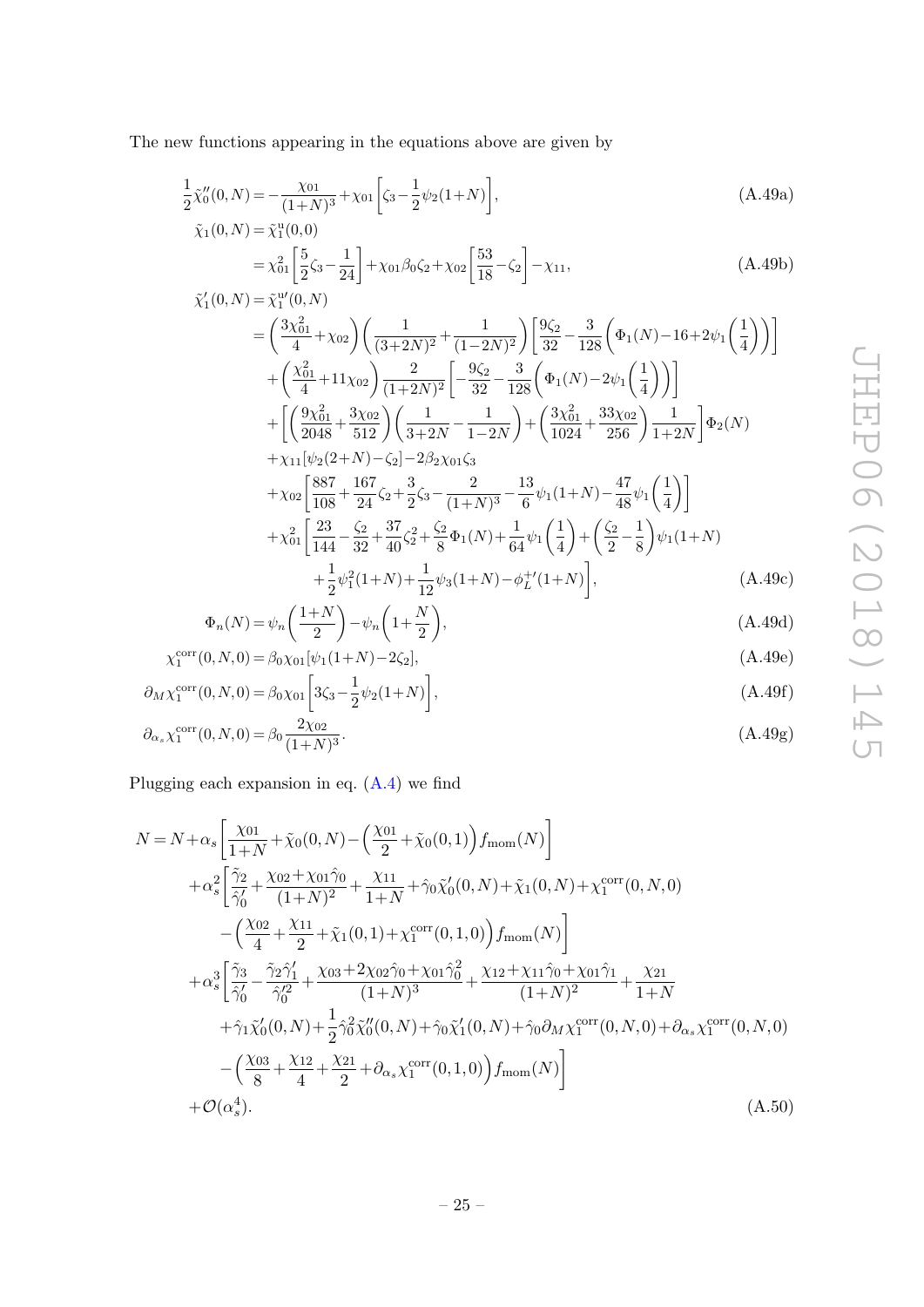Using eq. [\(A.20\)](#page-20-0), we find that both the  $\mathcal{O}(\alpha_s^0)$  and  $\mathcal{O}(\alpha_s)$  contributions vanish automatically. From the  $\mathcal{O}(\alpha_s^2)$  and  $\mathcal{O}(\alpha_s^3)$  terms it immediately follows

<span id="page-26-0"></span>
$$
\tilde{\gamma}_2(N) = -\hat{\gamma}_0' \bigg[ \frac{\chi_{02}}{(1+N)^2} + \frac{\chi_{11}}{1+N} + \tilde{\chi}_1(0,N) + \chi_1^{\text{corr}}(0,N,0) + \chi_{01}[\psi_1(1+N) - \zeta_2]\hat{\gamma}_0 - \Big(\frac{\chi_{02}}{4} + \frac{\chi_{11}}{2} + \tilde{\chi}_1(0,1) + \chi_1^{\text{corr}}(0,1,0)\Big) f_{\text{mom}}(N) \bigg].
$$
\n(A.51)

$$
\tilde{\gamma}_{3}(N) = \frac{\tilde{\gamma}_{2}\hat{\gamma}_{1}'}{\hat{\gamma}_{0}'} \n- \hat{\gamma}_{0}' \bigg[ \frac{\chi_{03} + 2\chi_{02}(\hat{\gamma}_{0} + \beta_{0})}{(1+N)^{3}} + \frac{\chi_{12} + \chi_{11}\hat{\gamma}_{0}}{(1+N)^{2}} + \frac{\chi_{21}}{1+N} + \chi_{01} \bigg[ \zeta_{3} - \frac{1}{2}\psi_{2}(1+N) \bigg] \hat{\gamma}_{0}^{2} \n+ \chi_{01}[\psi_{1}(1+N) - \zeta_{2}]\hat{\gamma}_{1} + \hat{\gamma}_{0}\tilde{\chi}_{1}'(0,N) + \beta_{0}\chi_{01} \bigg[ 3\zeta_{3} - \frac{1}{2}\psi_{2}(1+N) \bigg] \hat{\gamma}_{0} \n- \bigg( \frac{\chi_{03} + 2\beta_{0}\chi_{02}}{8} + \frac{\chi_{12}}{4} + \frac{\chi_{21}}{2} \bigg) f_{\text{mom}}(N) \bigg],
$$
\n(A.52)

where we have partially used information from eqs.  $(A.20)$  and  $(A.49)$ . Further using eq.  $(A.49)$  $(A.49)$  $(A.49)$  we can rewrite eq.  $(A.51)$  as<sup>9</sup>

$$
\tilde{\gamma}_2(N) = -\hat{\gamma}_0' \left[ \frac{\chi_{02}}{(1+N)^2} + \frac{\chi_{11}}{1+N} + \rho + \chi_{01} [\psi_1(1+N) - \zeta_2] (\hat{\gamma}_0 + \beta_0) - \left( \frac{\chi_{02}}{4} + \frac{\chi_{11}}{2} + \rho - \beta_0 \chi_{01} \right) f_{\text{mom}}(N) \right]
$$
\n(A.53)

with

$$
\rho = \chi_{01}^2 \left[ \frac{5}{2} \zeta_3 - \frac{1}{24} \right] + \chi_{02} \left[ \frac{53}{18} - \zeta_2 \right] - \chi_{11}
$$
  
=  $\frac{1}{\pi^2} \left[ C_A^2 \left( -\frac{74}{27} + \frac{11}{12} \zeta_2 + \frac{5}{2} \zeta_3 \right) + n_f C_A \left( \frac{4}{27} + \frac{1}{6} \zeta_2 \right) + n_f C_F \left( \frac{7}{27} - \frac{1}{3} \zeta_2 \right) \right].$  (A.54)

The N<sup>3</sup>LO function  $\tilde{\gamma}_3(N)$  cannot be simplified significantly, so we do not manipulate it further.

We now move to the running-coupling contributions. The RC correction to the duality is implemented through the function

<span id="page-26-2"></span>
$$
\Delta \gamma_{ss}^{\text{rc}}(N, \alpha_s) = -\beta_0 \alpha_s \left[ \frac{\chi_0''(M)\chi_0(M)}{2{\chi_0'}^2(M)} - 1 \right]_{M = \gamma_s(\alpha_s/N)}
$$
  
= 
$$
-\alpha_s^4 \beta_0 \frac{\chi_{01}^3}{N^3} 12\zeta_3 + \mathcal{O}(\alpha_s^5),
$$
 (A.55)

<span id="page-26-1"></span><sup>&</sup>lt;sup>9</sup>Note that this expression differs from the analogous in ref. [\[38\]](#page-37-0) by NNLL terms, due to the correction to the function  $\chi_1^{\text{corr}}$ .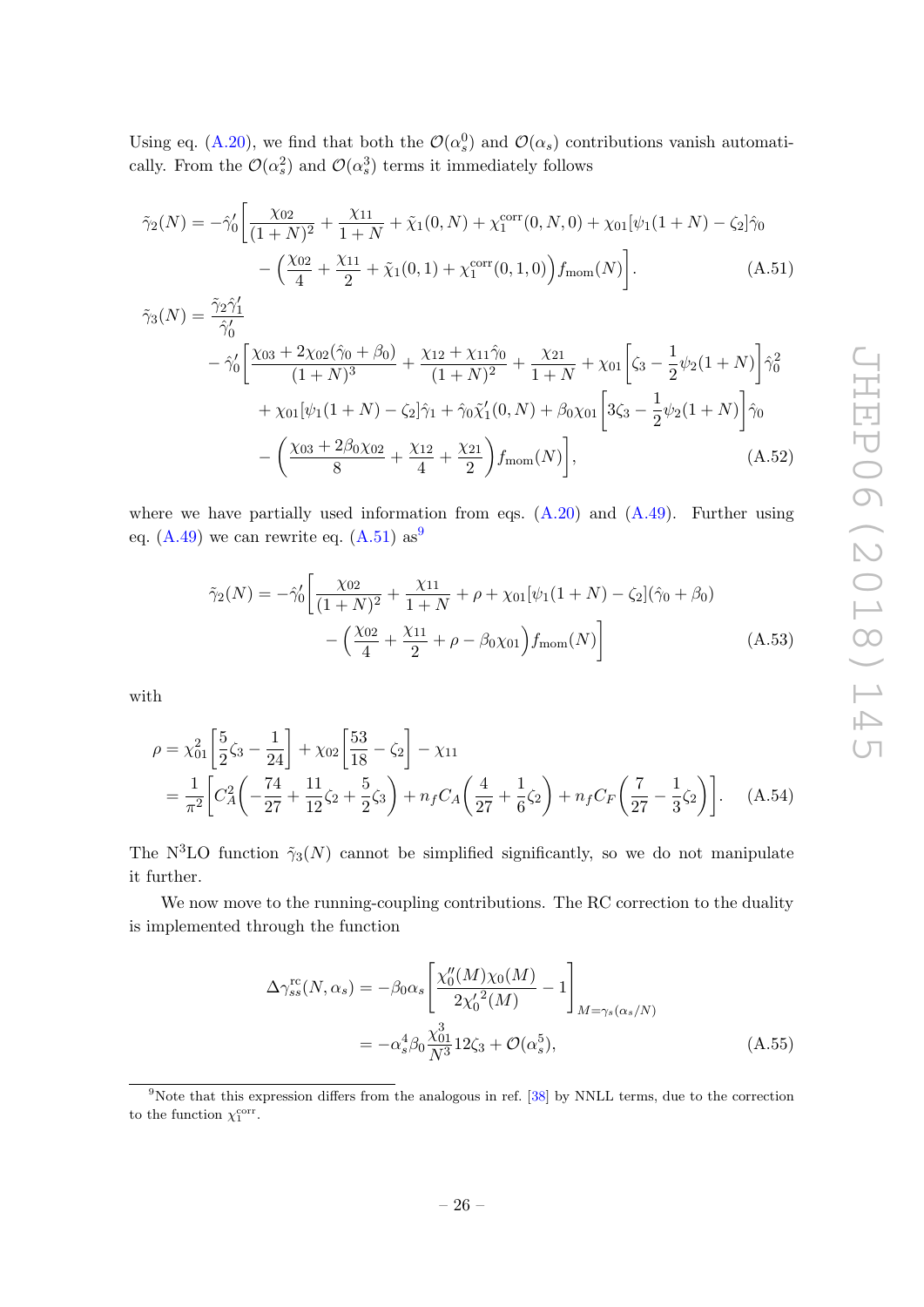which contributes at NLL. Further RC corrections from RC resummation, eq.  $(A.23)$ , are NNLL corrections. They amount to

$$
\Delta_{\text{DL-NLO}}\gamma_{\text{rc}}(N,\alpha_{s}) \equiv \gamma_{\text{rc}}(N,\alpha_{s}) - \left[M_{\text{min}} - \sqrt{\frac{N-c}{\kappa/2 + (N-c)/M_{\text{min}}^{2}}} - \beta_{0}\alpha_{s} + \frac{1}{4}\beta_{0}\alpha_{s}^{2}\left(3\frac{\kappa' - 2c'/M_{\text{min}}^{2}}{\kappa + 2(N-c)/M_{\text{min}}^{2}} - \frac{c'}{N-c}\right)\right]
$$

$$
= \beta_{0}^{2}\alpha_{s}^{3}\frac{\kappa_{0}}{16N}
$$

$$
+ \beta_{0}^{2}\alpha_{s}^{4}\left[\frac{\kappa_{0}(192c_{0} - 7\kappa_{0})}{1024N^{2}} + \frac{\kappa_{0}(2m_{1}^{\text{NLO}} - 3\beta_{0}) + T'\kappa_{1}^{\text{NLO}}}{16N}\right]
$$

$$
+ \mathcal{O}(\alpha_{s}^{5}), \qquad (A.56)
$$

where as before  $T'$  is either 2 or 1 depending on the approximate  $\alpha_s$  dependence chosen. To cancel the singularity mismatch between eq.  $(A.56)$  and eq.  $(A.55)$  we further need the matching function

<span id="page-27-0"></span>
$$
\gamma_{\text{match}}^{ss}(N, \alpha_s) = \frac{1}{4} \beta_0 \alpha_s^2 \left[ \frac{c_0}{N - \alpha_s c_0} - \frac{c'}{N - c} + \frac{c' - c_0}{N} \right]
$$

$$
= -\alpha_s^4 \beta_0 c_0 \frac{(1 + T')c_1^{\text{NLO}}}{4N^2} + \mathcal{O}(\alpha_s^5). \tag{A.57}
$$

The coefficients above are the ones obtained from the NLO kernel, given in section [A.3.](#page-29-0)

Putting everything together according to eq. [\(A.1\)](#page-17-1), we obtain

<span id="page-27-1"></span>
$$
\gamma^{\text{res NLL}}(N, \alpha_s) = \alpha_s \hat{\gamma}_0(N) + \alpha_s^2 \hat{\gamma}_1(N)
$$
  
+  $\alpha_s^3 \left\{ \beta_0^2 \frac{\kappa_0}{16} \left( \frac{1}{N} - f_{\text{mom}}(N) \right) - \hat{\gamma}_0' \left[ \frac{\chi_{02}}{(1+N)^2} + \frac{\chi_{11}}{1+N} + \rho + \chi_{01} [\psi_1(1+N) - \zeta_2] (\hat{\gamma}_0 + \beta_0) - \left( \frac{\chi_{02}}{4} + \frac{\chi_{11}}{2} + \rho - \beta_0 \chi_{01} \right) f_{\text{mom}}(N) \right] \right\}$   
+  $\alpha_s^4 \left\{ \frac{\rho_3}{N^3} + \frac{\rho_2}{N^2} + \frac{\rho_1}{N} - (\rho_3 + \rho_2 + \rho_1) f_{\text{mom}}(N) - \hat{\gamma}_1' \left[ \frac{\chi_{02}}{(1+N)^2} + \frac{\chi_{11}}{1+N} + \rho + \chi_{01} [\psi_1(1+N) - \zeta_2] (\hat{\gamma}_0 + \beta_0) - \left( \frac{\chi_{02}}{4} + \frac{\chi_{11}}{2} + \rho - \beta_0 \chi_{01} \right) f_{\text{mom}}(N) \right] - \hat{\gamma}_0' \left[ \frac{\chi_{03} + 2 \chi_{02} (\hat{\gamma}_0 + \beta_0)}{(1+N)^3} + \frac{\chi_{12} + \chi_{11} \hat{\gamma}_0}{(1+N)^2} + \frac{\chi_{21}}{1+N} - \left( \frac{\chi_{03} + 2 \beta_0 \chi_{02}}{8} + \frac{\chi_{12}}{4} + \frac{\chi_{21}}{2} \right) f_{\text{mom}}(N) + \chi_{01} \left[ \zeta_3 - \frac{1}{2} \psi_2(1+N) \right] \hat{\gamma}_0(\hat{\gamma}_0 + \beta_0) + \chi_{01} 2 \zeta_3 \beta_0 \hat{\gamma}_0 + \chi_{01} [\psi_1(1+N) - \zeta_2] \hat{\gamma}_1 + \hat{\gamma}_0 \tilde{\chi}_1'(0,N) \right] \right\}$   
+  $\mathcal{O}(\alpha_s^5)$ , (A.58)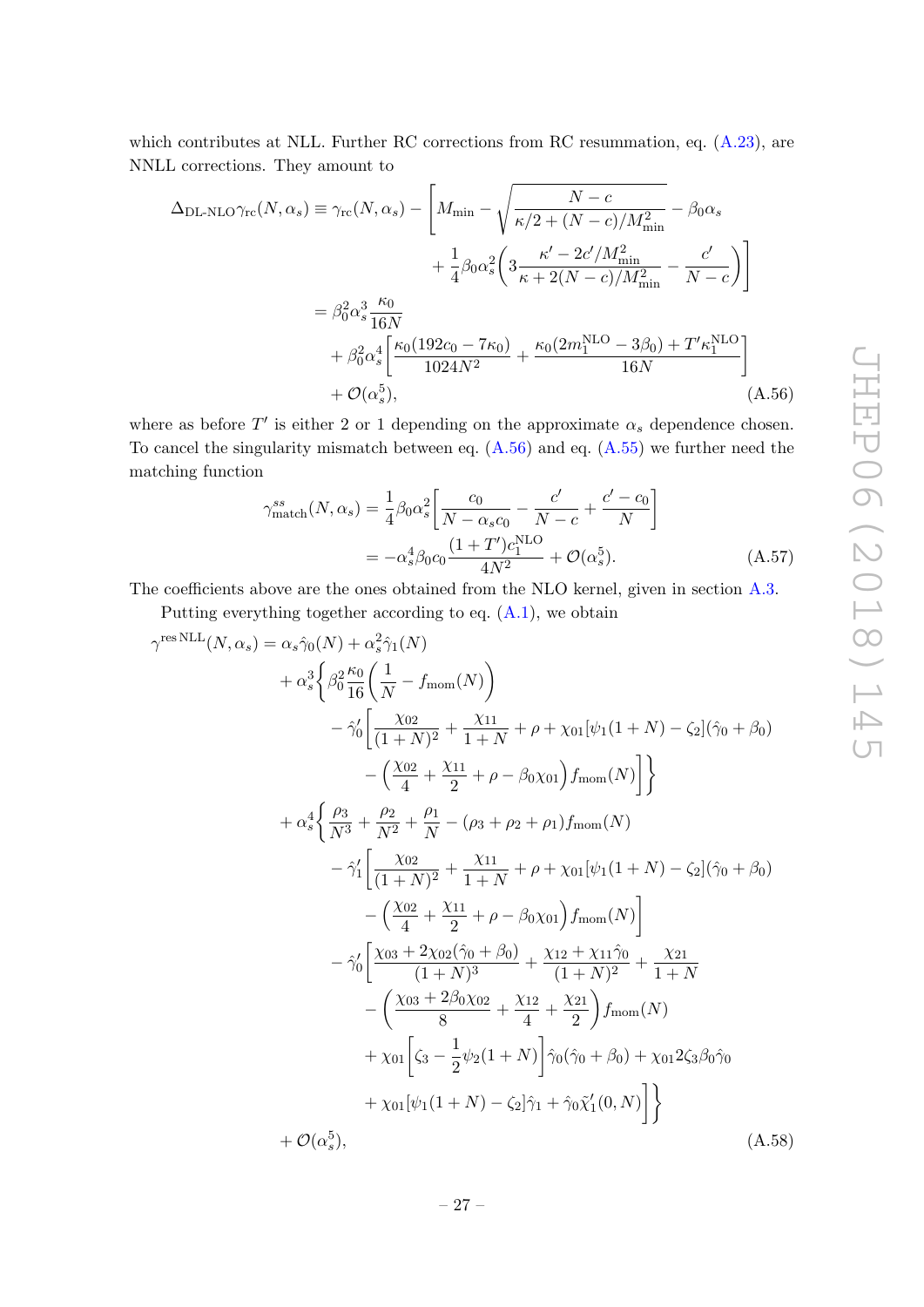where

$$
\rho_3 = -\beta_0 \chi_{01}^3 12 \zeta_3,\tag{A.59a}
$$

$$
\rho_2 = \beta_0^2 \kappa_0 \left[ \frac{3}{16} c_0 - \frac{7}{1024} \kappa_0 \right] - \beta_0 c_0 c_1^{\text{NLO}} \frac{1+T'}{4},\tag{A.59b}
$$

$$
\rho_1 = \beta_0^2 \frac{\kappa_0 (2m_1^{\text{NLO}} - 3\beta_0) + T' \kappa_1^{\text{NLO}}}{16},\tag{A.59c}
$$

and with  $\tilde{\chi}'_1(0,N)$  given in eq. [\(A.49\)](#page-25-0). The  $\mathcal{O}(\alpha_s^4)$  contribution in eq. [\(A.58\)](#page-27-1) is a new result.

Eq. [\(A.58\)](#page-27-1) is rather complex and not optimal to be used in a numerical code. In particular, we also need to compute the inverse Mellin transform of this object in order to provide the expansion of the resummed splitting functions, and it is clearly very complicated (if not impossible) to obtain analytic expressions for such inverse. Thus, we consider a pole expansion of the  $\mathcal{O}(\alpha_s^4)$  term of eq. [\(A.58\)](#page-27-1),  $\gamma_3^{\text{NLL}}$ . Specifically, we compute the residues of all the poles in  $N = 0, -1, -2$ , and construct an approximation based only on these terms,

$$
\gamma_3^{\text{NLL}}(N) \simeq \sum_{j=0}^3 \frac{g_{0j}}{N^{j+1}} + \sum_{j=0}^6 \frac{g_{1j}}{(N+1)^{j+1}} + \sum_{j=0}^2 \frac{g_{2j}}{(N+2)^{j+1}}.
$$
 (A.60)

This approximation has the advantage of describing in  $x$  space all contributions behaving as  $x^k \log^j x$  for all non-vanishing terms with  $j \geq 0$  and for  $k = -1, 0, 1$ , namely all non-vanishing terms at small  $x$  plus the leading corrections to them. Of course this approximation will not be accurate at large  $x$ , but since the final results will be damped at large  $x$  the inaccuracy should be negligible. To verify the quality of our approximation, we have compared it with a simpler approximation which does not include the contributions from the poles in  $N = -2$ , i.e. those terms behaving as  $x \log^{j} x$  in x space. The difference between the two results is almost imperceptible.

Before concluding, it is useful to extract from eq. [\(A.58\)](#page-27-1) its small-x behaviour up to NLL, which provides a prediction for the yet unknown four-loop anomalous dimensions. Expanding the anomalous dimensions eq.  $(A.2)$  in  $N = 0$ ,

$$
\hat{\gamma}_0(N) = \frac{a_{11}}{N} + a_{10} + \mathcal{O}(N), \qquad \hat{\gamma}'_0(N) = -\frac{a_{11}}{N^2} + \mathcal{O}(N^0), \tag{A.61}
$$

$$
\hat{\gamma}_1(N) = \frac{a_{21}}{N} + \mathcal{O}(N^0), \qquad \hat{\gamma}_1'(N) = -\frac{a_{21}}{N^2} + \mathcal{O}(N^0), \qquad (A.62)
$$

and knowing that  $\tilde{\chi}'_1(0,N)$  is finite in  $N=0$ , we can easily compute the  $N=0$  expansion of eq. [\(A.58\)](#page-27-1). For this result, we also need the function  $\phi_L^+$  $L^+(M)$  and its derivative evaluated in  $M = 0, 1, 10$  $M = 0, 1, 10$ 

$$
\phi_L^+(0) = -\zeta_2 \log 2 + \frac{13}{8} \zeta_3, \qquad \phi_L^+(1) = \zeta_2 \log 2 - \frac{5}{8} \zeta_3, \qquad (A.63)
$$

$$
\phi_L^{+'}(0) = -\frac{13}{16}\zeta_4, \qquad \phi_L^{+'}(1) = -\frac{3}{16}\zeta_4. \tag{A.64}
$$

<span id="page-28-0"></span><sup>10</sup>We could not compute the derivatives analytically, so we have used the PSLQ algorithm to find the results of the integrals.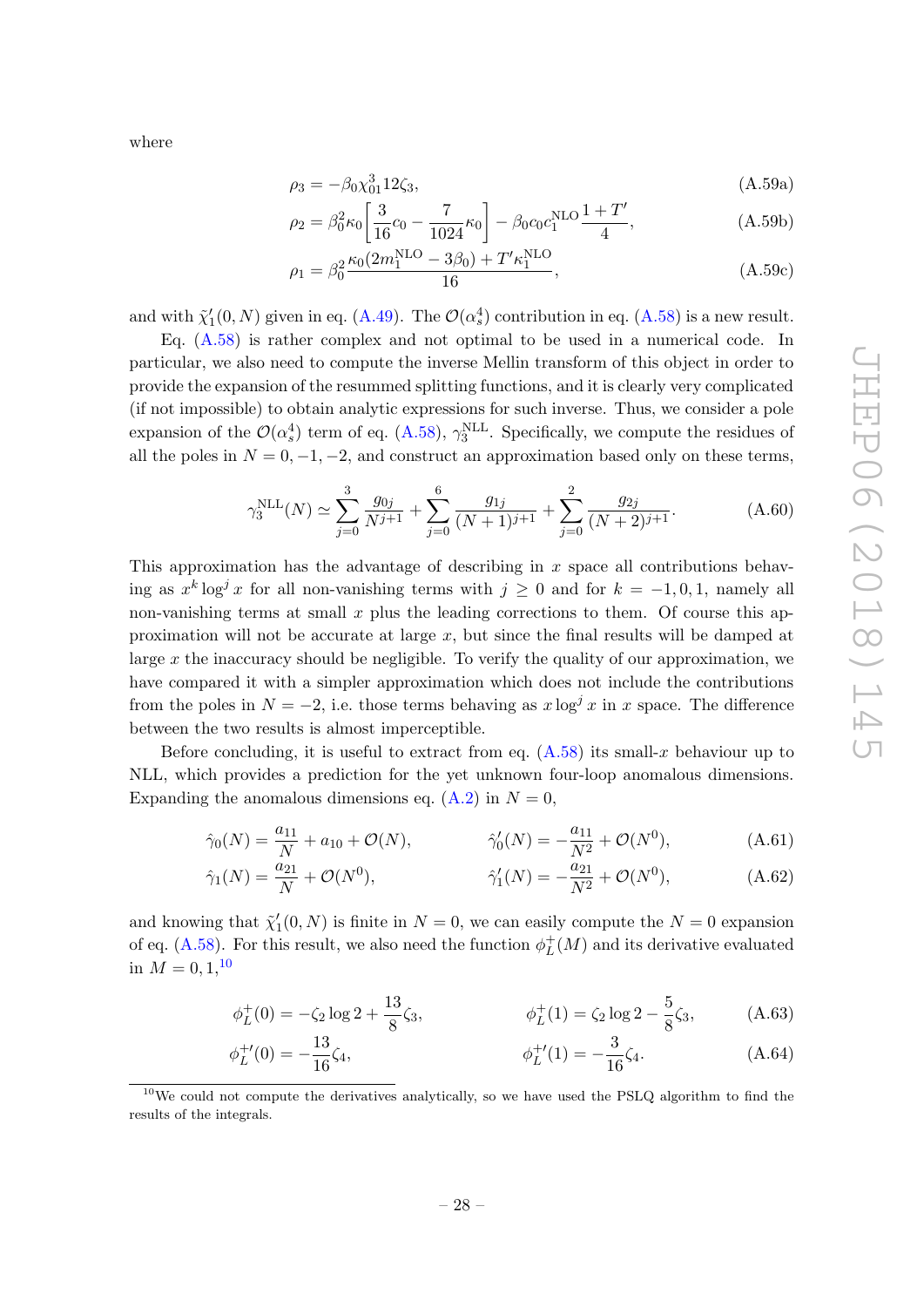Denoting with  $\gamma_+^{(n)}$  the exact anomalous dimensions at  $\mathcal{O}(\alpha_s^{n+1})$ , we find

$$
\gamma_{+}^{(2)}(N) = \frac{C_A}{\pi^3 N^2} \frac{C_A^2 (54\zeta_3 + 99\zeta_2 - 395) + n_f (C_A - 2C_F)(18\zeta_2 - 71)}{108} + \mathcal{O}\left(\frac{1}{N}\right), \quad \text{(A.65)}
$$
  
\n
$$
\gamma_{+}^{(3)}(N) = \frac{C_A^4}{\pi^4 N^4} 2\zeta_3
$$
  
\n
$$
+ \frac{C_A^2}{\pi^4 N^3} \left[ C_A^2 \left( -\frac{1205}{162} + \frac{67}{36} \zeta_2 + \frac{1}{4} \zeta_2^2 - \frac{77}{6} \zeta_3 \right) + n_f C_A \left( -\frac{233}{162} + \frac{13}{36} \zeta_2 + \zeta_3 \right) + n_f C_F \left( \frac{233}{81} - \frac{13}{18} \zeta_2 + \frac{4}{3} \zeta_3 \right) \right]
$$
  
\n
$$
+ \mathcal{O}\left(\frac{1}{N^2}\right) \qquad \qquad \text{(A.66)}
$$

To our knowledge, the NLL term at  $N<sup>3</sup>LO$  was never explicitly presented in the literature. Note that the scheme is  $Q_0\overline{\text{MS}}$ . The conversion to  $\overline{\text{MS}}$  was presented in section [2.4.](#page-10-0)

## <span id="page-29-0"></span>A.3 Computation of the coefficients describing the minimum of the BFKL kernel

In this section we compute the expansion coefficients of  $c(\alpha_s)$  and  $\kappa(\alpha_s)$  of the BFKL kernel in symmetric variables. We will assume that the minimum is not in  $M = 1/2$ , but in

<span id="page-29-5"></span>
$$
\tilde{M}_{\min}(\alpha_s) = \frac{1}{2} + \alpha_s \tilde{m}_1 + \alpha_s^2 \tilde{m}_2 + \dots
$$
\n(A.67)

The expansion coefficients of the minimum can be found by solving perturbatively the minimum condition

<span id="page-29-2"></span>
$$
\partial_M \chi(M, \alpha_s)|_{M = \tilde{M}_{\text{min}}(\alpha_s)} = 0,\tag{A.68}
$$

where this  $\chi(M, \alpha_s)$  is the on-shell kernel in symmetric variables, obtained by the on-shell condition

<span id="page-29-1"></span>
$$
\chi(M, \alpha_s) = \chi^{\sigma}(M, \chi(M, \alpha_s), \alpha_s), \tag{A.69}
$$

where  $\chi^{\sigma}(M, N, \alpha_s)$  is the off-shell kernel in symmetric variables, related to the DL kernel via [\[29,](#page-36-10) [38\]](#page-37-0)

$$
\chi^{\sigma}(M, N, \alpha_s) = \chi_{\Sigma}(M + N/2, N, \alpha_s). \tag{A.70}
$$

Using eq.  $(A.69)$  in eq.  $(A.68)$  we get (here M-partial derivatives act on the first argument, which is then set to the written value)

<span id="page-29-3"></span>
$$
\partial_M \chi^{\sigma} \left( \tilde{M}_{\min}(\alpha_s), c(\alpha_s), \alpha_s \right) = 0, \tag{A.71}
$$

having used the definition  $c(\alpha_s) = \chi(\tilde{M}_{\text{min}}(\alpha_s), \alpha_s)$  which, in terms of the off-shell kernel, leads to the implicit equation

<span id="page-29-4"></span>
$$
c(\alpha_s) = \chi^{\sigma}(\tilde{M}_{\min}(\alpha_s), c(\alpha_s), \alpha_s). \tag{A.72}
$$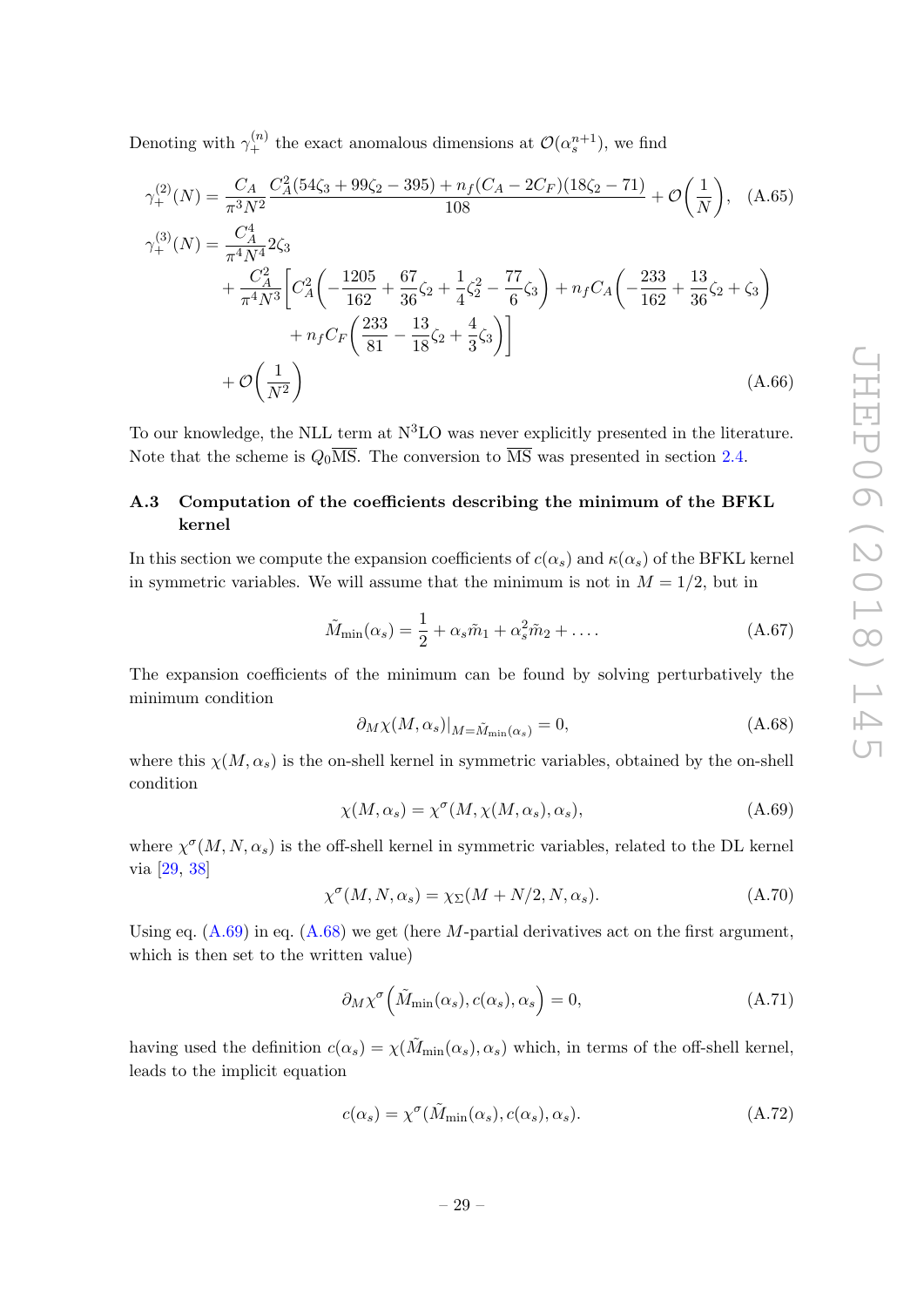Equations [\(A.71\)](#page-29-3) and [\(A.72\)](#page-29-4) can be iteratively solved order by order in perturbation theory. Introducing the expansions

$$
c(\alpha_s) = \alpha_s c_0 + \alpha_s^2 c_1 + \dots \tag{A.73}
$$

$$
\chi^{\sigma}(M, N, \alpha_s) = \alpha_s \chi_0^{\sigma}(M, N) + \alpha_s^2 \chi_1^{\sigma}(M, N) + \dots
$$
 (A.74)

we have

$$
0 = \alpha_s \partial_M \chi_0^{\sigma} \left( \frac{1}{2} + \alpha_s \tilde{m}_1 + \dots, \alpha_s c_0 + \dots \right) + \alpha_s^2 \partial_M \chi_1^{\sigma} \left( \frac{1}{2} + \alpha_s \tilde{m}_1 + \dots, \alpha_s c_0 + \dots \right) + \dots (A.75)
$$
  

$$
\alpha_s c_0 + \alpha_s^2 c_1 + \dots = \alpha_s \chi_0^{\sigma} \left( \frac{1}{2} + \alpha_s \tilde{m}_1 + \dots, \alpha_s c_0 + \dots \right) + \alpha_s^2 \chi_1^{\sigma} \left( \frac{1}{2} + \alpha_s \tilde{m}_1 + \dots, \alpha_s c_0 + \dots \right) + \dots (A.76)
$$

and further expanding we get

$$
0 = \alpha_s \partial_M \chi_0^{\sigma} \left( \frac{1}{2}, 0 \right) + \alpha_s^2 \left[ \tilde{m}_1 \partial_M^2 \chi_0^{\sigma} \left( \frac{1}{2}, 0 \right) + c_0 \partial_N \partial_M \chi_0^{\sigma} \left( \frac{1}{2}, 0 \right) + \partial_M \chi_1^{\sigma} \left( \frac{1}{2}, 0 \right) \right] + \dots (A.77)
$$
  

$$
\alpha_s c_0 + \alpha_s^2 c_1 + \dots = \alpha_s \chi_0^{\sigma} \left( \frac{1}{2}, 0 \right) + \alpha_s^2 \left[ \tilde{m}_1 \partial_M \chi_0^{\sigma} \left( \frac{1}{2}, 0 \right) + c_0 \partial_N \chi_0^{\sigma} \left( \frac{1}{2}, 0 \right) + \chi_1^{\sigma} \left( \frac{1}{2}, 0 \right) \right] + \dots (A.78)
$$

From these equations we find that  $\partial_M \chi_0^{\sigma}(\frac{1}{2})$  $(\frac{1}{2}, 0) = 0$ , which was our assumption in eq. [\(A.67\)](#page-29-5). Note that, more in general, we have  $\partial_M \chi_0^{\sigma}(\frac{1}{2})$  $(\frac{1}{2}, N) = 0$  for any N, which implies that  $\partial_N \partial_M \chi_0^{\sigma}\big(\frac{1}{2}$  $(\frac{1}{2},0) = 0$ . Before listing the results, let us also consider the curvature  $\kappa$ , with expansion

$$
\kappa(\alpha_s) = \alpha_s \kappa_0 + \alpha_s^2 \kappa_1 + \dots \tag{A.79}
$$

which is given by  $\kappa(\alpha_s) = \partial_M^2 \chi(\tilde{M}_{\text{min}}, \alpha_s)$  and hence, in terms of off-shell kernel [\[57\]](#page-37-15),

$$
\kappa(\alpha_s) = \left. \frac{\partial_M^2 \chi^{\sigma}}{1 - \partial_N \chi^{\sigma}} \right|_{M = \tilde{M}_{\min}(\alpha_s), N = c(\alpha_s)}.
$$
\n(A.80)

Expanding this equation we find

$$
\kappa(\alpha_s) = \left[ \alpha_s \partial_M^2 \chi_0^{\sigma} \left( \frac{1}{2} + \alpha_s \tilde{m}_1 + \dots, \alpha_s c_0 + \dots \right) + \alpha_s^2 \partial_M^2 \chi_1^{\sigma} \left( \frac{1}{2} + \dots, 0 + \dots \right) + \dots \right] \times \left[ 1 + \alpha_s \partial_N \chi_0^{\sigma} \left( \frac{1}{2} + \dots, 0 + \dots \right) + \dots \right]
$$
  
\n
$$
= \alpha_s \partial_M^2 \chi_0^{\sigma} \left( \frac{1}{2}, 0 \right)
$$
  
\n
$$
+ \alpha_s^2 \left[ \partial_M^2 \chi_1^{\sigma} \left( \frac{1}{2}, 0 \right) + \partial_M^2 \chi_0^{\sigma} \left( \frac{1}{2}, 0 \right) \partial_N \chi_0^{\sigma} \left( \frac{1}{2}, 0 \right) + c_0 \partial_N \partial_M^2 \chi_0^{\sigma} \left( \frac{1}{2}, 0 \right) + \tilde{m}_1 \partial_M^3 \chi_0^{\sigma} \left( \frac{1}{2}, 0 \right) \right]
$$
  
\n+... (A.81)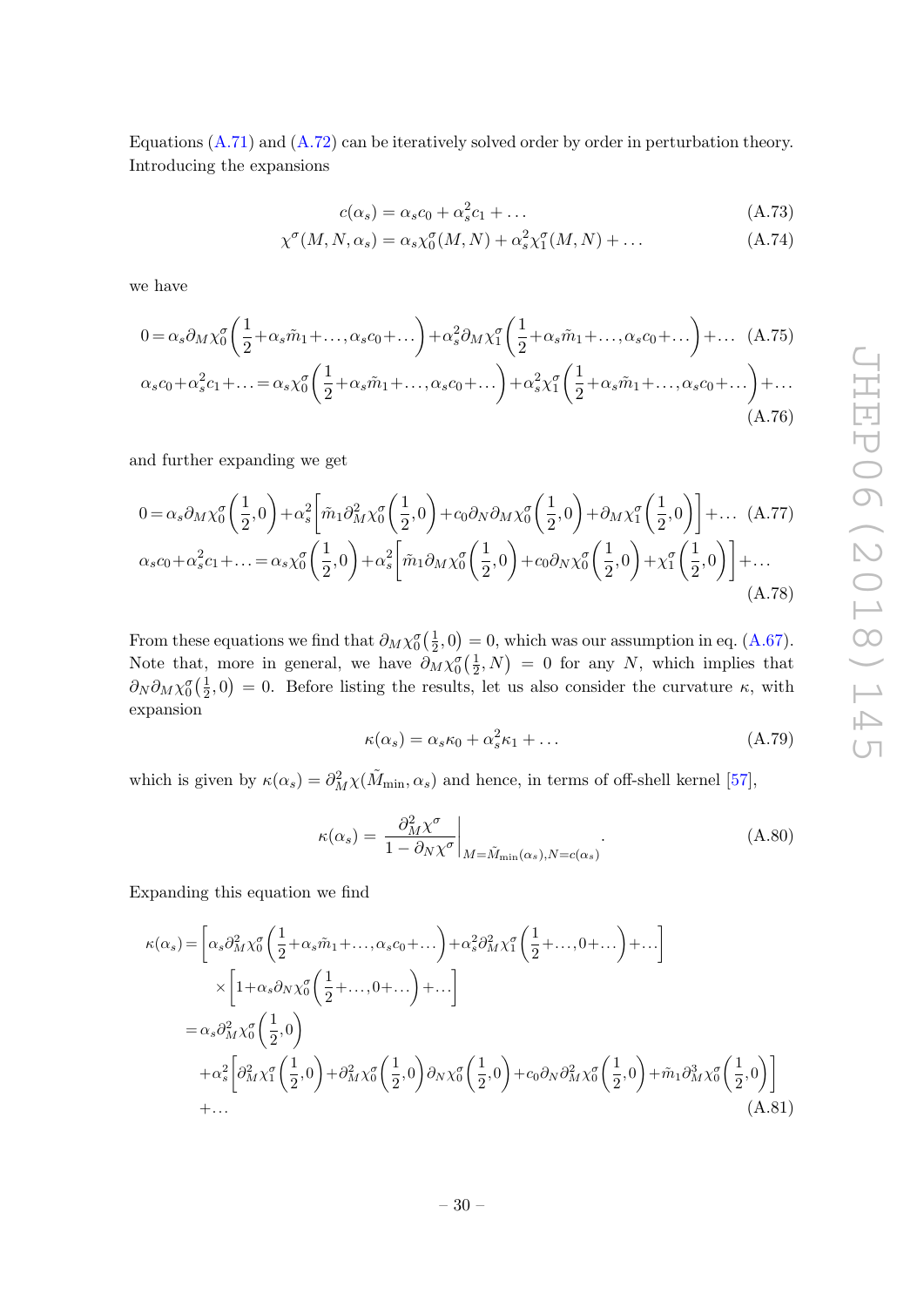Note that the last term vanishes due to the fact that the LO kernel is symmetric, and hence all its odd M-derivatives are zero. Putting everything together, we then obtain

$$
c_0 = \chi_0^{\sigma},\tag{A.82}
$$

$$
\kappa_0 = \partial_M^2 \chi_0^\sigma,\tag{A.83}
$$

$$
\tilde{m}_1 = -\frac{\partial_M \chi_1^{\sigma}}{\kappa_0},\tag{A.84}
$$

$$
c_1 = \chi_1^{\sigma} + c_0 \partial_N \chi_0^{\sigma}, \qquad (A.85)
$$

$$
\kappa_1 = \partial_M^2 \chi_1^\sigma + \kappa_0 \partial_N \chi_0^\sigma + c_0 \partial_N \partial_M^2 \chi_0^\sigma, \tag{A.86}
$$

where every off-shell kernel is implicitly assumed to be computed in  $M = 1/2$ ,  $N = 0$ . Explicitly, we have at lowest order

$$
c_0 = \chi_{01} 4 \log 2, \tag{A.87a}
$$

$$
\kappa_0 = \chi_{01} 28 \zeta_3,\tag{A.87b}
$$

while for the higher order coefficients the result depends on the actual kernel considered. For DL-LO kernel we have

$$
\tilde{m}_1^{\text{LO}} = 0,\tag{A.88a}
$$

$$
c_1^{\text{LO}} = 8\chi_{02} - 8\chi_{01}^2 \zeta_2 \log 2
$$
  
= -15,00496429 - 0,04503163717n (A 88b)

$$
\kappa_1^{\text{LO}} = 192\chi_{02} - \chi_{01}^2 \left(144\zeta_2^2 \log 2 + 56\zeta_2\zeta_3\right)
$$
\n(A.880)

$$
= -507.744719 - 1.080759292n_f, \tag{A.88c}
$$

while for DL-NLO kernel we have

$$
\tilde{m}_1^{\text{NLO}} = \beta_0 \left( \frac{4 \log 2}{7 \zeta_3} - \frac{1}{2} \right),\tag{A.89a}
$$
\n
$$
c_1^{\text{NLO}} = \chi_{02} \left[ \frac{33 \pi^3}{64} - \frac{26}{3} \log 2 \right] + 8 \beta_0 \chi_{01} \left[ \log 2 - \log^2 2 \right] + \chi_{11} 4 \log 2
$$
\n
$$
+ \chi_{01}^2 \left[ \frac{73 \pi^3}{786} - \frac{\log 2}{2} - 2 \zeta_2 \log 2 - \frac{11}{2} \zeta_3 + 2 \phi_L^+ \left( \frac{1}{2} \right) \right]
$$
\n(A.89a)

$$
= -11.696833425 - 0.4102968810n_f,
$$
\n(A.89b)

$$
\kappa_1^{\text{NLO}} = \chi_{02} \left[ -\frac{3\pi^3}{32} + \frac{55\pi^5}{64} - \frac{182}{3}\zeta_3 \right] + \chi_{11} 28\zeta_3 + \beta_0 \chi_{01} [64 \log 2 + 56\zeta_3 - 112 \log 2\zeta_3] + \chi_{01}^2 \left[ -\frac{9\pi^3}{128} + \frac{79\pi^5}{786} - \frac{7}{2}\zeta_3 - 14\zeta_2\zeta_3 - 372\zeta_5 + 2\phi_L^{+\prime\prime} \left(\frac{1}{2}\right) \right] = -494.250393369 - 5.23585215538n_f.
$$
 (A.89c)

Unfortunately, we could not be able to express the function  $\phi_L^+$  $L^+(M)$ , eq.  $(A.40)$ , and its second derivative computed in  $M = 1/2$  in terms of elementary constants. Finally, the differences of the coefficients needed for the  $LL'$  result have the following numerical values:

$$
\delta m_1 = -0.1492429211 + 0.00904502552n_f, \tag{A.90a}
$$

<span id="page-31-0"></span>
$$
\delta c_1 = 3.308130862 - 0.3652652438n_f, \tag{A.90b}
$$

$$
\delta \kappa_1 = 13.49432608 - 4.155092863n_f. \tag{A.90c}
$$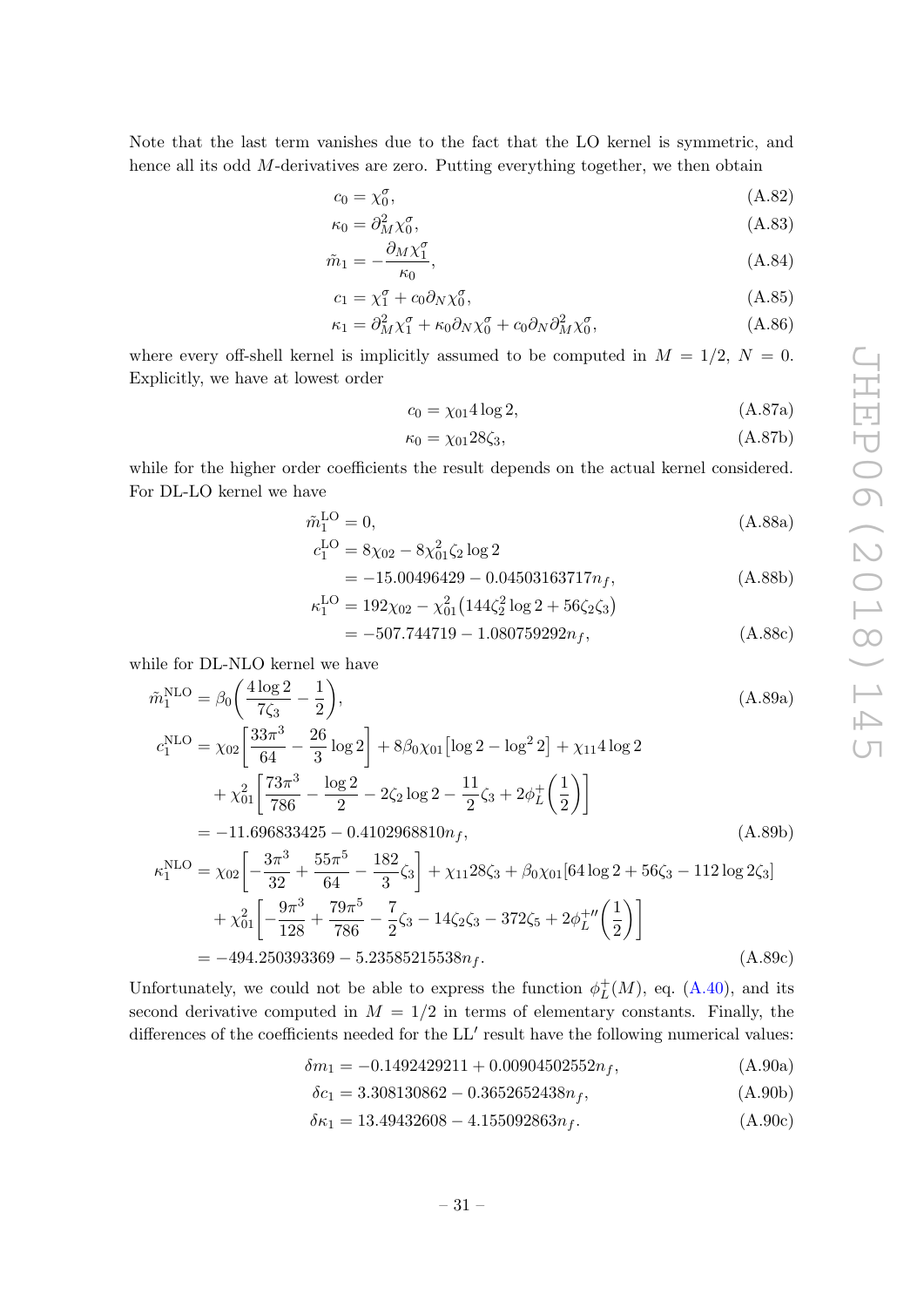Note that ultimately one wants to construct the anomalous dimensions which are dual to the BFKL kernel in asymmetric (or DIS) variables. In ref. [\[38\]](#page-37-0) we argued that  $\Delta_{\text{DL-}(N)\text{LO}}\gamma_{\text{rc}}^{(N)\text{LL}},$ which contains the RC resummation corrections to be added to the DL result, could be computed directly from the kernel in symmetric variables, as the conversion from symmetric to asymmetric amounts to adding  $+N/2$  to the anomalous dimension, which is then subtracted again by the matching. However, the argument was superficial, and induced by the collinear approximation of the kernel used for computing the resummation of RC effects. Indeed, the actual DL BFKL kernel in symmetric variables behaves asymptotically as  $-2M$  in the collinear region, which by duality (either fixed-coupling or running-coupling) reproduces the  $-N/2$  behaviour which is then removed by the conversion from symmetric to asymmetric variables. Therefore, using a collinear approximation to the kernel is more appropriate if the kernel is the one in asymmetric variables. Thus, the RC parameters  $(c,$  $\kappa$  and  $M_{\text{min}}$ ) should be the ones of such kernel. While the curvature and the value of the kernel at the minimum are not sensitive to the conversion, the position of the minimum is, and thus in the 3.0 version of the HELL code we use the results of ref. [\[38\]](#page-37-0) with

<span id="page-32-2"></span>
$$
M_{\min}(\alpha_s) = \tilde{M}_{\min}(\alpha_s) + c(\alpha_s)/2.
$$
 (A.91)

Note that in the expansion of this appendix this implies that  $m_1 = \tilde{m}_1 + c_0/2$ , while  $\delta m_1$ , eq. [\(A.90a\)](#page-31-0), remains unchanged.

### <span id="page-32-0"></span>B Running coupling corrections to the DGLAP-BFKL duality

The BFKL kernel (in symmetric variables) is not fully symmetric for the exchange  $M \leftrightarrow 1-M$  because of a number of effects, all induced by the running of the strong coupling. The origin of these effects can be traced back to (see e.g. [\[29\]](#page-36-10)):

- the scale at which  $\alpha_s$  is computed in different pieces of the fixed-order kernel;
- the conversion from the unintegrated  $(k_t$ -dependent) PDFs, to which the original BFKL equation refers, to the integrated (collinear) PDFs, to which the DGLAP equation refers;
- the so-called running coupling corrections to the duality, namely the correct derivation of the duality between DGLAP and BFKL taking into account the scale dependence of the strong coupling.

These effects have been extensively discussed in the literature and they will not be rederived; here we limit ourselves to present them. All these effects can be implemented as corrections to the BFKL kernel, which then gives by naive (i.e., fixed-coupling) duality the correct NLL contributions to the resummed anomalous dimension. These corrections amount to the following expression to be added to the symmetric kernel,

<span id="page-32-1"></span>
$$
\Delta \chi(M, \alpha_s) = \alpha_s^2 \beta_0 \left[ -\psi_1 (1 - M) + \frac{\chi_0(M)}{M} + \frac{\chi_0(M) \chi_0''(M)}{2 \chi_0'(M)} \right] + \mathcal{O}(\alpha_s^3),\tag{B.1}
$$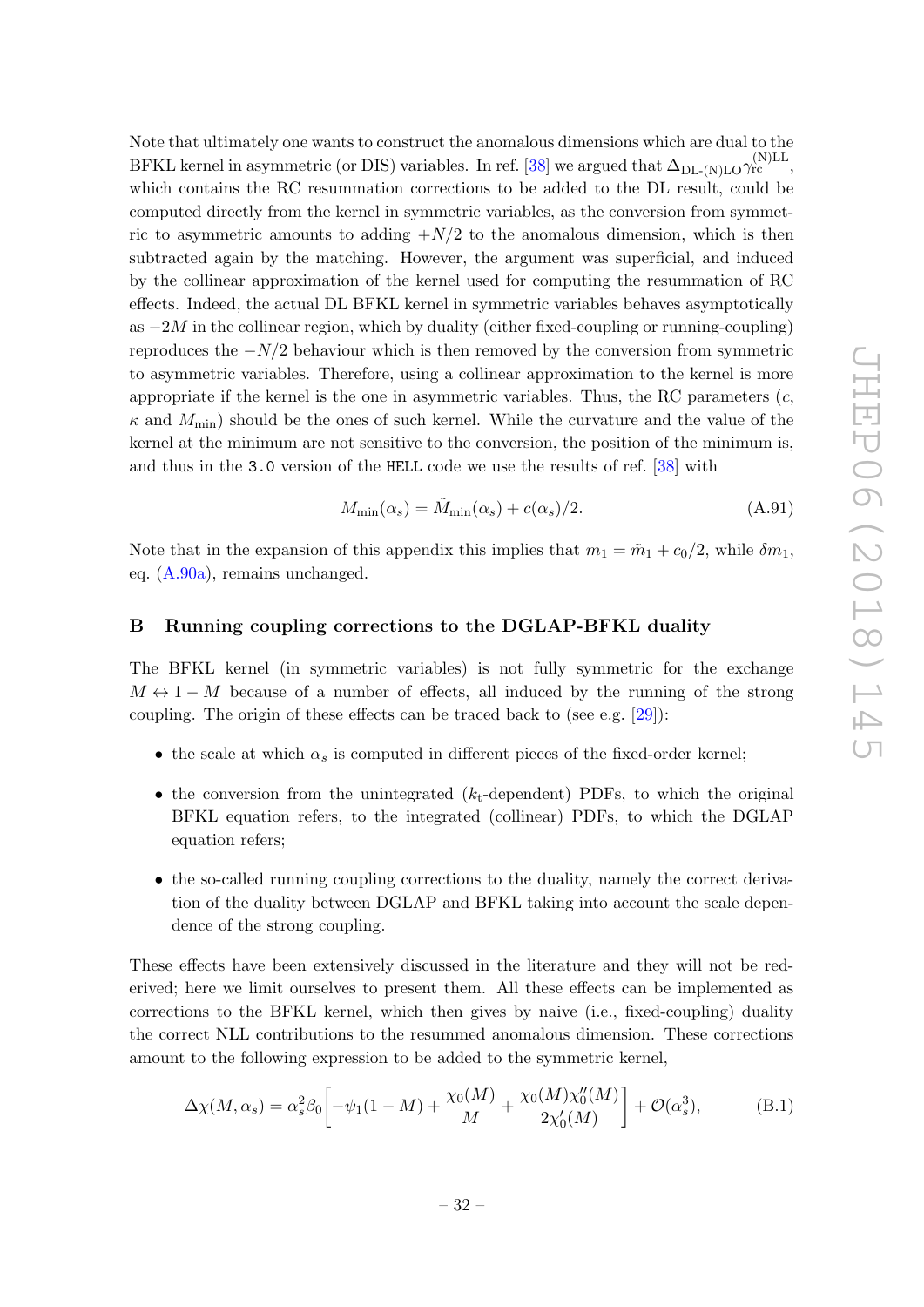where the three contributions in square brackets correspond to the three items above, respectively. The last term contains a  $\chi'_0(M)$  in the denominator, which is singular in  $M = 1/2$ , and thus produces a new singularity that makes the result perturbatively unstable. It has been realised long ago [\[28,](#page-36-11) [29\]](#page-36-10) that these singular contributions can be removed (resummed) if the running coupling corrections to duality are accounted for to all orders rather than included perturbatively. This is the goal of the RC resummation, which provides an anomalous dimension where these contributions are resummed by solving the BFKL equation with running coupling (in a given approximation). Thus, it is convenient to translate the last correction to the kernel in a correction to the anomalous dimension, which is then regulated when the RC resummed result is added. This is always possible, and a simple computation reveals that one can pour the last term of eq.  $(B.1)$  into

$$
\Delta\gamma(N,\alpha_s) = -\alpha_s\beta_0 \left[ \frac{\chi_0(M)\chi_0''(M)}{2\chi_0^2(M)} \right]_{M=\gamma_s(\alpha_s/N)},\tag{B.2}
$$

up to subleading logarithms. This expression, however, is not yet optimal for numerical implementation. Indeed, expanding this contribution we get

<span id="page-33-1"></span><span id="page-33-0"></span>
$$
\Delta\gamma(N,\alpha_s) = -\alpha_s\beta_0 + \mathcal{O}(\alpha_s^4). \tag{B.3}
$$

This implies that the naive dual of the kernel (the symmetric kernel plus  $\Delta \chi$ , eq. [\(B.1\)](#page-32-1), without the last term) does not coincide with the high-energy limit of the exact anomalous dimension at  $\mathcal{O}(\alpha_s)$ . This is problematic when one wants to resum the collinear singularities of the kernel using  $\chi_s$ , the dual of the LO anomalous dimension, as the singularities would not cancel. One could in principle cure this problem by computing  $\chi_s$  from a modified fixed-order anomalous dimension to which the  $-\alpha_s\beta_0$  term, eq. [\(B.3\)](#page-33-0), has been subtracted, namely  $\hat{\gamma}_0 \to \hat{\gamma}_0 + \alpha_s \beta_0$ . However, this becomes too artificial and not very physical. A better way to solve the issue is to pour back the lowest order term of the expansion of  $\Delta \gamma$ into  $\Delta \chi$ . We would thus have (using the same names for the modified objects)

$$
\Delta\gamma(N,\alpha_s) = -\alpha_s\beta_0 \left[ \frac{\chi_0(M)\chi_0''(M)}{2\chi_0'^2(M)} - 1 \right]_{M=\gamma_s(\alpha_s/N)},\tag{B.4}
$$

$$
\Delta \chi(M, \alpha_s) = \alpha_s^2 \beta_0 \left[ -\psi_1 (1 - M) + \frac{\chi_0(M)}{M} + \chi'_0(M) \right] + \mathcal{O}(\alpha_s^3). \tag{B.5}
$$

In this way, the singularities of the kernel can be resummed with the standard  $\chi_s$ , and the dual anomalous dimension receives a correction of order  $\mathcal{O}(\alpha_s^4)$ , which is then accounted for to all orders by RC resummation. This  $\Delta\gamma$ , eq. [\(B.4\)](#page-33-1), is indeed the function  $\Delta\gamma_{ss}^{\text{rc}}$ , eq. [\(A.55\)](#page-26-2), used in our construction. The  $\Delta \chi$  contribution, instead, generates the  $\chi_1^{\text{corr}}$ term appearing in the off-shell kernel, eq. [\(A.32\)](#page-22-1). Indeed, the naive off-shell extension of  $\Delta \chi$  gives

<span id="page-33-2"></span>
$$
\Delta \chi(M, \alpha_s) \to \alpha_s^2 \beta_0 \left[ -\psi_1 (1 - M + N) + \frac{\chi_0(M, N)}{M} + \chi'_0(M, N) \right] + \mathcal{O}(\alpha_s^3). \tag{B.6}
$$

The actual  $\chi_1^{\text{corr}}$  that we use, eq. [\(A.41\)](#page-24-0), further adds a higher order contribution to resum the singularity in  $M = 1 + N$ , thus stabilizing the resulting kernel without affecting the logarithmic accuracy of the resummed anomalous dimension.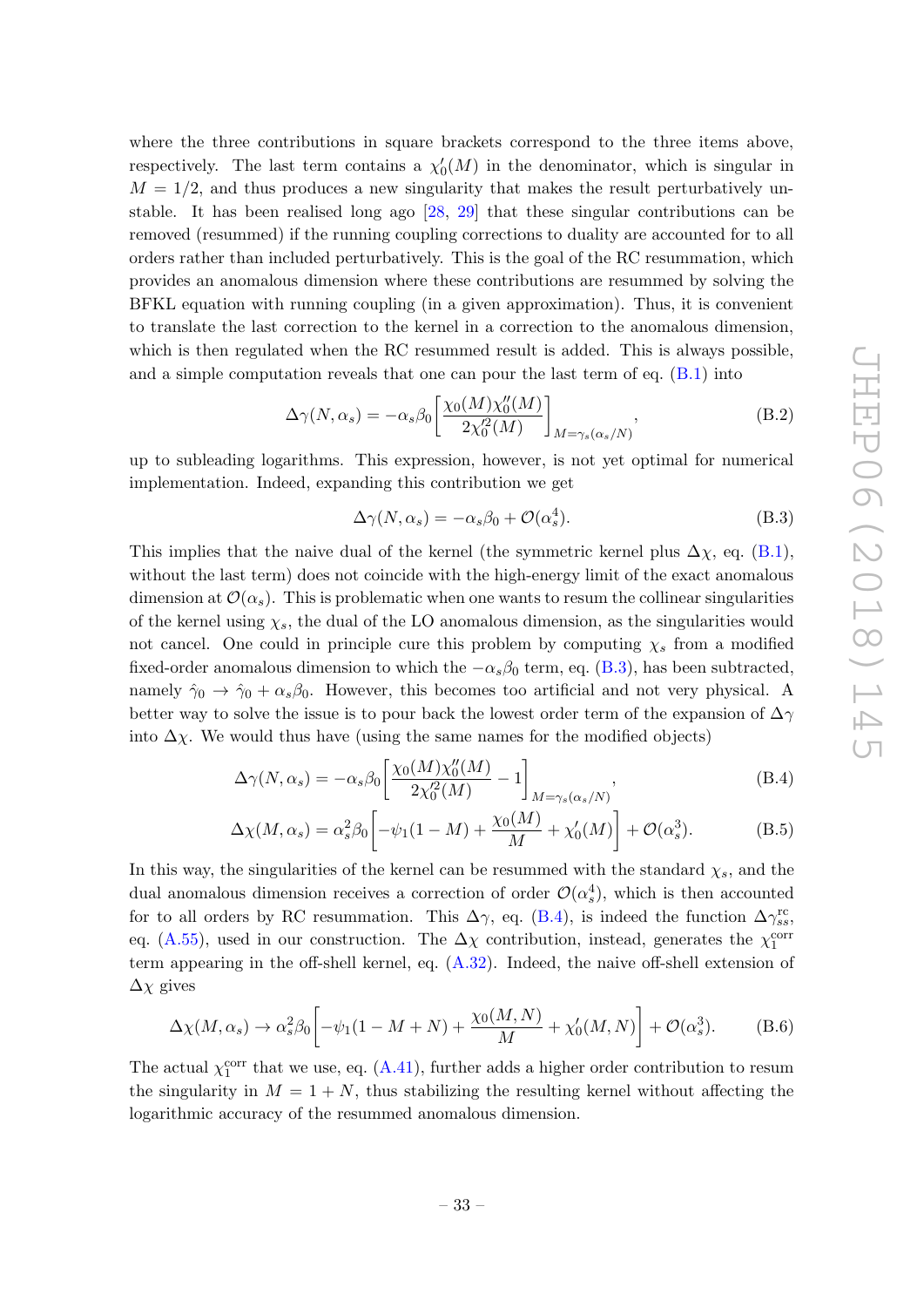

<span id="page-34-0"></span>Figure 5. Comparison between resummed and matched splitting functions in HELL 3.0 with LL' anomalous dimension and HELL 2.0, which contained a bug.

In our previous implementation of the resummation, ref. [\[38\]](#page-37-0), we used a different (wrong) form of  $\chi_1^{\text{corr}}$ , taken from ref. [\[29\]](#page-36-10),

$$
\chi_1^{\text{corr, HEL 2.0}}(M, N, \alpha_s) = \alpha_s^2 \beta_0 \left[ -\psi_1 (1 - M + N) + \frac{\chi_0(M, N)}{M} - \frac{\chi_{01}}{M^2} \right] + \mathcal{O}(\alpha_s^3), \quad \text{(B.7)}
$$

which differs from the correct eq.  $(B.6)$  by the last term. The singularity of the last term is the correct one, and thus leads to a proper resummation through  $\chi_s$ , which is the argument used by ref. [\[29\]](#page-36-10) to introduce such a "subtraction" term. However, the missing M-dependent contributions at  $\mathcal{O}(\alpha_s^2)$  produce spurious NLL contributions in the anomalous dimension. This NLL effect starts to appear at  $\mathcal{O}(\alpha_s^4)$ , which explains why the comparison of the three-loop anomalous dimension obtained from the resummation to the exact result was successful. For this reason, the full resummed result after the correction is not very different from the previous bugged one.

To conclude, we show in figure [5](#page-34-0) the comparison between the  $P_{qq}$  and  $P_{qq}$  splitting functions obtained using the  $LL'$  anomalous dimension before (dot-dashed gray) and after (dot-dashed green) the correction of the bug, and the new definition of  $M_{\text{min}}$ , eq. [\(A.91\)](#page-32-2). Both splitting functions appear to be harder after bug corrections, which is due to both  $\gamma_{+}^{\text{NLL}}$  and  $\gamma_{+}^{\text{LL'}}$  being indeed harder. We stress however that much of this effect is induced by the change in  $M_{\text{min}}$ , rather than to the correction in  $\chi_1^{\text{corr}}$ . The uncertainty band on  $P_{qg}$ is significantly reduced, again mostly due to the different  $M_{\text{min}}$  used. Overall, however, the effect is not dramatic, and likely comparable to (if not smaller than) unknown subleading corrections, which in  $P_{qq}$  are likely underestimated by our uncertainty band, as we already commented in section [3.](#page-12-0)

Open Access. This article is distributed under the terms of the Creative Commons Attribution License [\(CC-BY 4.0\)](https://creativecommons.org/licenses/by/4.0/), which permits any use, distribution and reproduction in any medium, provided the original author(s) and source are credited.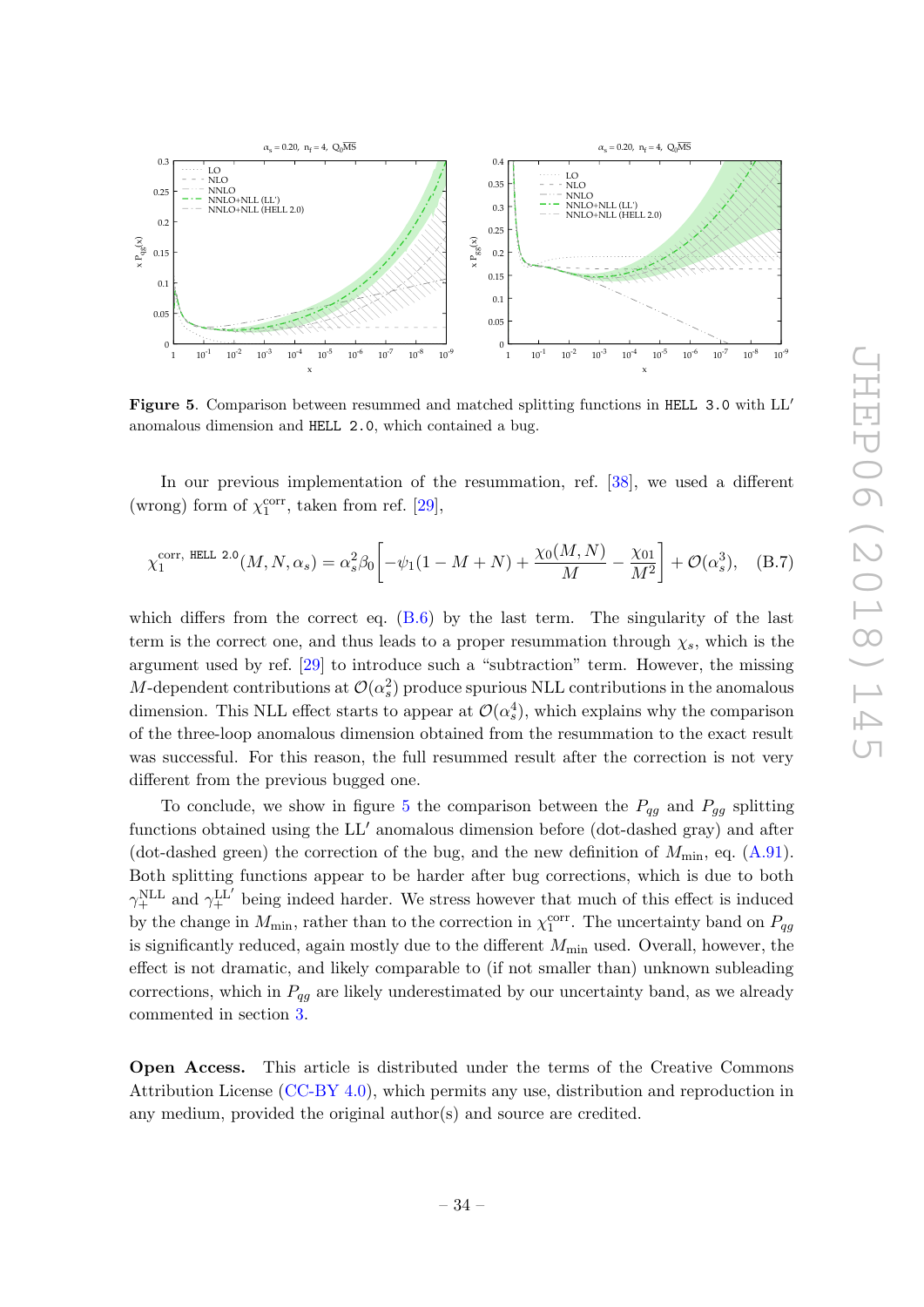### References

- <span id="page-35-0"></span>[1] C. Anastasiou, C. Duhr, F. Dulat, F. Herzog and B. Mistlberger, Higgs Boson Gluon-Fusion Production in QCD at Three Loops, [Phys. Rev. Lett.](https://doi.org/10.1103/PhysRevLett.114.212001) 114 (2015) 212001 [[arXiv:1503.06056](https://arxiv.org/abs/1503.06056)] [IN[SPIRE](https://inspirehep.net/search?p=find+EPRINT+arXiv:1503.06056)].
- <span id="page-35-1"></span>[2] F.A. Dreyer and A. Karlberg, Vector-Boson Fusion Higgs Production at Three Loops in QCD, [Phys. Rev. Lett.](https://doi.org/10.1103/PhysRevLett.117.072001) 117 (2016) 072001 [[arXiv:1606.00840](https://arxiv.org/abs/1606.00840)] [IN[SPIRE](https://inspirehep.net/search?p=find+EPRINT+arXiv:1606.00840)].
- <span id="page-35-2"></span>[3] C. Anzai et al., *Exact*  $N^3LO$  results for  $qq' \rightarrow H + X$ , *JHEP* **07** [\(2015\) 140](https://doi.org/10.1007/JHEP07(2015)140) [[arXiv:1506.02674](https://arxiv.org/abs/1506.02674)] [IN[SPIRE](https://inspirehep.net/search?p=find+EPRINT+arXiv:1506.02674)].
- [4] C. Anastasiou et al., High precision determination of the gluon fusion Higgs boson  $cross-section at the LHC, JHEP 05 (2016) 058 [arXiv:1602.00695] [mSPIRE].$  $cross-section at the LHC, JHEP 05 (2016) 058 [arXiv:1602.00695] [mSPIRE].$  $cross-section at the LHC, JHEP 05 (2016) 058 [arXiv:1602.00695] [mSPIRE].$  $cross-section at the LHC, JHEP 05 (2016) 058 [arXiv:1602.00695] [mSPIRE].$  $cross-section at the LHC, JHEP 05 (2016) 058 [arXiv:1602.00695] [mSPIRE].$  $cross-section at the LHC, JHEP 05 (2016) 058 [arXiv:1602.00695] [mSPIRE].$  $cross-section at the LHC, JHEP 05 (2016) 058 [arXiv:1602.00695] [mSPIRE].$
- <span id="page-35-3"></span>[5] B. Mistlberger, *Higgs boson production at hadron colliders at*  $N<sup>3</sup>LO$  in *QCD*, *[JHEP](https://doi.org/10.1007/JHEP05(2018)028)* 05 [\(2018\) 028](https://doi.org/10.1007/JHEP05(2018)028) [[arXiv:1802.00833](https://arxiv.org/abs/1802.00833)] [IN[SPIRE](https://inspirehep.net/search?p=find+EPRINT+arXiv:1802.00833)].
- <span id="page-35-4"></span>[6] LHC Higgs Cross Section Working Group collaboration, D. de Florian et al., Handbook of LHC Higgs Cross Sections: 4. Deciphering the Nature of the Higgs Sector, [arXiv:1610.07922](https://arxiv.org/abs/1610.07922) [IN[SPIRE](https://inspirehep.net/search?p=find+EPRINT+arXiv:1610.07922)].
- <span id="page-35-5"></span>[7] J.A.M. Vermaseren, A. Vogt and S. Moch, The Third-order QCD corrections to deep-inelastic scattering by photon exchange, [Nucl. Phys.](https://doi.org/10.1016/j.nuclphysb.2005.06.020)  $B$  724 (2005) 3 [[hep-ph/0504242](https://arxiv.org/abs/hep-ph/0504242)] [IN[SPIRE](https://inspirehep.net/search?p=find+EPRINT+hep-ph/0504242)].
- <span id="page-35-6"></span>[8] J. Ablinger, A. Behring, J. Blümlein, A. De Freitas, A. von Manteuffel and C. Schneider, The 3-loop pure singlet heavy flavor contributions to the structure function  $F_2(x,Q^2)$  and the anomalous dimension, [Nucl. Phys.](https://doi.org/10.1016/j.nuclphysb.2014.10.008)  $B$  890 (2014) 48 [[arXiv:1409.1135](https://arxiv.org/abs/1409.1135)] [IN[SPIRE](https://inspirehep.net/search?p=find+EPRINT+arXiv:1409.1135)].
- [9] A. Behring, I. Bierenbaum, J. Blümlein, A. De Freitas, S. Klein and F. Wißbrock, The logarithmic contributions to the  $O(\alpha_s^3)$  asymptotic massive Wilson coefficients and operator matrix elements in deeply inelastic scattering, [Eur. Phys. J.](https://doi.org/10.1140/epjc/s10052-014-3033-x)  $C$  74 (2014) 3033 [[arXiv:1403.6356](https://arxiv.org/abs/1403.6356)] [IN[SPIRE](https://inspirehep.net/search?p=find+EPRINT+arXiv:1403.6356)].
- [10] J. Ablinger et al., Heavy quark form factors at two loops, Phys. Rev. D 97 [\(2018\) 094022](https://doi.org/10.1103/PhysRevD.97.094022) [[arXiv:1712.09889](https://arxiv.org/abs/1712.09889)] [IN[SPIRE](https://inspirehep.net/search?p=find+EPRINT+arXiv:1712.09889)].
- [11] J. Ablinger, J. Blümlein, A. De Freitas, C. Schneider and K. Schönwald, The two-mass contribution to the three-loop pure singlet operator matrix element, [Nucl. Phys.](https://doi.org/10.1016/j.nuclphysb.2017.12.018)  $\bf{B}$  927 (2018) [339](https://doi.org/10.1016/j.nuclphysb.2017.12.018) [[arXiv:1711.06717](https://arxiv.org/abs/1711.06717)] [IN[SPIRE](https://inspirehep.net/search?p=find+EPRINT+arXiv:1711.06717)].
- <span id="page-35-7"></span>[12] J. Ablinger, J. Blümlein, A. De Freitas, A. Hasselhuhn, C. Schneider and F. Wißbrock, Three Loop Massive Operator Matrix Elements and Asymptotic Wilson Coefficients with Two Different Masses, [Nucl. Phys.](https://doi.org/10.1016/j.nuclphysb.2017.05.017) **B 921** (2017) 585 [[arXiv:1705.07030](https://arxiv.org/abs/1705.07030)] [IN[SPIRE](https://inspirehep.net/search?p=find+EPRINT+arXiv:1705.07030)].
- <span id="page-35-8"></span>[13] J. Davies, A. Vogt, B. Ruijl, T. Ueda and J.A.M. Vermaseren,  $Large_n$  contributions to the four-loop splitting functions in QCD, [Nucl. Phys.](https://doi.org/10.1016/j.nuclphysb.2016.12.012)  $\bf{B}$  915 (2017) 335 [[arXiv:1610.07477](https://arxiv.org/abs/1610.07477)] [IN[SPIRE](https://inspirehep.net/search?p=find+EPRINT+arXiv:1610.07477)].
- <span id="page-35-9"></span>[14] S. Moch, B. Ruijl, T. Ueda, J.A.M. Vermaseren and A. Vogt, Four-Loop Non-Singlet Splitting Functions in the Planar Limit and Beyond, JHEP 10 [\(2017\) 041](https://doi.org/10.1007/JHEP10(2017)041) [[arXiv:1707.08315](https://arxiv.org/abs/1707.08315)] [IN[SPIRE](https://inspirehep.net/search?p=find+EPRINT+arXiv:1707.08315)].
- <span id="page-35-10"></span>[15] L.N. Lipatov, Reggeization of the Vector Meson and the Vacuum Singularity in Nonabelian Gauge Theories, Sov. J. Nucl. Phys. 23 (1976) 338 [IN[SPIRE](https://inspirehep.net/search?p=find+J+%22Sov.J.Nucl.Phys.,23,338%22)].
- [16] V.S. Fadin, E.A. Kuraev and L.N. Lipatov, On the Pomeranchuk Singularity in Asymptotically Free Theories, [Phys. Lett.](https://doi.org/10.1016/0370-2693(75)90524-9)  $\bf{B}$  60 (1975) 50 [IN[SPIRE](https://inspirehep.net/search?p=find+J+%22Phys.Lett.,B60,50%22)].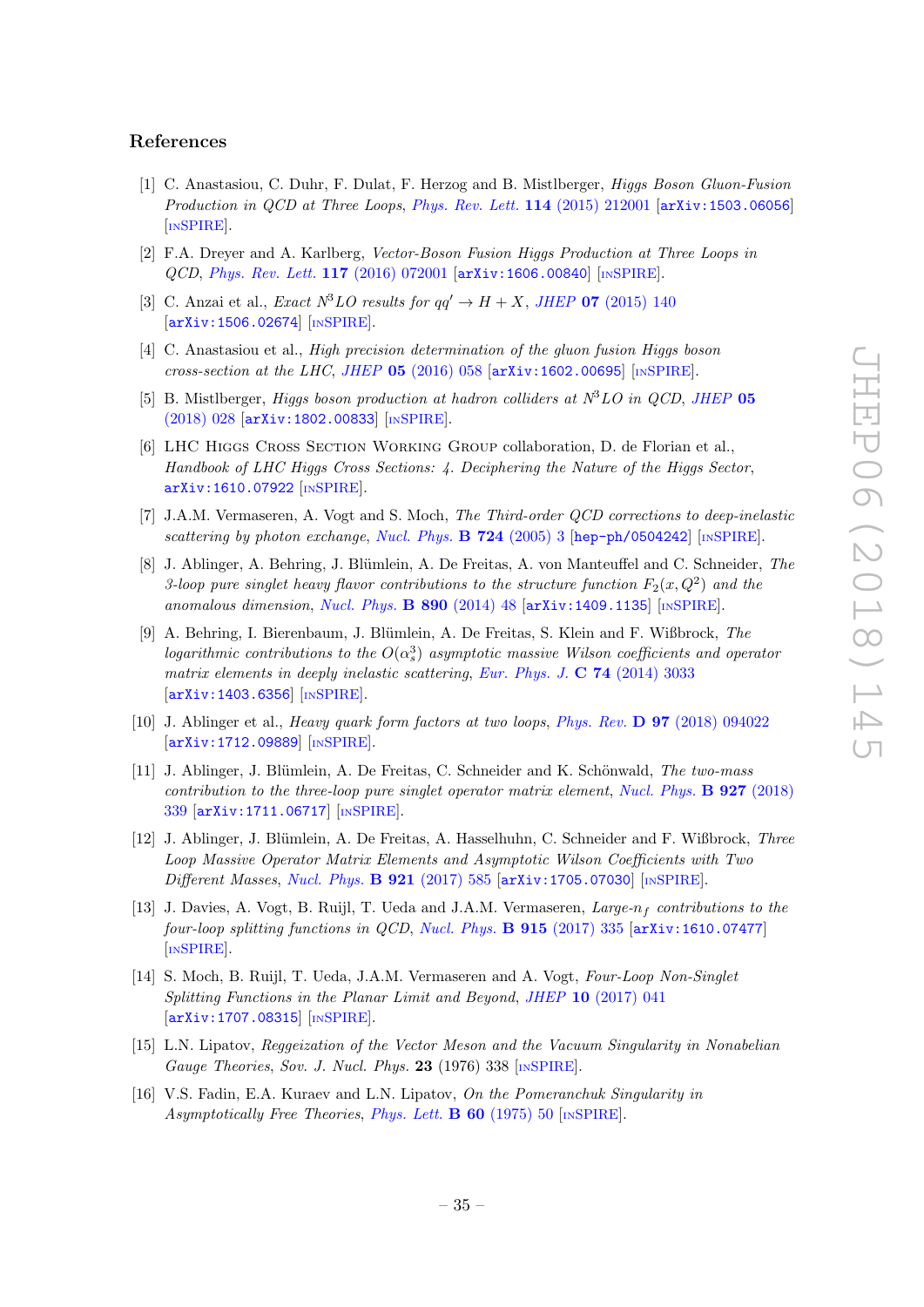- [17] E.A. Kuraev, L.N. Lipatov and V.S. Fadin, Multi-Reggeon Processes in the Yang-Mills Theory, Sov. Phys. JETP  $44$  (1976) 443 [IN[SPIRE](https://inspirehep.net/search?p=find+J+%22Sov.Phys.JETP,44,443%22)].
- [18] E.A. Kuraev, L.N. Lipatov and V.S. Fadin, The Pomeranchuk Singularity in Nonabelian Gauge Theories, Sov. Phys. JETP  $45$  (1977) 199 [IN[SPIRE](https://inspirehep.net/search?p=find+J+%22Sov.Phys.JETP,45,199%22)].
- [19] I.I. Balitsky and L.N. Lipatov, The Pomeranchuk Singularity in Quantum Chromodynamics, Sov. J. Nucl. Phys. 28 (1978) 822 [IN[SPIRE](https://inspirehep.net/search?p=find+J+%22Sov.J.Nucl.Phys.,28,822%22)].
- <span id="page-36-0"></span>[20] V.S. Fadin and L.N. Lipatov, BFKL Pomeron in the next-to-leading approximation, [Phys.](https://doi.org/10.1016/S0370-2693(98)00473-0) Lett. B 429 [\(1998\) 127](https://doi.org/10.1016/S0370-2693(98)00473-0) [[hep-ph/9802290](https://arxiv.org/abs/hep-ph/9802290)] [IN[SPIRE](https://inspirehep.net/search?p=find+EPRINT+hep-ph/9802290)].
- <span id="page-36-1"></span>[21] G.P. Salam, A Resummation of large subleading corrections at small x, JHEP  $07$  [\(1998\) 019](https://doi.org/10.1088/1126-6708/1998/07/019) [[hep-ph/9806482](https://arxiv.org/abs/hep-ph/9806482)] [IN[SPIRE](https://inspirehep.net/search?p=find+EPRINT+hep-ph/9806482)].
- [22] M. Ciafaloni, D. Colferai and G.P. Salam, Renormalization group improved small x equation, Phys. Rev. **D 60** [\(1999\) 114036](https://doi.org/10.1103/PhysRevD.60.114036) [[hep-ph/9905566](https://arxiv.org/abs/hep-ph/9905566)] [IN[SPIRE](https://inspirehep.net/search?p=find+EPRINT+hep-ph/9905566)].
- [23] M. Ciafaloni, D. Colferai, G.P. Salam and A.M. Stasto, Renormalization group improved small x Green's function, Phys. Rev.  $\bf{D} 68$  [\(2003\) 114003](https://doi.org/10.1103/PhysRevD.68.114003) [[hep-ph/0307188](https://arxiv.org/abs/hep-ph/0307188)] [IN[SPIRE](https://inspirehep.net/search?p=find+EPRINT+hep-ph/0307188)].
- <span id="page-36-2"></span>[24] M. Ciafaloni, D. Colferai, G.P. Salam and A.M. Stasto, A Matrix formulation for small-x singlet evolution, JHEP  $08$  [\(2007\) 046](https://doi.org/10.1088/1126-6708/2007/08/046)  $\left[$ [arXiv:0707.1453](https://arxiv.org/abs/0707.1453) $\right]$   $\left[$ IN[SPIRE](https://inspirehep.net/search?p=find+EPRINT+arXiv:0707.1453) $\right]$ .
- <span id="page-36-3"></span>[25] R.D. Ball and S. Forte, Summation of leading logarithms at small x, [Phys. Lett.](https://doi.org/10.1016/0370-2693(95)00395-2) B 351 [\(1995\) 313](https://doi.org/10.1016/0370-2693(95)00395-2) [[hep-ph/9501231](https://arxiv.org/abs/hep-ph/9501231)] [IN[SPIRE](https://inspirehep.net/search?p=find+EPRINT+hep-ph/9501231)].
- [26] R.D. Ball and S. Forte, Asymptotically free partons at high-energy, [Phys. Lett.](https://doi.org/10.1016/S0370-2693(97)00625-4) B 405 (1997) [317](https://doi.org/10.1016/S0370-2693(97)00625-4) [[hep-ph/9703417](https://arxiv.org/abs/hep-ph/9703417)] [IN[SPIRE](https://inspirehep.net/search?p=find+EPRINT+hep-ph/9703417)].
- [27] G. Altarelli, R.D. Ball and S. Forte, Factorization and resummation of small x scaling violations with running coupling, [Nucl. Phys.](https://doi.org/10.1016/S0550-3213(01)00563-6) B 621 (2002) 359 [[hep-ph/0109178](https://arxiv.org/abs/hep-ph/0109178)] [IN[SPIRE](https://inspirehep.net/search?p=find+EPRINT+hep-ph/0109178)].
- <span id="page-36-11"></span>[28] G. Altarelli, R.D. Ball and S. Forte, An Anomalous dimension for small x evolution, [Nucl.](https://doi.org/10.1016/j.nuclphysb.2003.09.040) Phys. **B 674** [\(2003\) 459](https://doi.org/10.1016/j.nuclphysb.2003.09.040) [[hep-ph/0306156](https://arxiv.org/abs/hep-ph/0306156)] [IN[SPIRE](https://inspirehep.net/search?p=find+EPRINT+hep-ph/0306156)].
- <span id="page-36-10"></span>[29] G. Altarelli, R.D. Ball and S. Forte, Perturbatively stable resummed small x evolution kernels, [Nucl. Phys.](https://doi.org/10.1016/j.nuclphysb.2006.01.046) **B 742** (2006) 1 [[hep-ph/0512237](https://arxiv.org/abs/hep-ph/0512237)] [IN[SPIRE](https://inspirehep.net/search?p=find+EPRINT+hep-ph/0512237)].
- <span id="page-36-4"></span>[30] G. Altarelli, R.D. Ball and S. Forte, Small x Resummation with Quarks: Deep-Inelastic Scattering, [Nucl. Phys.](https://doi.org/10.1016/j.nuclphysb.2008.03.003) **B 799** (2008) 199 [[arXiv:0802.0032](https://arxiv.org/abs/0802.0032)] [IN[SPIRE](https://inspirehep.net/search?p=find+EPRINT+arXiv:0802.0032)].
- <span id="page-36-5"></span>[31] R.S. Thorne, Explicit calculation of the running coupling BFKL anomalous dimension, [Phys.](https://doi.org/10.1016/S0370-2693(00)00019-8) Lett. **B 474** [\(2000\) 372](https://doi.org/10.1016/S0370-2693(00)00019-8) [[hep-ph/9912284](https://arxiv.org/abs/hep-ph/9912284)] [IN[SPIRE](https://inspirehep.net/search?p=find+EPRINT+hep-ph/9912284)].
- [32] R.S. Thorne, NLO BFKL equation, running coupling and renormalization scales, [Phys. Rev.](https://doi.org/10.1103/PhysRevD.60.054031) D 60 [\(1999\) 054031](https://doi.org/10.1103/PhysRevD.60.054031) [[hep-ph/9901331](https://arxiv.org/abs/hep-ph/9901331)] [IN[SPIRE](https://inspirehep.net/search?p=find+EPRINT+hep-ph/9901331)].
- [33] R.S. Thorne, The Running coupling BFKL anomalous dimensions and splitting functions, Phys. Rev. D 64 [\(2001\) 074005](https://doi.org/10.1103/PhysRevD.64.074005) [[hep-ph/0103210](https://arxiv.org/abs/hep-ph/0103210)] [IN[SPIRE](https://inspirehep.net/search?p=find+EPRINT+hep-ph/0103210)].
- <span id="page-36-6"></span>[34] C.D. White and R.S. Thorne, A Global Fit to Scattering Data with NLL BFKL Resummations, Phys. Rev. D 75 [\(2007\) 034005](https://doi.org/10.1103/PhysRevD.75.034005) [[hep-ph/0611204](https://arxiv.org/abs/hep-ph/0611204)] [IN[SPIRE](https://inspirehep.net/search?p=find+EPRINT+hep-ph/0611204)].
- <span id="page-36-7"></span>[35] R.D. Ball, V. Bertone, M. Bonvini, S. Marzani, J. Rojo and L. Rottoli, Parton distributions with small-x resummation: evidence for BFKL dynamics in HERA data, [Eur. Phys. J.](https://doi.org/10.1140/epjc/s10052-018-5774-4) C 78 [\(2018\) 321](https://doi.org/10.1140/epjc/s10052-018-5774-4) [[arXiv:1710.05935](https://arxiv.org/abs/1710.05935)] [IN[SPIRE](https://inspirehep.net/search?p=find+EPRINT+arXiv:1710.05935)].
- <span id="page-36-8"></span>[36] XFITTER DEVELOPERS' TEAM collaboration, H. Abdolmaleki et al., Impact of low-x resummation on QCD analysis of HERA data,  $arXiv:1802.00064$  [IN[SPIRE](https://inspirehep.net/search?p=find+EPRINT+arXiv:1802.00064)].
- <span id="page-36-9"></span>[37] M. Bonvini, S. Marzani and T. Peraro, Small-x resummation from HELL, [Eur. Phys. J.](https://doi.org/10.1140/epjc/s10052-016-4445-6) C 76 [\(2016\) 597](https://doi.org/10.1140/epjc/s10052-016-4445-6) [[arXiv:1607.02153](https://arxiv.org/abs/1607.02153)] [IN[SPIRE](https://inspirehep.net/search?p=find+EPRINT+arXiv:1607.02153)].